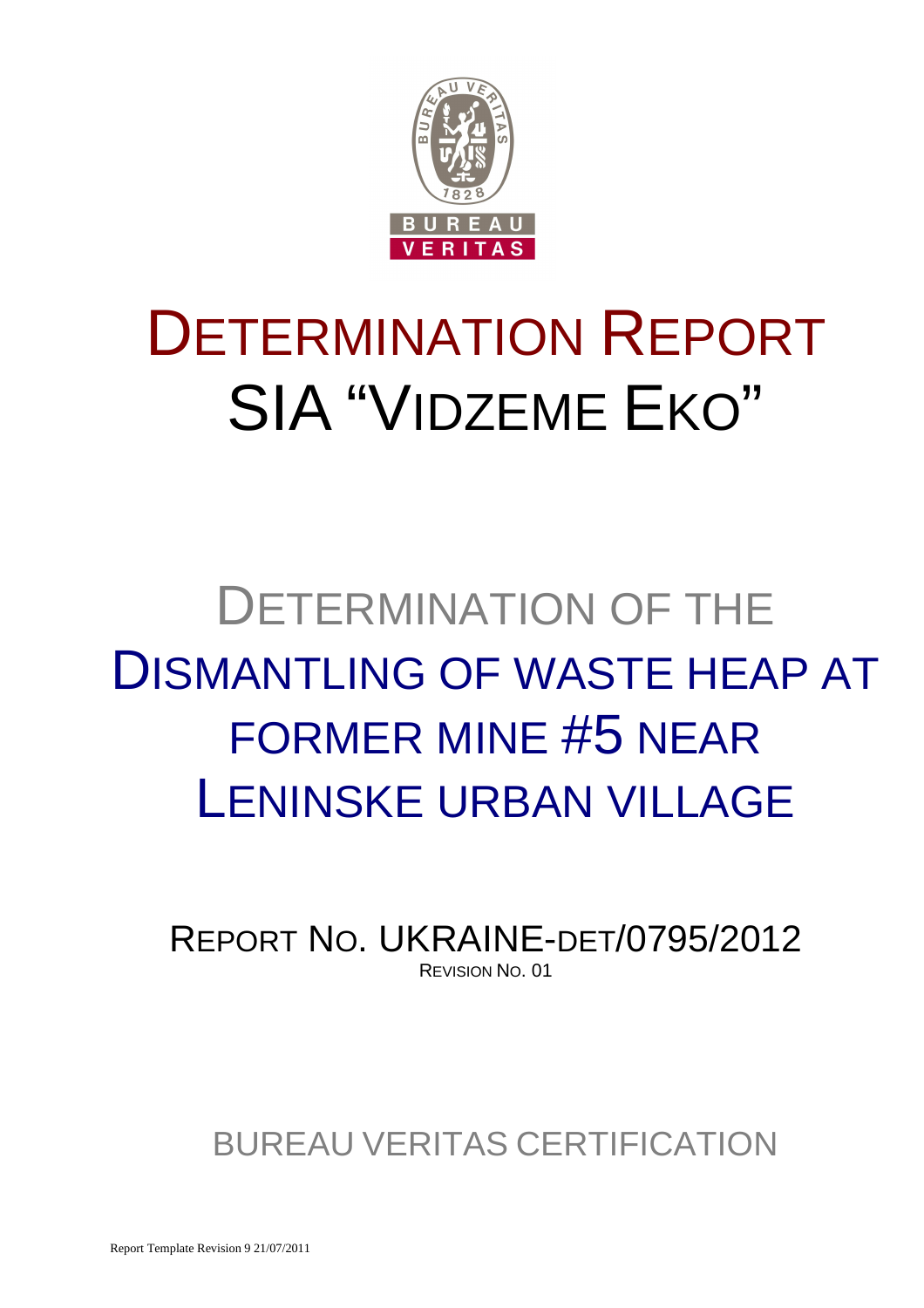

DETERMINATION REPORT: DISMANTLING OF WASTE HEAP AT FORMER MINE #5 NEAR LENINSKE URBAN VILLAGE

| Date of first issue:<br>16/10/2012 | Organizational unit:<br><b>Bureau Veritas Certification</b><br><b>Holding SAS</b> |
|------------------------------------|-----------------------------------------------------------------------------------|
| Client:                            | l Client ref.:                                                                    |
| ISIA "Vidzeme Eko"                 | Victor Tkachenko                                                                  |

Summary:

Bureau Veritas Certification has made the determination of the "Dismantling of waste heap at former mine #5 near Leninske urban village" project of SIA "Vidzeme Eko" located in Leninske village, Sverdlovsk council land, Luhansk Region, Ukraine on the basis of UNFCCC criteria for the JI, as well as criteria given to provide for consistent project operations, monitoring and reporting. UNFCCC criteria refer to Article 6 of the Kyoto Protocol, the JI rules and modalities and the subsequent decisions by the JI Supervisory Committee, as well as the host country criteria.

The determination scope is defined as an independent and objective review of the project design document, the project's baseline study, monitoring plan and other relevant documents, and consisted of the following three phases: i) desk review of the project design and the baseline and monitoring plan; ii) follow-up interviews with project stakeholders; iii) resolution of outstanding issues and the issuance of the final determination report and opinion. The overall determination, from Contract Review to Determination Report & Opinion, was conducted using Bureau Veritas Certification internal procedures.

The first output of the determination process is a list of Clarification and Corrective Action Requests (CL and CAR), presented in Appendix A. Taking into account this output, the project proponent revised its project design document.

In summary, it is Bureau Veritas Certification's opinion that the project correctly applies Guidance on criteria for baseline setting and monitoring and meets the relevant UNFCCC requirements for the JI and the relevant host country criteria.

| Report No.:<br>UKRAINE-det/0795/2012                                                                                         | JI              | Subject Group:         |  | Indexing terms                                                                           |
|------------------------------------------------------------------------------------------------------------------------------|-----------------|------------------------|--|------------------------------------------------------------------------------------------|
| Project title:<br>Dismantling of waste heap at former mine #5<br>near Leninske urban village                                 |                 |                        |  |                                                                                          |
| Work carried out by:<br>Vyacheslav Yeriomin - Team Leader, Lead Verifier<br>Dmytro Balyn - Team Leader, Technical specialist |                 |                        |  | No distribution without permission from the<br>Client or responsible organizational unit |
| Work reviewed by:<br>Ivan Sokolov - Internal Technical Reviewer<br><b>Vasyl Kobzar-Technical Specialist</b>                  |                 |                        |  | Limited distribution                                                                     |
| Work approved by:<br>Ivan Sokolov - Operational Manager                                                                      |                 |                        |  | Unrestricted distribution                                                                |
| Date of this revision:<br>25/10/2012                                                                                         | Rev. No.:<br>01 | Number of pages:<br>50 |  |                                                                                          |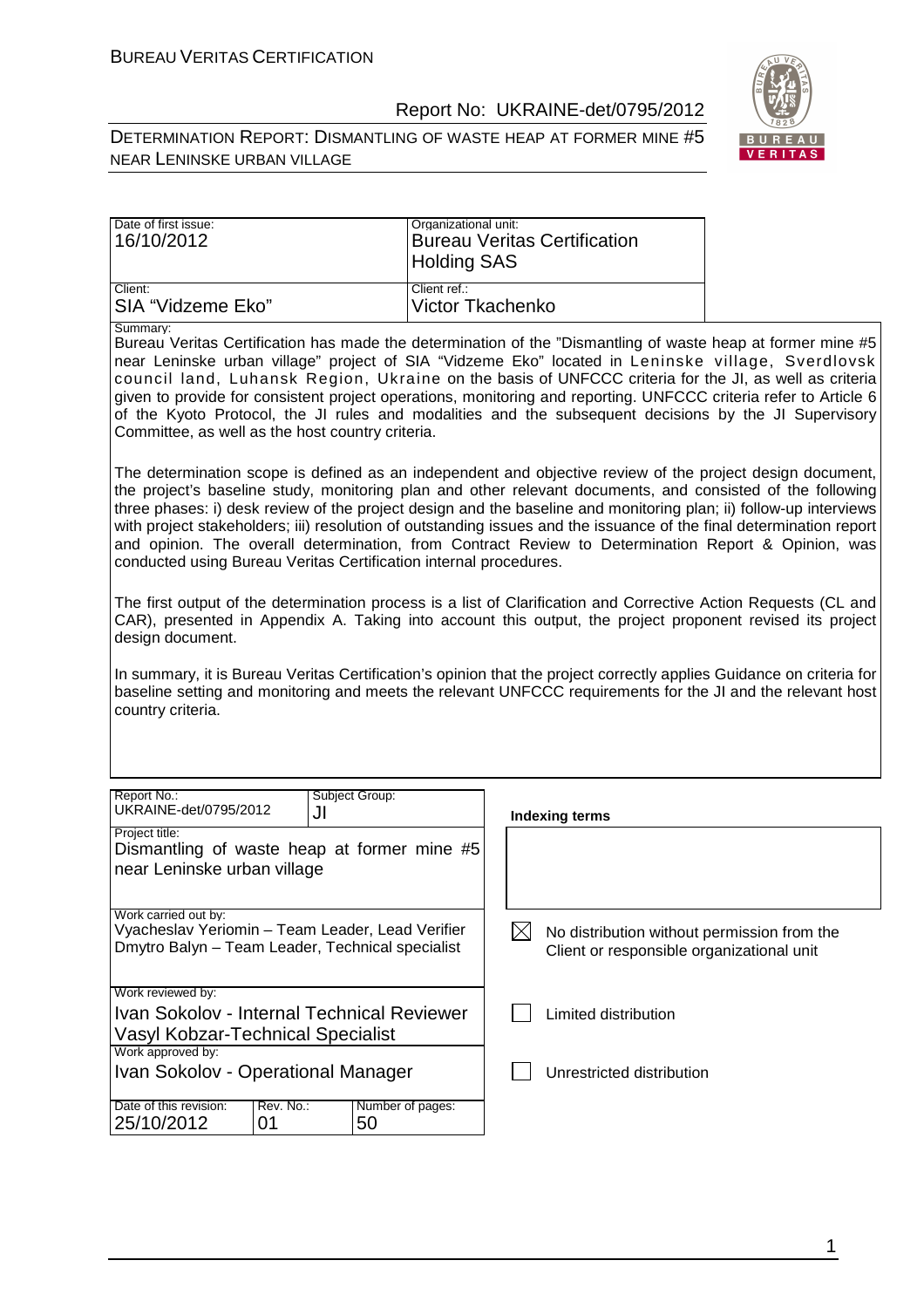DETERMINATION REPORT: DISMANTLING OF WASTE HEAP AT FORMER MINE #5 NEAR LENINSKE URBAN VILLAGE

# **Table of Contents Page 2014**

| $\mathbf{1}$   |                                                                                     |                |
|----------------|-------------------------------------------------------------------------------------|----------------|
| 1.1            | Objective                                                                           | 3              |
| 1.2            | Scope                                                                               | 3              |
| 1.3            | Determination team                                                                  | 3              |
| 2              |                                                                                     | $\Delta$       |
| 2.1            | <b>Review of Documents</b>                                                          | $\overline{4}$ |
| 2.2            | Follow-up Interviews                                                                | 5              |
| 2.3            | <b>Resolution of Clarification and Corrective Action Requests</b>                   | 5              |
| 3              |                                                                                     |                |
| $\overline{4}$ |                                                                                     |                |
| 4.1            | Project approvals by Parties involved (19-20)                                       | 8              |
| 4.2            | Authorization of project participants by Parties involved (21)                      | 8              |
| 4.3            | Baseline setting (22-26)                                                            | 8              |
| 4.4            | Additionality (27-31)                                                               | 13             |
| 4.5            | Project boundary (32-33)                                                            | 14             |
| 4.6            | Crediting period (34)                                                               | 15             |
| 4.7            | Monitoring plan (35-39)                                                             | 15             |
| 4.8            | Leakage (40-41)                                                                     | 20             |
| 4.9            | Estimation of emission reductions or enhancements of net removals<br>$(42-47)$      | 21             |
| 4.10           | Environmental impacts (48)                                                          | 22             |
| 4.11           | Stakeholder consultation (49)                                                       | 23             |
| 4.12           | Determination regarding small scale projects (50-57)                                | 23             |
| 4.13           | Determination regarding land use, land-use change and forestry                      |                |
|                | (LULUCF) projects (58-64)                                                           | 23             |
| 4.14           | Determination regarding programmes of activities (65-73)                            | 23             |
| 5              | SUMMARY AND REPORT OF HOW DUE ACCOUNT WAS<br>TAKEN OF COMMENTS RECEIVED PURSUANT TO |                |
| 6              |                                                                                     |                |
| $\overline{7}$ |                                                                                     |                |
|                |                                                                                     |                |

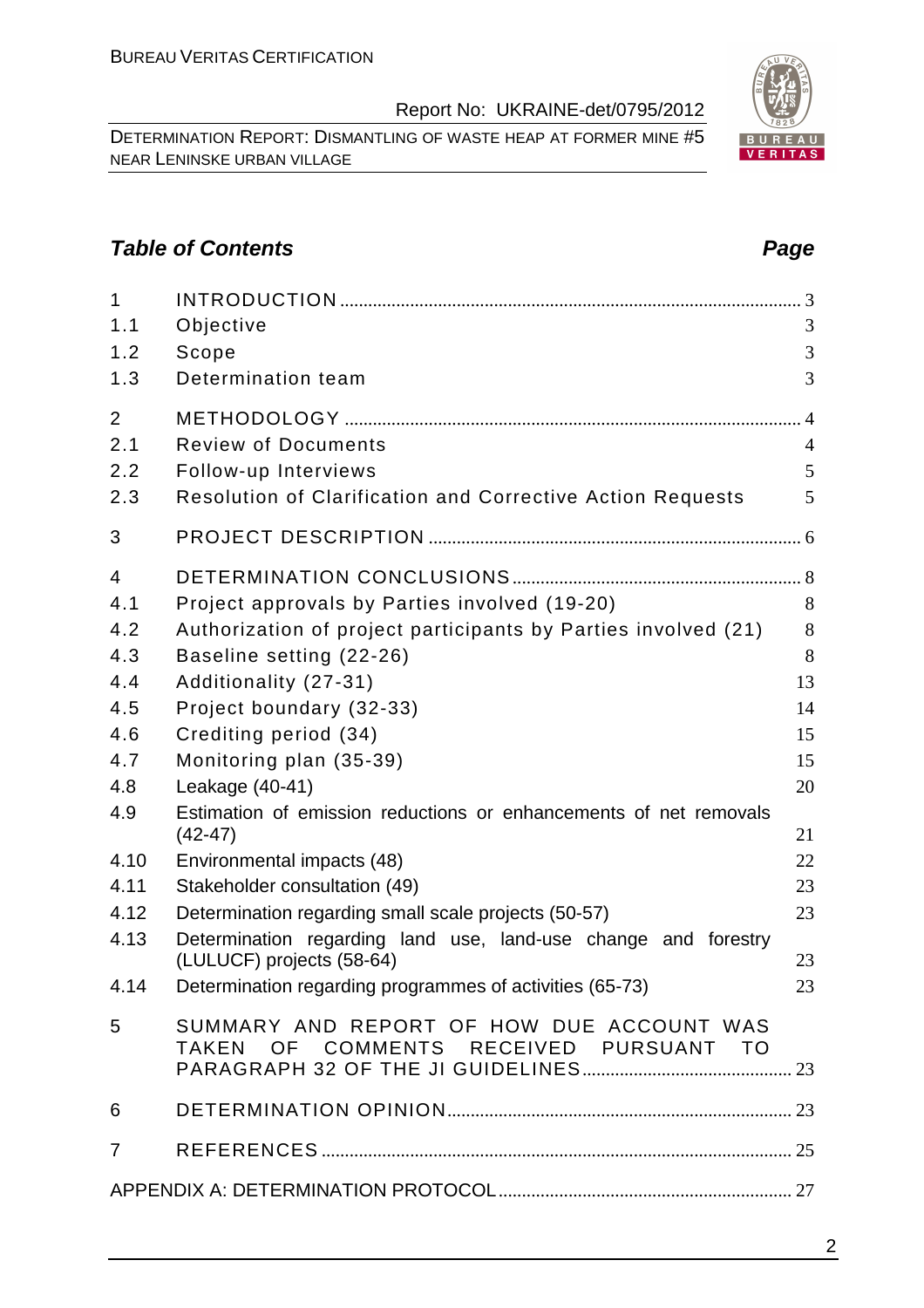DETERMINATION REPORT: DISMANTLING OF WASTE HEAP AT FORMER MINE #5 NEAR LENINSKE URBAN VILLAGE



# **1 INTRODUCTION**

SIA "Vidzeme Eko" has commissioned Bureau Veritas Certification to determine its JI project "Dismantling of waste heap at former mine #5 near Leninske urban village" (hereafter called "the project") at Leninske village, Sverdlovsk council land, Luhansk Region, Ukraine.

This report summarizes the findings of the determination of the project, performed on the basis of UNFCCC criteria, as well as criteria given to provide for consistent project operations, monitoring and reporting.

# **1.1 Objective**

The determination serves as project design verification and is a requirement of all projects. The determination is an independent third party assessment of the project design. In particular, the project's baseline, the monitoring plan (MP), and the project's compliance with relevant UNFCCC and host country criteria are determined in order to confirm that the project design, as documented, is sound and reasonable, and meets the stated requirements and identified criteria. Determination is a requirement for all JI projects and is seen as necessary to provide assurance to stakeholders of the quality of the project and its intended generation of emission reduction units (ERUs).

UNFCCC criteria refer to Article 6 of the Kyoto Protocol, the JI rules and modalities and the subsequent decisions by the JI Supervisory Committee, as well as the host country criteria.

# **1.2 Scope**

The determination scope is defined as an independent and objective review of the project design document, the project's baseline study and monitoring plan and other relevant documents. The information in these documents is reviewed against Kyoto Protocol requirements, UNFCCC rules and associated interpretations.

The determination is not meant to provide any consulting towards the Client. However, stated requests for clarifications and/or corrective actions may provide input for improvement of the project design.

# **1.3 Determination team**

The determination team consists of the following personnel:

Vyacheslav Yeriomin Bureau Veritas Certification Team Leader, Climate Change Verifier

Dmytro Balyn

Bureau Veritas Certification Technical Specialist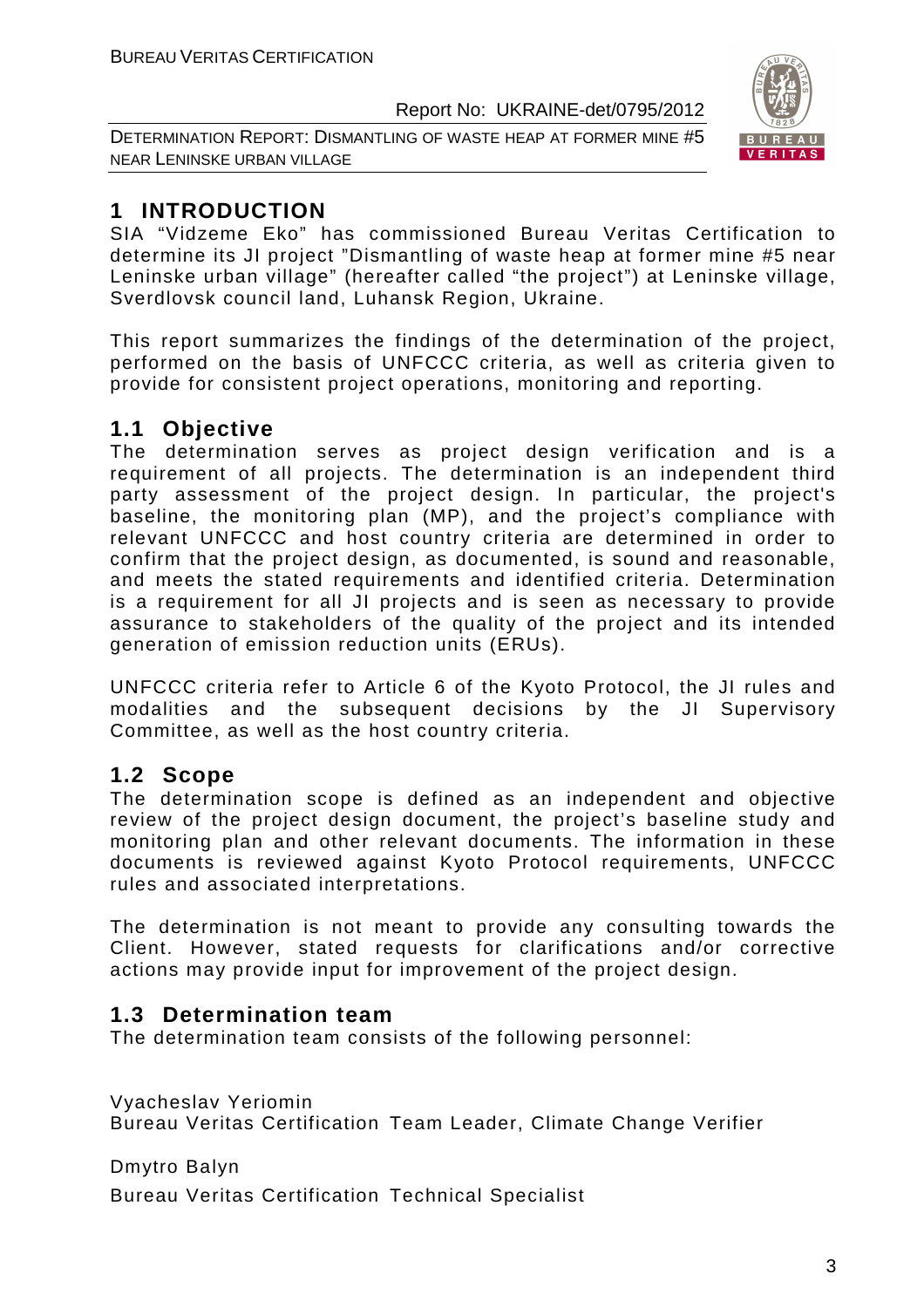DETERMINATION REPORT: DISMANTLING OF WASTE HEAP AT FORMER MINE #5 NEAR LENINSKE URBAN VILLAGE



This determination report was reviewed by:

Ivan Sokolov Bureau Veritas Certification, Internal reviewer Vasyl Kobzar Bureau Veritas Certification, Technical specialist

# **2 METHODOLOGY**

The overall determination, from Contract Review to Determination Report & Opinion, was conducted using Bureau Veritas Certification internal procedures.

In order to ensure transparency, a determination protocol was customized for the project, according to the version 01 of the Joint Implementation Determination and Verification Manual, issued by the Joint Implementation Supervisory Committee at its 19 meeting on 04/12/2009. The protocol shows, in a transparent manner, criteria (requirements), means of determination and the results from determining the identified criteria. The determination protocol serves the following purposes:

- It organizes, details and clarifies the requirements a JI project is expected to meet;
- It ensures a transparent determination process where the determiner will document how a particular requirement has been determined and the result of the determination.

The completed determination protocol is enclosed in Appendix A to this report.

### **2.1 Review of Documents**

The Project Design Document (PDD) submitted by SIA "Vidzeme Eko" and additional background documents related to the project design and baseline, i.e. country Law, Guidelines for users of the joint implementation project design document form, Approved CDM methodology and/or Guidance on criteria for baseline setting and monitoring, Kyoto Protocol, Clarifications on Determination Requirements to be Checked by an Accredited Independent Entity were reviewed.

To address Bureau Veritas Certification corrective action and clarification requests, SIA "Vidzeme Eko" revised the PDD and resubmitted it on 24/10/2012.

The determination findings presented in this report relate to the project as described in the PDD version(s) 2.0.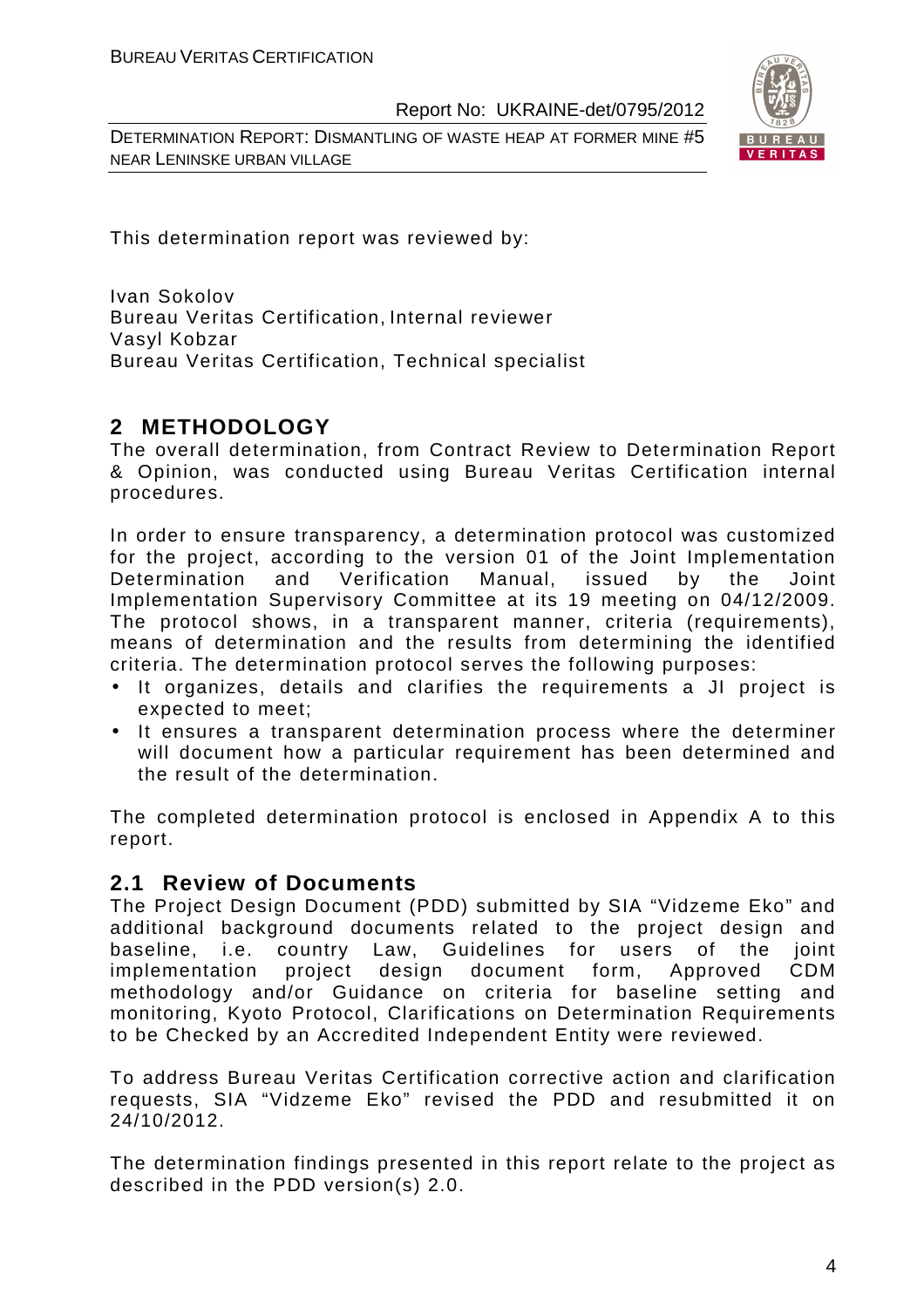DETERMINATION REPORT: DISMANTLING OF WASTE HEAP AT FORMER MINE #5 NEAR LENINSKE URBAN VILLAGE



# **2.2 Follow-up Interviews**

On 16/10/2012 Bureau Veritas Certification performed on-site interviews with project stakeholders to confirm selected information and to resolve issues identified in the document review. Representatives of SPE "Laguna" and SIA "Vidzeme Eko" were interviewed (see References). The main topics of the interviews are summarized in Table 1.

#### **Table 1 Interview topics**

| <b>Interviewed</b> | <b>Interview topics</b>                                    |
|--------------------|------------------------------------------------------------|
| organization       |                                                            |
| SPE "Laguna"       | <b>Project History</b><br>➤                                |
|                    | Project Approach                                           |
|                    | Project boundary<br>⋗                                      |
|                    | Implementation Schedule                                    |
|                    | Organization structure                                     |
|                    | Authorities and responsibilities                           |
|                    | Training of personnel<br>➤                                 |
|                    | Quality management procedures and technologies<br>⋗        |
|                    | Records on rehabilitation/implementation of equipment<br>➤ |
|                    | Metering equipment control                                 |
|                    | Metering record keeping system, database                   |
|                    | Technical documentation                                    |
|                    | Monitoring plan and procedures<br>⋗                        |
|                    | Permits and licenses                                       |
| <b>CONSULTANT</b>  | Baseline methodology<br>➤                                  |
| SIA "Vidzeme Eko"  | Monitoring plan<br>⋗                                       |
|                    | Additionality proofs<br>≻                                  |
|                    | Calculation of emission reductions                         |

### **2.3 Resolution of Clarification and Corrective Action Requests**

The objective of this phase of the determination is to raise the requests for corrective actions and clarification and any other outstanding issues that needed to be clarified for Bureau Veritas Certification positive conclusion on the project design.

If the determination team, in assessing the PDD and supporting documents, identifies issues that need to be corrected, clarified or improved with regard to JI project requirements, it will raise these issues and inform the project participants of these issues in the form of:

(a) Corrective action request (CAR), requesting the project participants to correct a mistake in the published PDD that is not in accordance with the (technical) process used for the project or relevant JI project requirement or that shows any other logical flaw;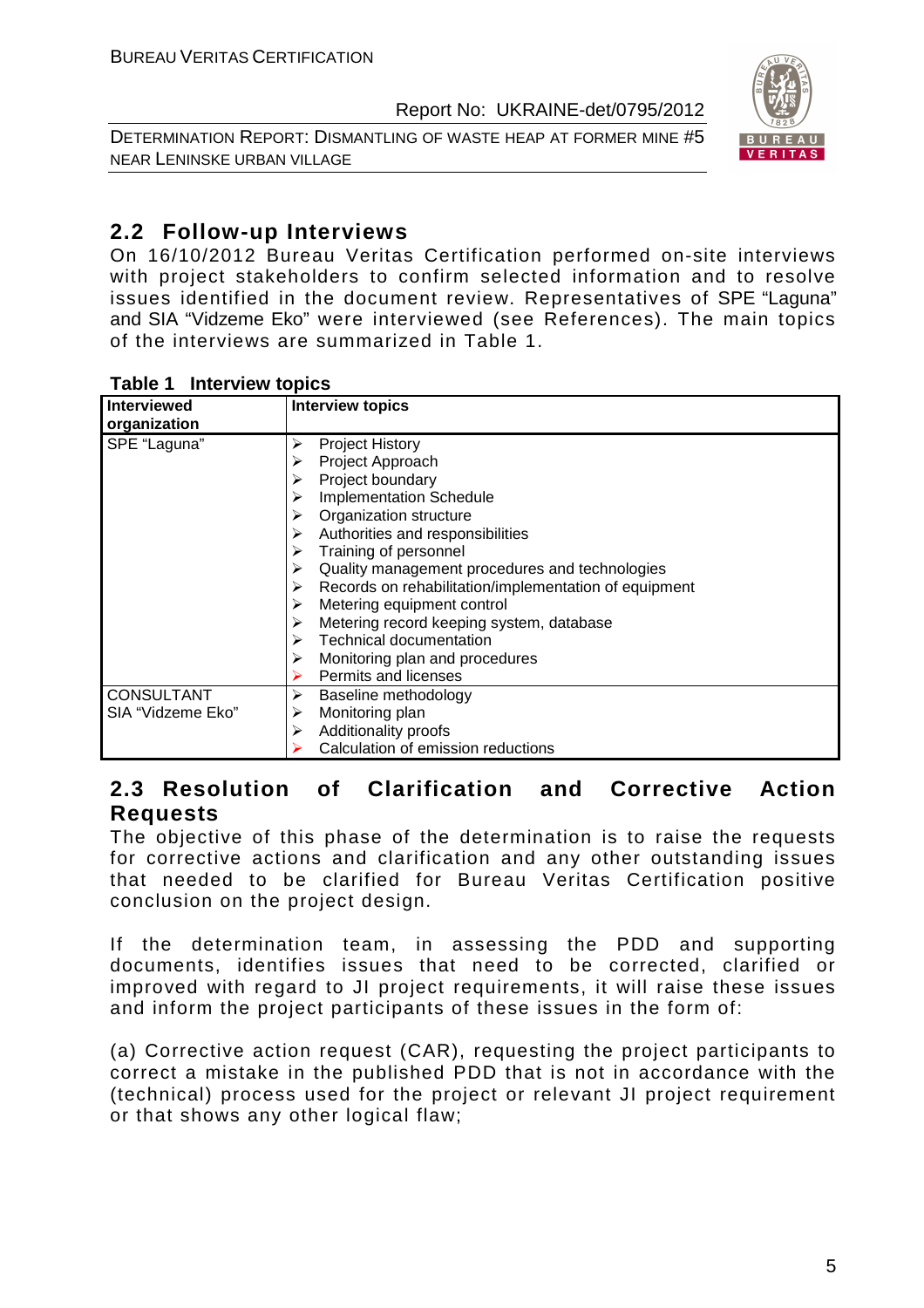DETERMINATION REPORT: DISMANTLING OF WASTE HEAP AT FORMER MINE #5 NEAR LENINSKE URBAN VILLAGE



(b) Clarification request (CL), requesting the project participants to provide additional information for the determination team to assess compliance with the JI project requirement in question;

(c) Forward action request (FAR), informing the project participants of an issue, relating to project implementation but not project design, that needs to be reviewed during the first verification of the project.

The determination team will make an objective assessment as to whether the actions taken by the project participants, if any, satisfactorily resolve the issues raised, if any, and should conclude its findings of the determination.

To guarantee the transparency of the verification process, the concerns raised are documented in more detail in the determination protocol in Appendix A.

# **3 PROJECT DESCRIPTION**

Proposed project aimed dismantling of the waste heaps of former #5 mine with further reclamation of the area by restoring its fertile layer. During dismantling of the dump, the rocks will be divided into fractions, which will be used for blending with steam coal and subsequently supplied to heat power plants and boiler houses for burning as fuel. After sorting, the large fractions will be used for building and repairing of roads. As the result, rock mass of the dump will be fully utilized, and the received coal will replace coal, which otherwise would have had to be mined. As the result of the project, the opportunity of self-ignition of heap will be eliminated. An important component of the project is its second phase – complex reclamation of the area by restoring its fertile layer and full restoration of natural ecological community. This part of the project is required, but totally expensive, due to this mechanism of joint implementation was one of the prominent factors of the project from the beginning, and financial benefits as part of this mechanism considered one of the reasons of the project implementation.

The project provides the assemblage and installation of sorting rock mass complex of dumps consisting of:

- Point of loading rock mass on Conveyor SP-202MS;
- -Point of sorting rock mass in classes 0-30 mm and 30 mm (vibrating inertial sifter GIL-52);
- Point of storage class 0-30 mm (sheds).

Class +30 mm is expected (as required under discharging tray of sifter) to be loaded in transports and delivered to customers for building and repairing of category 4-5 roads. Class 0-30 mm is expected to be loaded in transports, undergoes a mandatory procedure of weighting and is sent to the consumer for blending and subsequent combustion in the thermal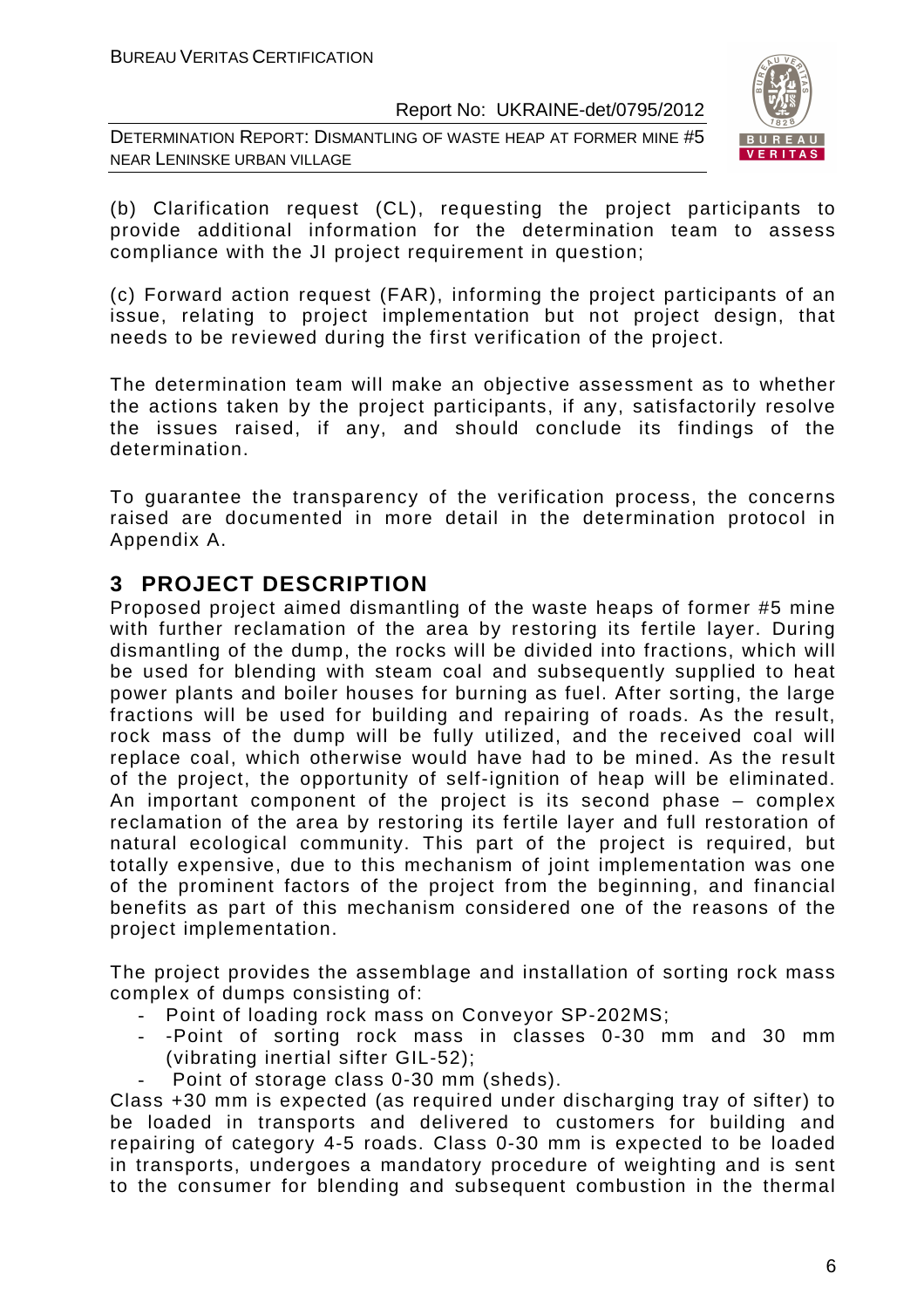DETERMINATION REPORT: DISMANTLING OF WASTE HEAP AT FORMER MINE #5 NEAR LENINSKE URBAN VILLAGE



power plants or boiler houses. Blending of fraction (0- 30) with a steam coal allows to realize the fine finishing of quality the energy coal to the requirements of Standard 4083-2002, without compromising the quality of fuel on the one hand, but resulting in saving valuable energy coal on the other hand

Technological scheme of the complex is described as follows:

The rock mass, after been dismantled bulldozers T-170 is delivered to the feeding conveyor SP-202 by frontal loader HK 632L. Before the delivery of rock mass on the belt conveyor, the moisture is applied (humidity of raw materials does not exceed 8%) with sprinklers.

After bulldozers, layer by layer, get to the height, where the entrance road can be made- the combined method is used for the dump dismantling; further dismantling is made by excavator EO-5126 with the direct rock loading on the conveyor, or on the intermediate site, where, with the help of the loader, the rock is delivered to the scraper conveyor SP – 202

Product of sorting class 0-30 through handling unit of sifter supplied on belt conveyor KLS. From the belt conveyor rock mass of class 0-30 mm through the handling unit of conveyor with built-in nozzles for humidification, emptied on the intermediate platform without significant accumulation, where loader HK 319L loads it in trucks or on a platform (warehouse) for storage. Warehouse is used if necessary without longterm storage. From storage the rock mass 0-30 mm by loader is loaded into trucks.

More detailed data on coal sorting equipment, geographical data related to the project, involvement of the third parties and history of waste heap are provided in the PDD.

Delineation with determined JI project "Dismantling of waste heap at former 5-bis mine" was found satisfactory.

The proposed project creates emission reduction by:

 - Elimination of greenhouse gases sources associated with burning waste heaps, by extracting coal from the rock dumps;

- Reduction of uncontrolled methane emissions due to replacement of coal that would have been extracted through mining;

- Reduction of electricity consumption at waste heap dismantling in comparison to electricity consumption at coal mine.

Identified problem areas for project description, project participants' responses and conclusions of Bureau Veritas Certification are described in Annex A (CAR01-CAR06, CL01, CL02)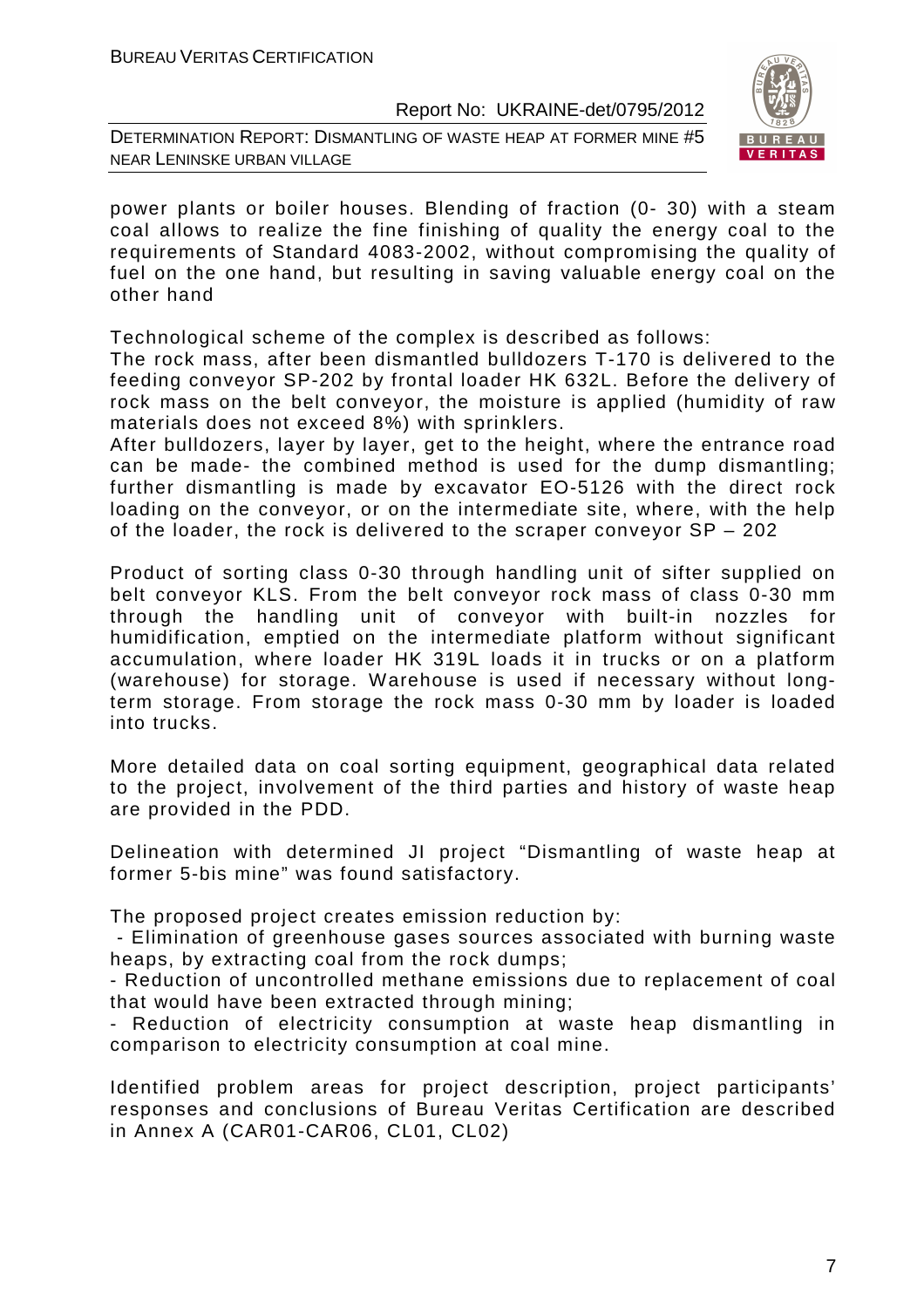DETERMINATION REPORT: DISMANTLING OF WASTE HEAP AT FORMER MINE #5 NEAR LENINSKE URBAN VILLAGE



# **4 DETERMINATION CONCLUSIONS**

In the following sections, the conclusions of the determination are stated.

The findings from the desk review of the original project design documents and the findings from interviews during the follow up visit are described in the Determination Protocol in Appendix A.

The Clarification and Corrective Action Requests are stated, where applicable, in the following sections and are further documented in the Determination Protocol in Appendix A. The determination of the Project resulted in 18 Corrective Action Requests and 3 Clarification Requests.

The number between brackets at the end of each section corresponds to the DVM paragraph

# **4.1 Project approvals by Parties involved (19-20)**

The project has already received Letter of Endorsement #3110/23/7 dated 19/10/2012 issued by State Environmental Investment Agency.

The Bureau Veritas Certification obtained Letter of Endorsement from SIA "Vidzeme-Eko" and doesn't doubt in its authenticity.

As for this time no written project approvals of the project from the Parties Involved are available (see CAR07 pending till the Host Party LoA received). After receiving Determination Report from the Accredited Independent Entity (AIE) project documentation will be submitted to the Ukrainian Designated Focal Point (DFP) which is State Environment Investment Agency for receiving the Letter of Approval.

The written approvals from the other Party will be obtained later on.

Identified problem areas for written project approvals, project participants' responses and conclusions of Bureau Veritas Certification are described in Annex A (refer to CAR07)

# **4.2 Authorization of project participants by Parties involved (21)**

In accordance with paragraph 21 of the DVM the assessment of this area focuses on whether each of the legal entities listed as project participants in the PDD is authorized by a Party involved, which is also listed in the PDD.

Authorisation of the project participants by Parties involved is expected through a written project approvals, see CAR07 and CAR08 that is pending.

# **4.3 Baseline setting (22-26)**

The PDD explicitly indicates that using a methodology for baseline setting and monitoring developed in accordance with appendix B of the JI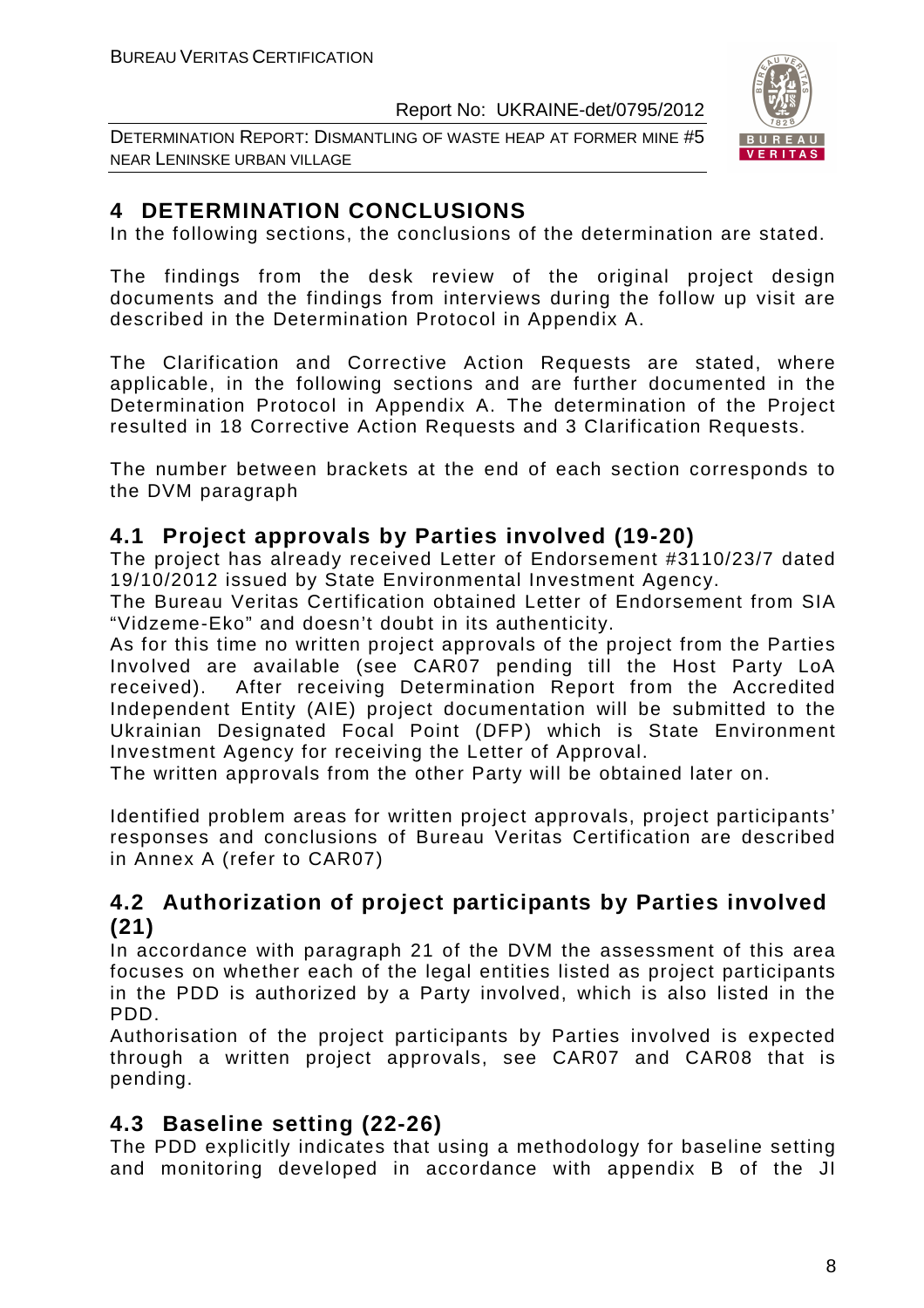DETERMINATION REPORT: DISMANTLING OF WASTE HEAP AT FORMER MINE #5 NEAR LENINSKE URBAN VILLAGE



guidelines (hereinafter referred to as JI specific approach) was the selected approach for identifying the baseline.

The PDD provides a detailed theoretical description in a complete and transparent manner, as well as justification, that the baseline is established:

(a) By listing and describing the following plausible future scenarios on the basis of conservative assumptions and selecting the most plausible one:

#### Scenario 1. Continuation of existing situation

This scenario does not anticipate any activities and therefore does not face any barriers.

#### Scenario 2. Direct energy production from the heat energy of burning waste heap

#### Technological barrier:

This scenario is based on the highly experimental technology, which has not been implemented even in a pilot project. It is also not suitable for all waste heaps as the project owner will have to balance the energy resource availability (i.e. waste heap location) and the location of the energy user. On-site generation of electricity addresses this problem but requires additional interconnection engineering. In general this technology has yet to prove its viability. In addition it does not allow the control and management of the emitted gases. This technology can be applied only in the presence of dumps with developed combustion centre. Even if the probability of burning rock dump is very high, it is currently impossible to predict the time of its outbreak and therefore predict the start of the use of thermal energy released during its combustion.

#### Investment barrier:

Investment into unproven technology carries a high risk. In case of Ukraine, which carries a high country risk, investment into such unproven energy projects are less likely to attract investors than some other opportunities in the energy sector with higher returns. The pioneering character of the project may appeal to development programmes and governmental incentives but cost of the produced energy is likely to be much higher than alternatives.

#### Scenario 3. Production of construction materials from waste heap matter Technological barrier:

This scenario is based on known technology, however, this technology is not currently available in Ukraine and there is no evidence that such projects will be implemented in the near future. It is also not suitable for all types of waste heaps as the content of waste heap has to be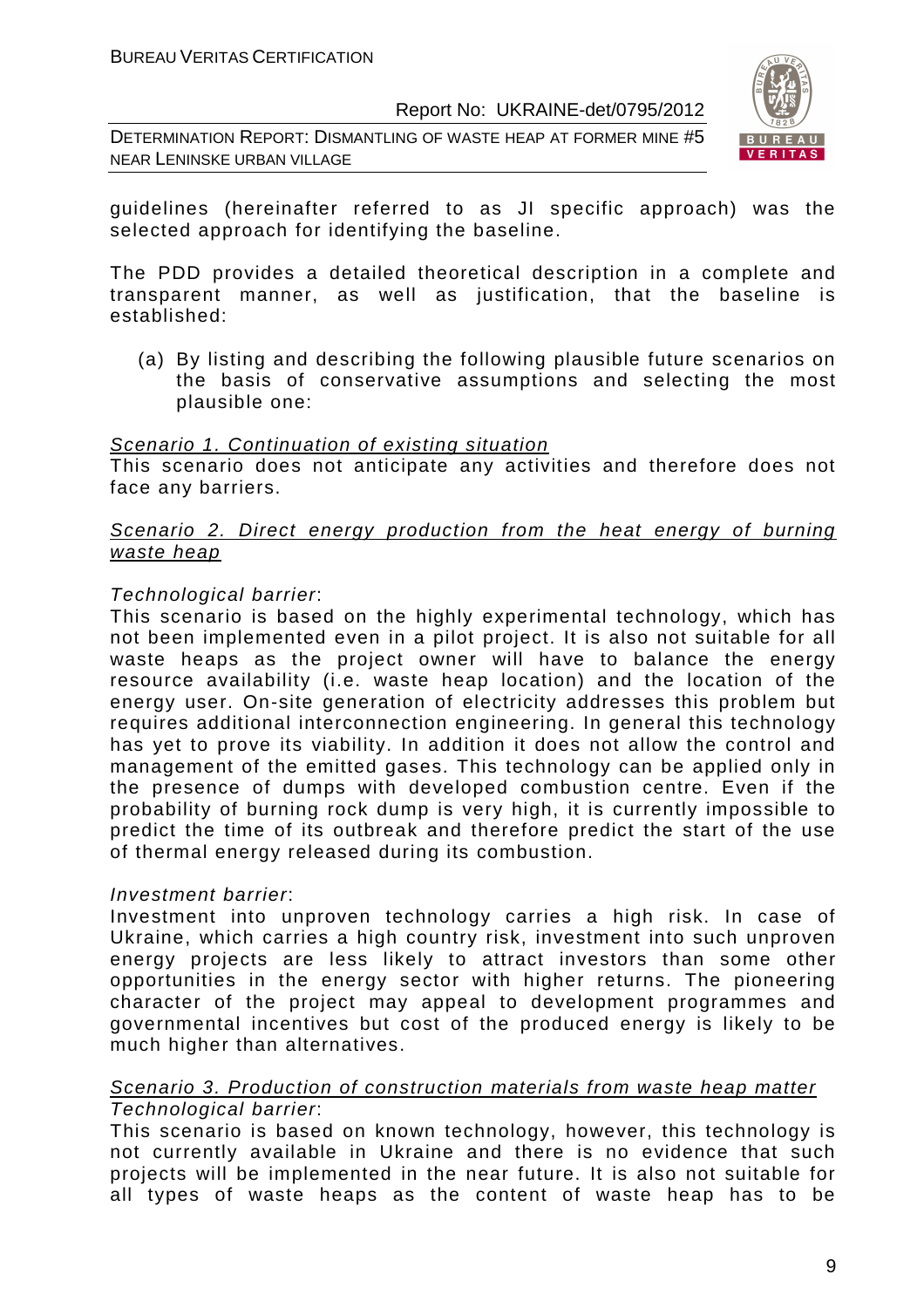DETERMINATION REPORT: DISMANTLING OF WASTE HEAP AT FORMER MINE #5 NEAR LENINSKE URBAN VILLAGE



predictable in order for project owner to be able to produce quality materials. High contents of sulphur and moisture can reduce the suitability of the waste heap for processing. A large scale deep exploration of the waste heap has to be performed before the project can start.

#### Scenario 4. Coal extraction from waste heaps without JI incentives

Investment barrier: This scenario is financially unattractive and faces barriers. Detailed description of proposed scenario barriers is provided in the section B.2 of the PDD version 2.0.

#### Scenario 5. Systematic monitoring of waste heaps condition and regular fire prevention and extinguishing measures

Investment barrier: This scenario does not represent any revenues but anticipates additional costs for waste heaps owners. Monitoring of the waste heap status is not done systematically and in general actions are left to the discretion of the individual owners. Waste heaps are mostly owned by mines or regional coal mining associations. Coal mines in Ukraine suffer from limited investment resulting often in safety problems due to complicated mining conditions and financial constraints, with miners' salaries often being delayed by few months. Waste heaps in this situation are considered as additional burdens and mines often do not even perform minimum required maintenance. Exact data are not always available. From a commercial view point the fines that are usually levied by the authorities are considerably lower than costs of all the measures outlined by this scenario.

- (b) Taking into account relevant national and/or sectoral policies and circumstances, such as sectoral reform initiatives, local fuel availability, power sector expansion plans, and the economic situation in the project sector. In this context, the following key factors that affect a baseline are taken into account:
- (c) Taking into account relevant national and/or sectoral policies and circumstances, such as sectoral reform initiatives, local fuel availability, power sector expansion plans, and the economic situation in the project sector. In this context, the following key factors that affect a baseline are taken into account:
	- A comprehensive analysis and an in-depth description of the reform policies and legislation concerning the development and reforming of the Ukrainian coal industry. At this time effective united complex state program for prevention of waste heaps burning and reclamation with extraction of coal is absent. Fines paid by pollution costs much less than money spent on measures to prevent ignition or burning For this time 78 % of Luhansk Region waste heaps burned or burning.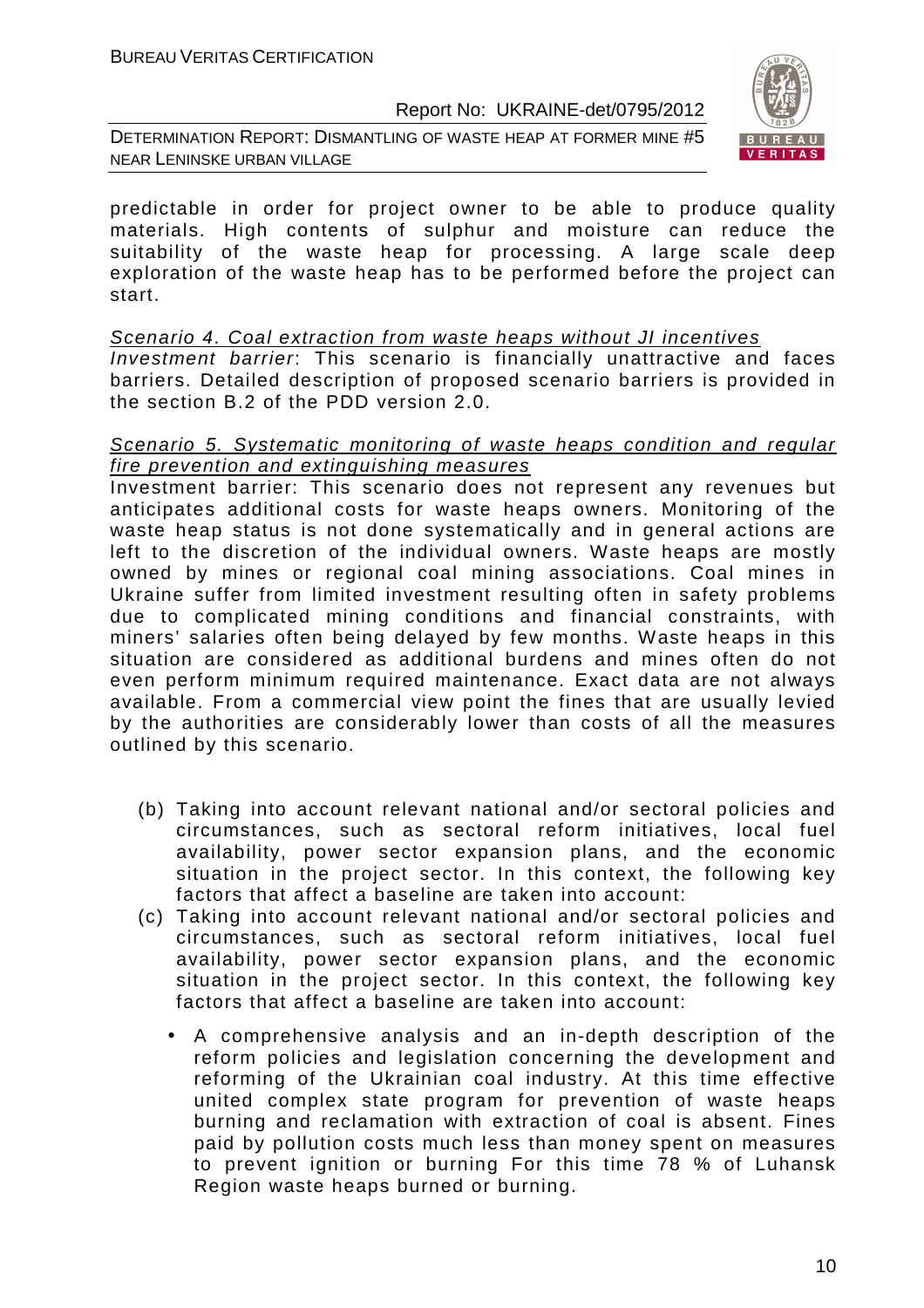DETERMINATION REPORT: DISMANTLING OF WASTE HEAP AT FORMER MINE #5 NEAR LENINSKE URBAN VILLAGE



- Describing economic situation. Inner coal market in Ukraine is significantly controlled by Ukrainian government, which is owner of number of mines and significantly influencing on coal costs. Level of coal content in waste heap is difficultly predicted, and SPE "Laguna" is a small company which cannot supply coal in big quantities in long range time.
- As far as availability of capital there is a summary of key indicators of business practices in Ukraine as well as a comparison country risk premiums for Ukraine, and Russia are provided by the PP's vividly demonstrating that Ukraine has been always considered a high-risk country for investments and doing business, which extremely limits the opportunities of the project as for its access to financial resources at the international level.
- It is stated by the project participants that modern technologies and best practices existing in the developed countries are unavailable due to their high cost and necessity of the knowledgeable personnel able to introduce and operate the equipment.
- As far as the fuel prices and its availability, the PDD states that electricity and diesel fuel are widely used in Ukrainian industry. Prices for diesel fuel that is mostly imported from the Russian Federation are regulated by Ukrainian Government. Electric energy in Ukraine is produced at the thermal and nuclear power stations mainly by use of fossil fuel. Wholesale Electricity Market of Ukraine is managed by the state enterprise "Energorynok"; the level of prices for electric energy ranges greatly for different types of consumers.

 (c) In such a way that emission reduction units (ERUs) cannot be earned for decreases in activity levels outside the project activity or due to force majeure. According to the proposed approach emission reductions will be earned only when project activity will generate coal concentrate, so no emission reductions can be earned due to any changes outside the project activity.

(d) Taking into account uncertainties and using conservative assumptions such as the following:

- Lower range of parameters is used for calculation of baseline emissions and higher range of parameters is used for calculation of project activity emissions;
- Default values were used to the extent possible in order to reduce uncertainty and provide conservative data for emission calculations.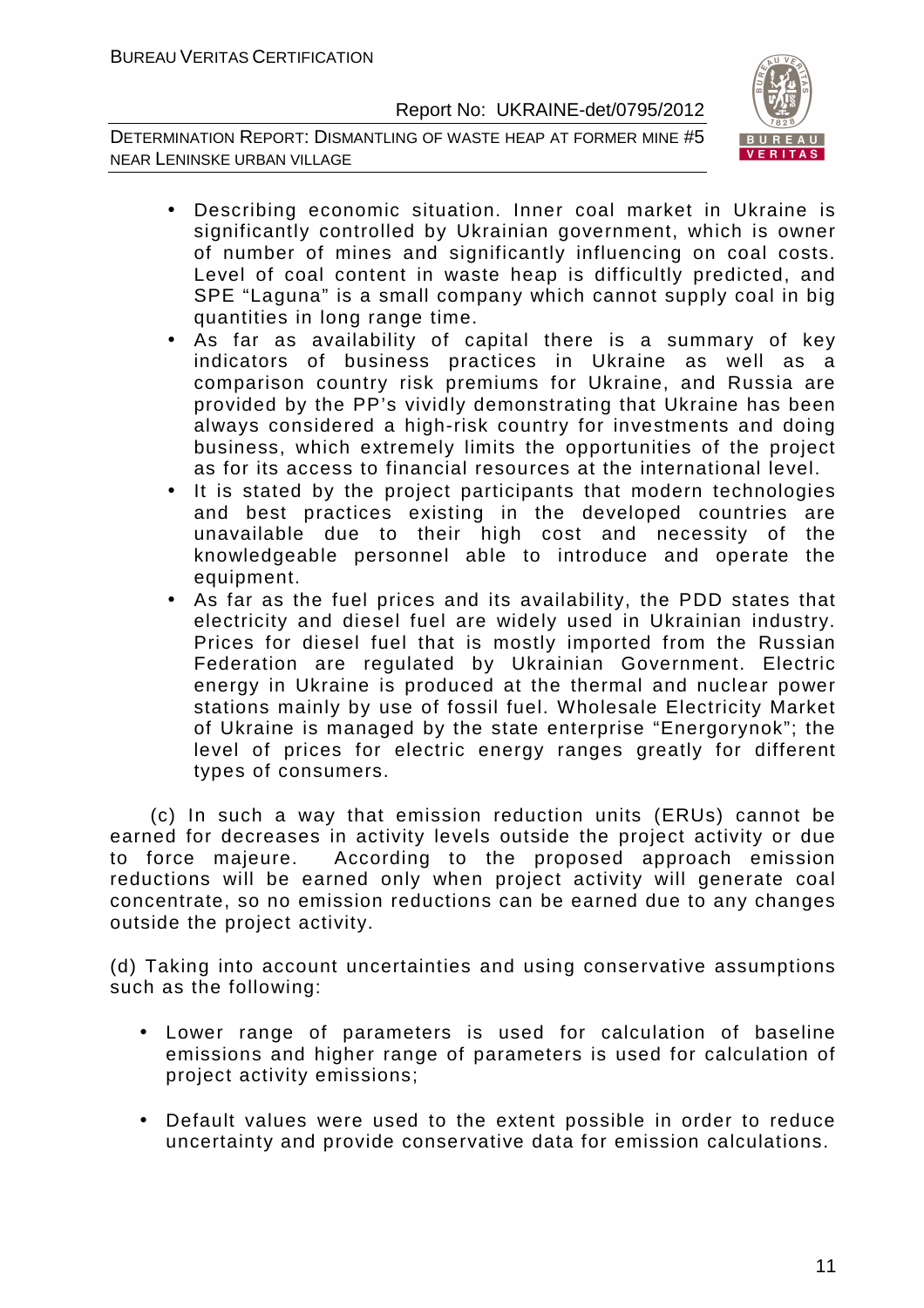DETERMINATION REPORT: DISMANTLING OF WASTE HEAP AT FORMER MINE #5 NEAR LENINSKE URBAN VILLAGE



• The emissions of nitrous oxide have not taken into consideration for conservatism

For more details, please, refer to Section B.1. of the PDD.

Emissions in the baseline scenario are calculated as follows:

 $BE_v = BE_{WHB.v}$ , (1)

Where:

 $BE<sub>WHB,V</sub>$  - baseline emissions due to burning of the waste heap in the year y (tCO2 equivalent ),

Baseline emissions due to burning dumps in year y calculated by the formula:

 $BE_{WHB,y} = FC_{BE,Coal,y}$ /1000 $\rho_{WHB}$  · NCV  $_{Coal}$  · OXID  $_{Coal}$  · K  $_{Coal}$  <sup>c</sup> · 44/12 (2) where:

 $FC_{BE,Coal,v}$  - amount of coal that has been mined in the baseline scenario and combusted for energy use, equivalent to the amount of coal extracted from the waste heap because of the project activity in the year y, t;

 $\rho$  w<sub>HB</sub> - probability of waste heap burning, d/l;

 $NCV_{Coal}$  - net Calorific Value of coal, TJ/kt;

OXID  $_{Coal}$  - carbon Oxidation factor of coal, d/l;

 $K_{\text{Coal}}^c$  - carbon content of coal, tC/TJ;

1/1000 - conversion factor from tons in kilotonnes, d / l

44/12 - stoichiometric relationship between the molecular weight of carbon dioxide and carbon.

The amount of coal produced in mines in the baseline scenario is calculated by the formula:

 $FC_{BE,Coal,v} = FR_{Coal,v} (1-A_{rock,v}/100-W_{rock,v}/100) (1-A_{Coal}/100-W_{Coal}/100)$  (3)

where:

 $FR_{\text{Coal},y}$  - amount of sorted fraction (0-30mm), which is extracted from the dumps because of the project in a year y, that came to blending with further combustion in thermal power plants, t;

 $A_{rock, v}$  - the average ash content of sorted fractions (0-30mm), which is extracted from dump in year y,%

 $W_{rock, v}$  - the average humidity of sorted fractions (0-30mm), which is extracted from dump in year y, %;

 $A_{Coal}$  - the average ash content of coal, mined in Donetsk region of Ukraine, %;

 $W_{Coal}$  - the average humidity of coal, mined in Donetsk region of Ukraine, %;

100 - conversion factor from percent to fraction, d/l.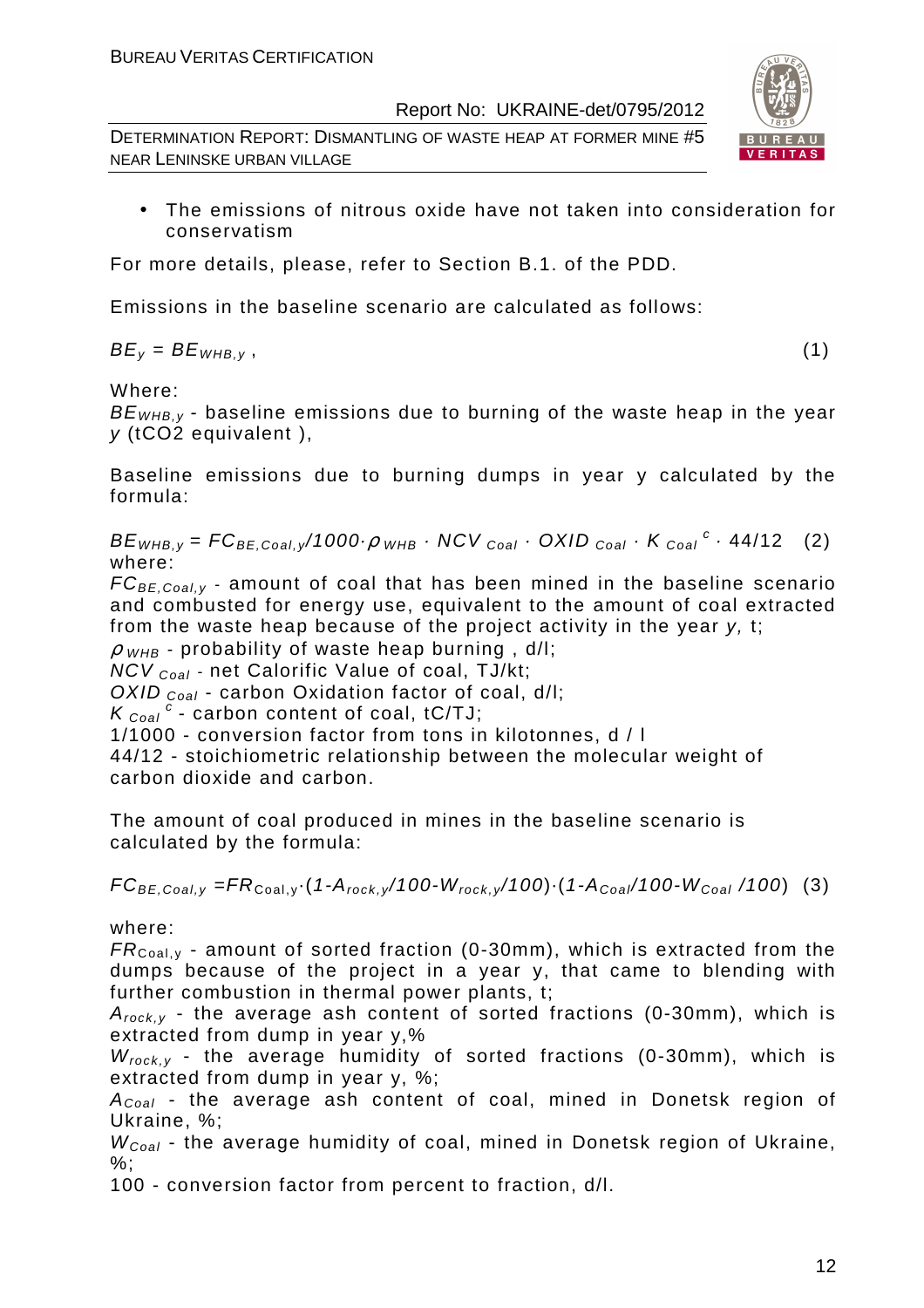DETERMINATION REPORT: DISMANTLING OF WASTE HEAP AT FORMER MINE #5 NEAR LENINSKE URBAN VILLAGE



Identified problem areas for baseline setting, project participants' responses and conclusions of Bureau Veritas Certification are described in Annex A (refer to CAR09-CAR11, CL03)

# **4.4 Additionality (27-31)**

The project "WASTE HEAP DISMANTLING BY PE "ARDS-SERVIS" WITH THE AIM OF REDUCING GREENHOUSE GASES EMISSIONS INTO THE ATMOSPHERE" project ITL UA1000362 is selected as the comparable JI project. Accredited independent entity has already positively determined that it would result in a reduction of anthropogenic emissions by sources or an enhancement of net anthropogenic removals by sinks that is additional to any that would otherwise occur. This determination has already been deemed final by the JISC. Appropriate documentation such as PDD and Determination Report regarding this project is available traceably and transparently on the UNFCCC JI Website.

Additionality of the project was demonstrated adequately by demonstrating that the indicated project is implemented under comparable circumstances:

a) Both projects propose **same GHG mitigation measure:** The proposed GHG mitigation measure under both projects is coal extraction from the mine's waste heaps. This will prevent greenhouse gas emissions into the atmosphere during combustion of the heaps and will contribute an additional amount of coal, without the need for mining. Criteria is satisfied

b) Both projects are implemented within the **same country and the same time**: The proposed project and identified comparable project are both located in Ukraine, project crediting periods are divided less than 1 year. Criteria is satisfied

c) **Scale.** The difference between the proposed project and the other project(s) is less than 50 per cent in terms of the projects output (i.e. power output, capacity increase, etc.) or service provided.

The projects envisage production of the same product (rock mass sorting). Capacity of both projects are limited by coal contains in the waste heap and waste heaps size and differ less than 50% tons of sorted rock mass 0-30 mm per year. Criteria is satisfied

d) There were no significant changes in **regulatory framework** between the starting dates of two projects. Criteria is satisfied.

The desk review of provided information and follow-up interviews enabled Bureau Veritas Certification Holding SAS to assess that all explanations, descriptions and analyses in the demonstration of additionality were made in accordance with criteria of "Guidance on criteria for baseline setting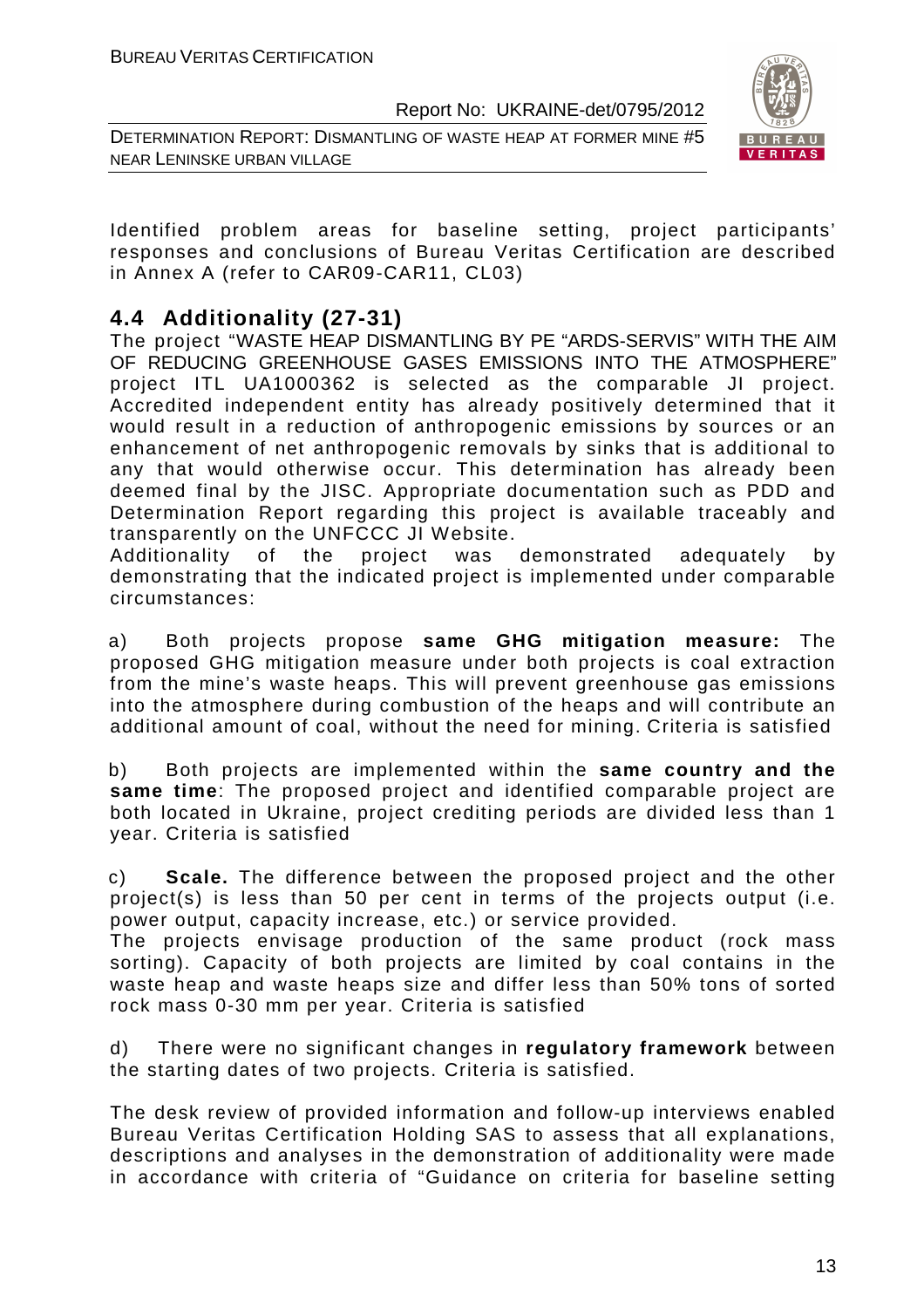DETERMINATION REPORT: DISMANTLING OF WASTE HEAP AT FORMER MINE #5 NEAR LENINSKE URBAN VILLAGE



and monitoring" version 03 and this projects is indeed comparable project, implemented under comparable circumstances. The proposed JI activity provides the reductions in emissions by sources that are additional to any that would otherwise occur.

Identified problem areas for project additionality, project participants' responses and conclusions of Bureau Veritas Certification are described in Annex A (CAR09, CAR10)

# **4.5 Project boundary (32-33)**

The details on the project boundary were provided in section B.3 of the PDD. The desk review of submitted documentation enabled Bureau Veritas Certification to assess that the project boundary defined in the PDD encompasses all anthropogenic emissions by sources of GHGs that are:

- Under the control of the project participants;
- Reasonably attributable to the project; and
- Significant.

The baseline emission sources of GHGs that are included in the project boundaries are listed below. Emissions of carbon dioxide due to:

- Waste heap burning;

- Consumption of coal for energy production (excluded, does not take into the consideration in calculation).

The project emission sources of GHGs that were included in the project boundaries are listed below. Emissions of carbon dioxide due to:

- Consumption of electricity due to extracting coal from dump;

- Consumption of fossil fuel (diesel fuel) due to extracting coal from dump;

- Consumption of coal for energy production (excluded, does not take into the consideration in calculation).

Leakages:

- Fugitive emissions of methane in the mining activities;
- Consumption of electricity from a grid at coal mine.
- Use of other types of energy sources due to mining (excluded).

All gases and sources included in the project boundary were explicitly stated, and the exclusions of any sources related to the baseline or the project are appropriately justified and provided in Table 20 of the PDD.

The delineation of the project boundary and the gases and sources included are appropriately described and justified in the PDD by using Figures 7-8 in section B.3 of the PDD.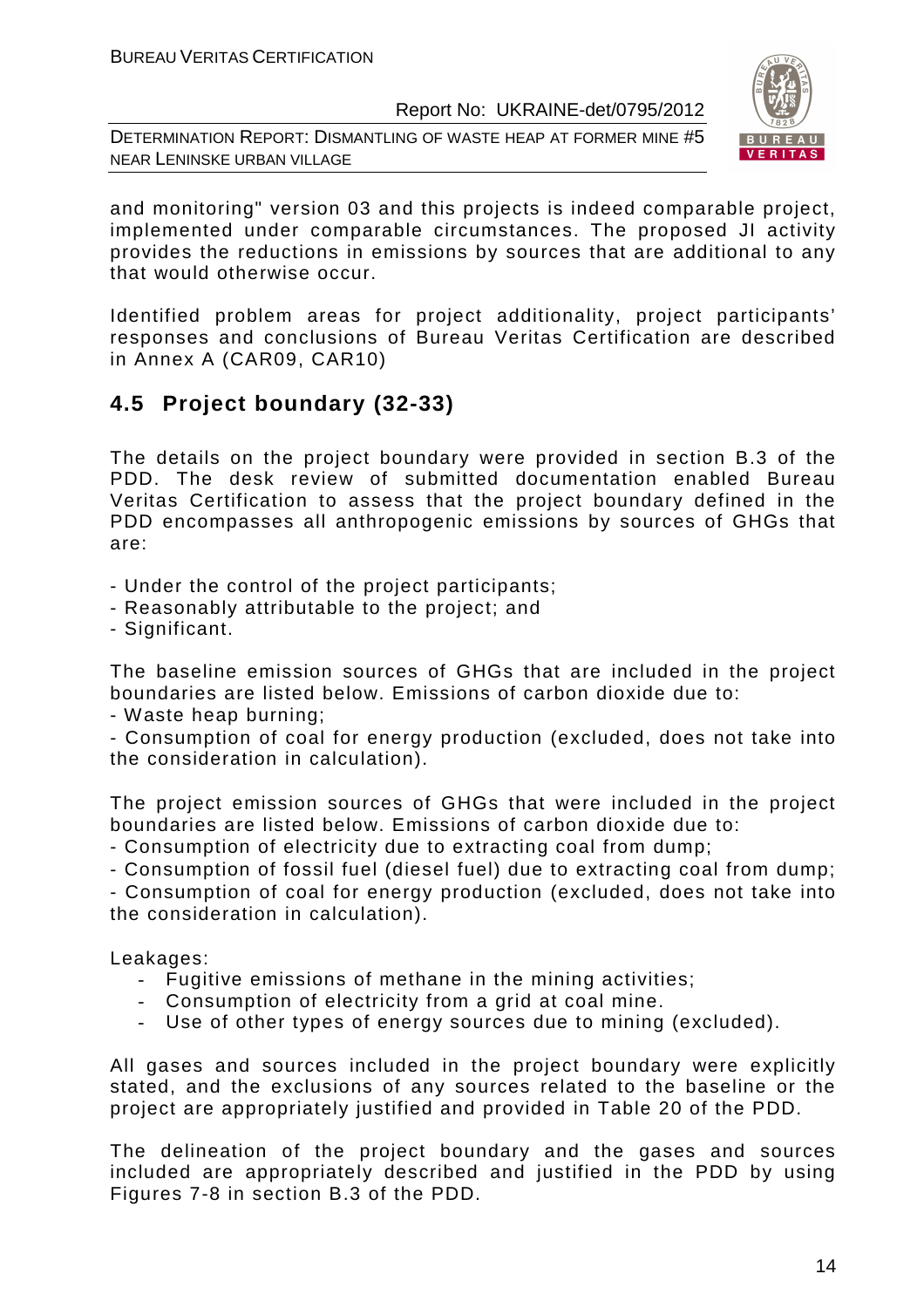DETERMINATION REPORT: DISMANTLING OF WASTE HEAP AT FORMER MINE #5 NEAR LENINSKE URBAN VILLAGE



Identified problem areas for project boundaries, project participants' responses and conclusions of Bureau Veritas Certification are described in Annex A (refer to CAR12).

# **4.6 Crediting period (34)**

The PDD states the starting date of the project as the date on which the implementation or construction or real action of the project will begin or began, and the starting date is 03/03/2008, which is after the beginning of 2000.

The PDD states the expected operational lifetime of the project in years and months, which is 4 years and 10 months (58 months).

The PDD states the length of the crediting period in years and months, which is 4 years and 10 months, and its starting date as 03/03/2008, which is on the date the first emission reductions or enhancements of net removals are generated by the project.

The PDD states that the crediting period for the issuance of ERUs starts only after the beginning of 2008 and does not extend beyond the operational lifetime of the project.

### **4.7 Monitoring plan (35-39)**

The PDD, in its monitoring plan section, explicitly indicates that JI specific approach was the selected.

The monitoring plan describes all relevant factors and key characteristics that will be monitored, and the period in which they will be monitored, in particular also all decisive factors for the control and reporting of project performance, such as value of extracted coal, values of consumed electricity, diesel fuel.

The monitoring plan specifies the indicators, constants and variables that are reliable (i.e. provide consistent and accurate values), valid (i.e. are clearly connected with the effect to be measured), and that provide a transparent picture of the emission reductions or enhancements of net removals to be monitored such as Net Calorific Value of Coal, Net calorific value of Diesel fuel, Carbon Oxidation Factor of Coal, Carbon Oxidation Factor of Diesel Fuel, Carbon content of coal, Carbon content of diesel fuel, Emission factor for fugitive methane emissions from coal mining, Specific carbon dioxide emissions due to production of electricity at TPP and by its consumptions, The average ash content of coal produced in Donetsk region, the average moisture of coal produced in Donetsk Region, probability of waste heap burning, average electricity consumption per tonne of coal, produced in Ukraine.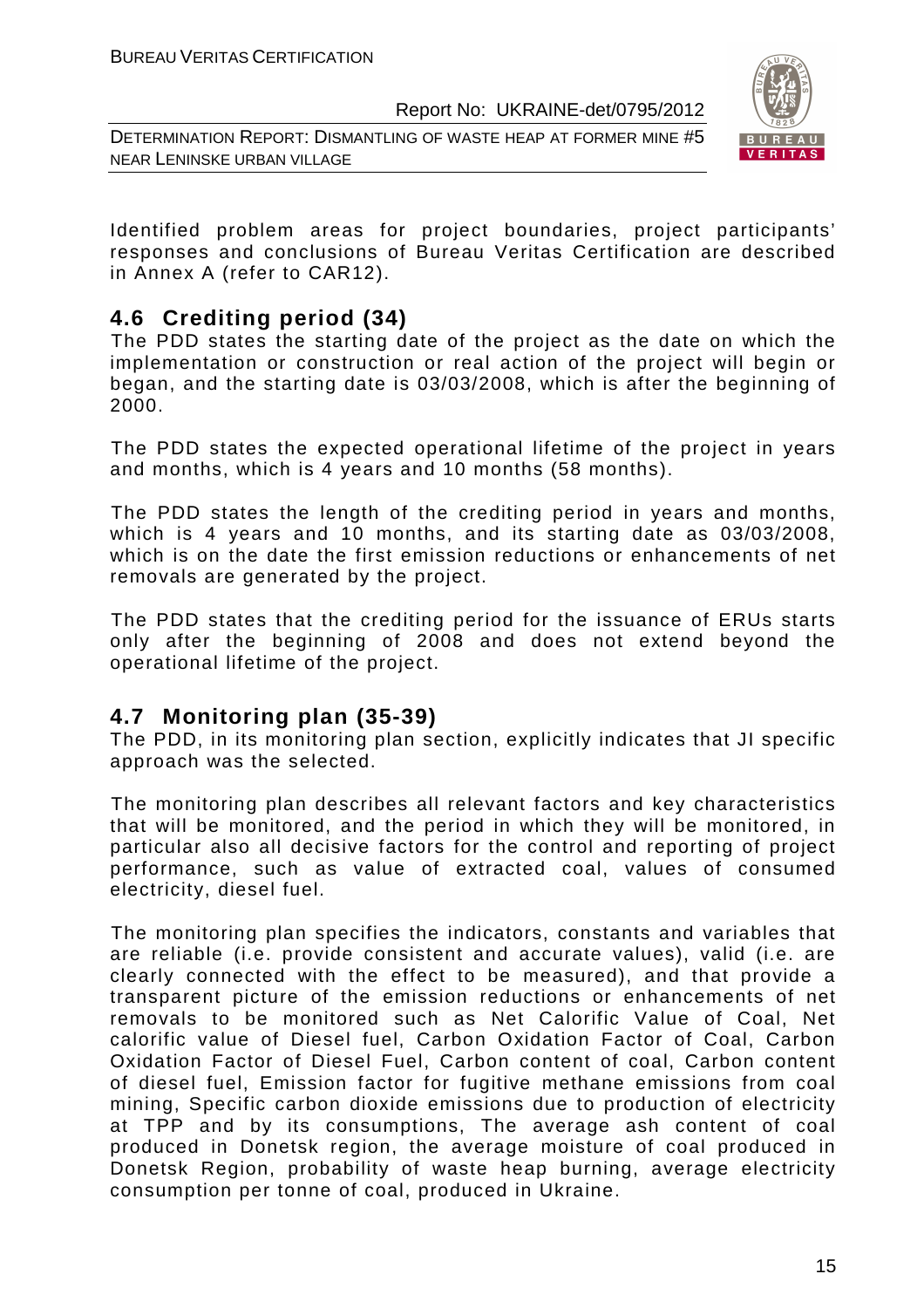DETERMINATION REPORT: DISMANTLING OF WASTE HEAP AT FORMER MINE #5 NEAR LENINSKE URBAN VILLAGE



The monitoring plan draws on the list of standard variables indicated in appendix B of "Guidance on criteria for baseline setting and monitoring" developed by the JISC.

The monitoring plan explicitly and clearly distinguishes:

(i) Data and parameters that are not monitored throughout the crediting period, but are determined only once (and thus remain fixed throughout the crediting period), and that are available already at the stage of determination, such as Global Warming potential of the Methane, Methane Density, Net Calorific Value of Coal, Net calorific value of Diesel fuel, Carbon Oxidation Factor of Coal, Carbon Oxidation Factor of Diesel Fuel, Carbon content of coal, Carbon content of diesel fuel, Emission factor for fugitive methane emissions from coal mining, Specific carbon dioxide emissions due to production of electricity at TPP and by its consumptions, The average ash content of coal produced in Donetsk region, the average moisture of coal produced in Donetsk Region, probability of waste heap burning, average electricity consumption per tonne of coal, produced in Ukraine

(ii) Data and parameters that are not monitored throughout the crediting period, but are determined only once (and thus remain fixed throughout the crediting period), but that are not already available at the stage of determination, such as absent.

(iii) Data and parameters that are monitored throughout the crediting period, such as Additional amount of electricity consumed in project, amount of diesel fuel consumed in project year, value of produced coal.

The monitoring plan describes the methods employed for data monitoring (including its frequency) and recording, such as direct monitoring of electricity consumption by meters, sampling of produced coal, etc. Description of employed methods is provided in the section D.1 of the PDD.

The monitoring plan elaborates all algorithms and formulae used for the estimation/calculation of baseline emissions/removals and project emissions/removals or direct monitoring of emission reductions from the project, leakage, as appropriate, such as described below

The annual emission reductions are calculated as follows:

$$
ER_y = BE_y - PE_y - LE_y, \tag{4}
$$

where:

 $ER<sub>v</sub>$  - emissions reductions of the JI project in year y (tCO2 equivalent);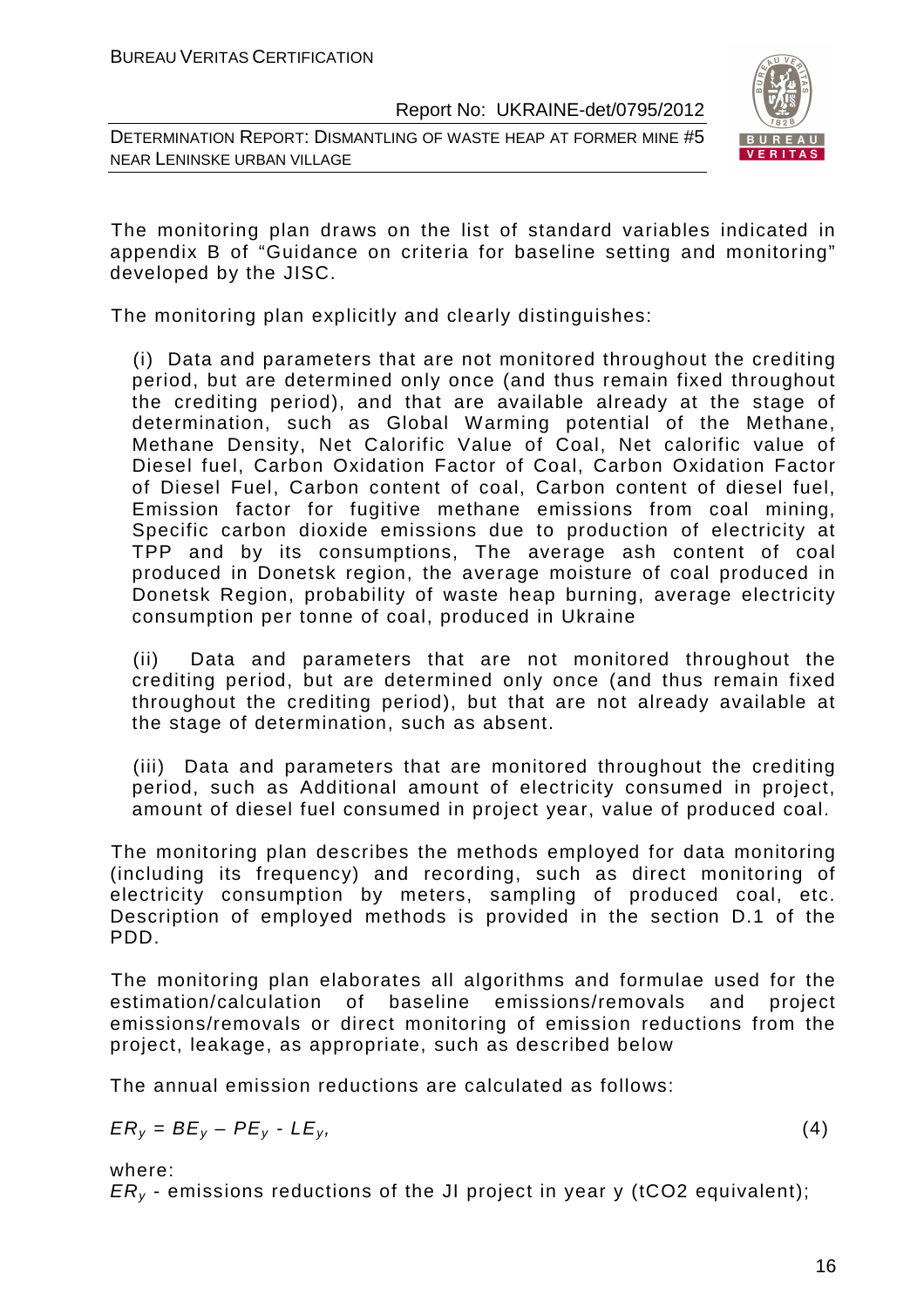DETERMINATION REPORT: DISMANTLING OF WASTE HEAP AT FORMER MINE #5 NEAR LENINSKE URBAN VILLAGE



 $BE_v$  - baseline emission in year y (tCO2 equivalent);  $PE_{y}$  - project emission in year y (tCO2 equivalent);  $LE<sub>v</sub>$  - leakages in year y, (tCO2 equivalent).

Emissions in the baseline scenario are calculated as follows:

 $BE_v = BE_{WHB.v}$ , (5)

Where:

 $BE<sub>WHB-V</sub>$  - baseline emissions due to burning of the waste heap in the year y (tCO2 equivalent ),

Baseline emissions due to burning dumps in year y calculated by the formula:

 $BE_{WHB,y} = FC_{BE,Coal,y}$ /1000 $\rho_{WHB}$  · NCV  $_{Coal}$  · OXID  $_{Coal}$  · K  $_{Coal}$  <sup>c</sup> · 44/12 (6) where:

 $FC_{BE,Coal,v}$  - amount of coal that has been mined in the baseline scenario and combusted for energy use, equivalent to the amount of coal extracted from the waste heap because of the project activity in the year y, t;

 $\rho$  <sub>WHB</sub> - probability of waste heap burning, d/l;

 $NCV_{Coal}$  - net Calorific Value of coal, TJ/kt;

OXID  $_{Coal}$  - carbon Oxidation factor of coal, d/l;

 $K_{\text{Coal}}^c$  - carbon content of coal, tC/TJ;

1/1000 - conversion factor from tons in kilotonnes, d / l

44/12 - stoichiometric relationship between the molecular weight of carbon dioxide and carbon.

The amount of coal produced in mines in the baseline scenario is calculated by the formula:

 $FC_{BE,Coal,y} = FR_{Coal,y} \cdot (1-A_{rock,y}/100-W_{rock,y}/100) \cdot (1-A_{Coal}/100-W_{Coal}/100)$  (7)

where:

 $FR_{\text{Coal,v}}$  - amount of sorted fraction (0-30mm), which is extracted from the dumps because of the project in a year y, that came to blending with further combustion in thermal power plants, t;

 $A_{rock, v}$  - the average ash content of sorted fractions (0-30mm), which is extracted from dump in year y,%

 $W_{rock, v}$  - the average humidity of sorted fractions (0-30mm), which is extracted from dump in year y, %;

 $A_{Coal}$  - the average ash content of coal, mined in Donetsk region of Ukraine, %;

 $W_{Coal}$  - the average humidity of coal, mined in Donetsk region of Ukraine,  $\%$ :

100 - conversion factor from percent to fraction, d/l.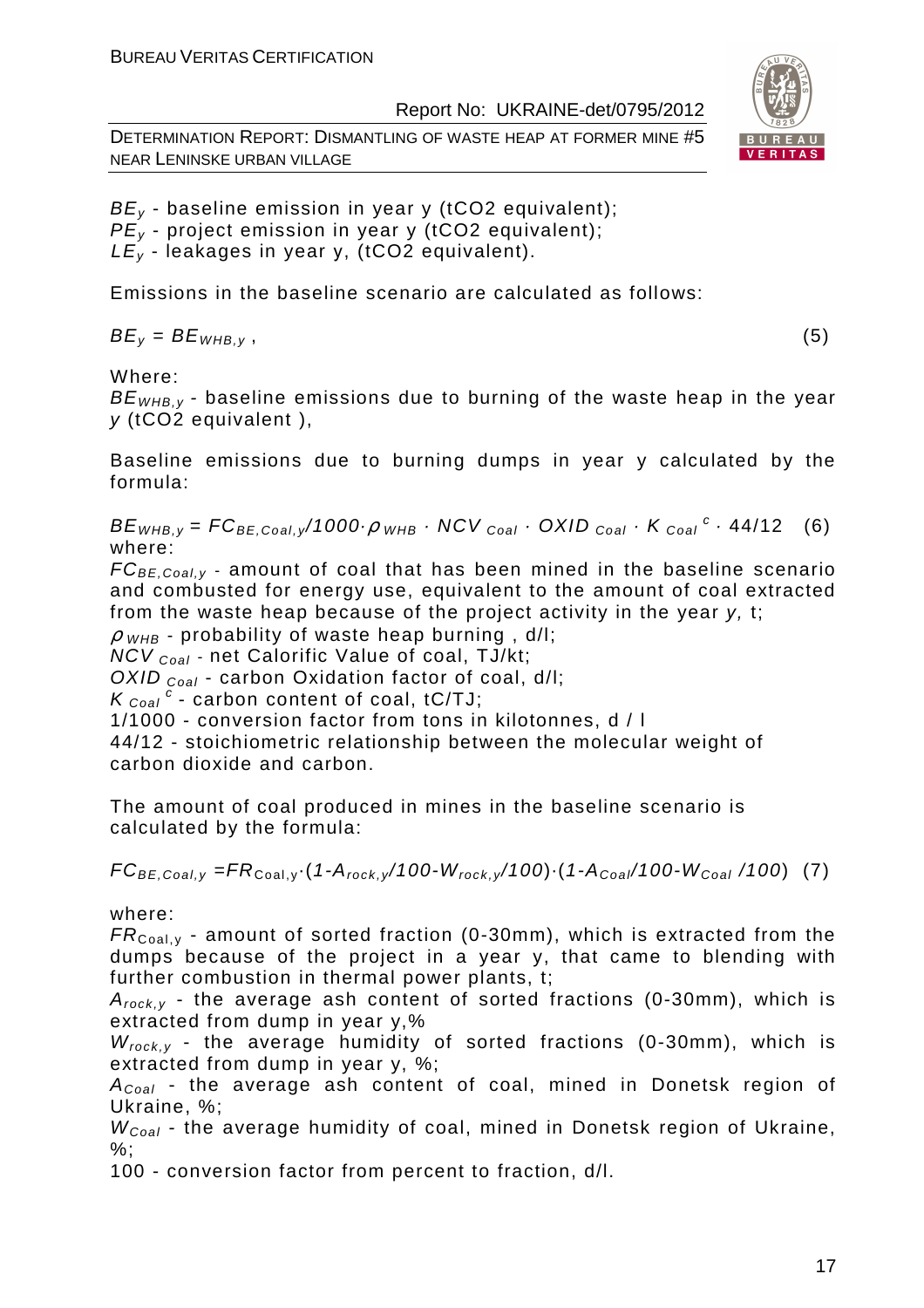DETERMINATION REPORT: DISMANTLING OF WASTE HEAP AT FORMER MINE #5 NEAR LENINSKE URBAN VILLAGE

Emissions from the project activity are calculated as follows:

$$
PE_{y} = PE_{EL,y} + PE_{Diesel,y}
$$
 (8)

where:

 $PE<sub>v</sub>$  - project emissions due to project activity in the year y (tCO2 equivalent),

PE*Е*L,y - project emissions due to consumption of electricity from the grid by the project activity in the year y (tCO2 equivalent),

 $PE_{\text{Diegley}}$  - project emissions due to consumption of diesel fuel by the project activity in the year y (tCO2 equivalent).

The Project emissions due to consumption of electricity from a grid in a year y are calculated as follows:

$$
PE_{EL,y} = EC_{PE,y} \cdot EF_{CO2,EL}
$$
 (9)

where:

 $EC_{PE,v}$  - additional amount of electricity, consumed in project in year y, MWh;

EF<sup>C</sup>*О*2,EL - Specific carbon dioxide emissions due to production of electricity at TPP and by its consumption, tCO2/MWh;

Project emissions due to consumption of diesel fuel by the project activity in the year y are calculated as follows:

 $PE_{\text{Diesel},y} = FC_{\text{BE},\text{Diesel},y} / 1000 \cdot NCV_{\text{Diesel}} \cdot OX / D_{\text{Diesel}} \cdot K_{\text{Diesel}}^c \cdot 44 / 12$  (10)

where:

 $FC_{BE, Diesel, y}$  - amount of diesel fuel, consumed in project in year v, t; NCV<sub>Diesel</sub> - Net Calorific Value of diesel fuel, TJ/kt;  $OXID<sub>Diesel</sub>$  - carbon Oxidation factor of diesel fuel, d/l;  $K_{Diesel}^c$  - carbon content of diesel, tC/TJ; 44/12 - stoichiometric relationship between the molecular weight of

carbon dioxide and carbon.

1/1000 - conversion factor from tons in kilotonnes, d / l

Leakages in year y are calculated as follows:

$$
LE_y = LE_{CH4,y} + LE_{EL,y}
$$
 (11)

where::

 $LE<sub>v</sub>$  - leakages in year y, (t CO2e);

 $LE<sub>CH4,y</sub>$  - leakages due to fugitive emissions of methane in the mining activities in the year y, (t СО2е);

 $LE_{EL, y}$  - leakages due to consumption of electricity from a grid at coal mine in a year y,(t СО2е);

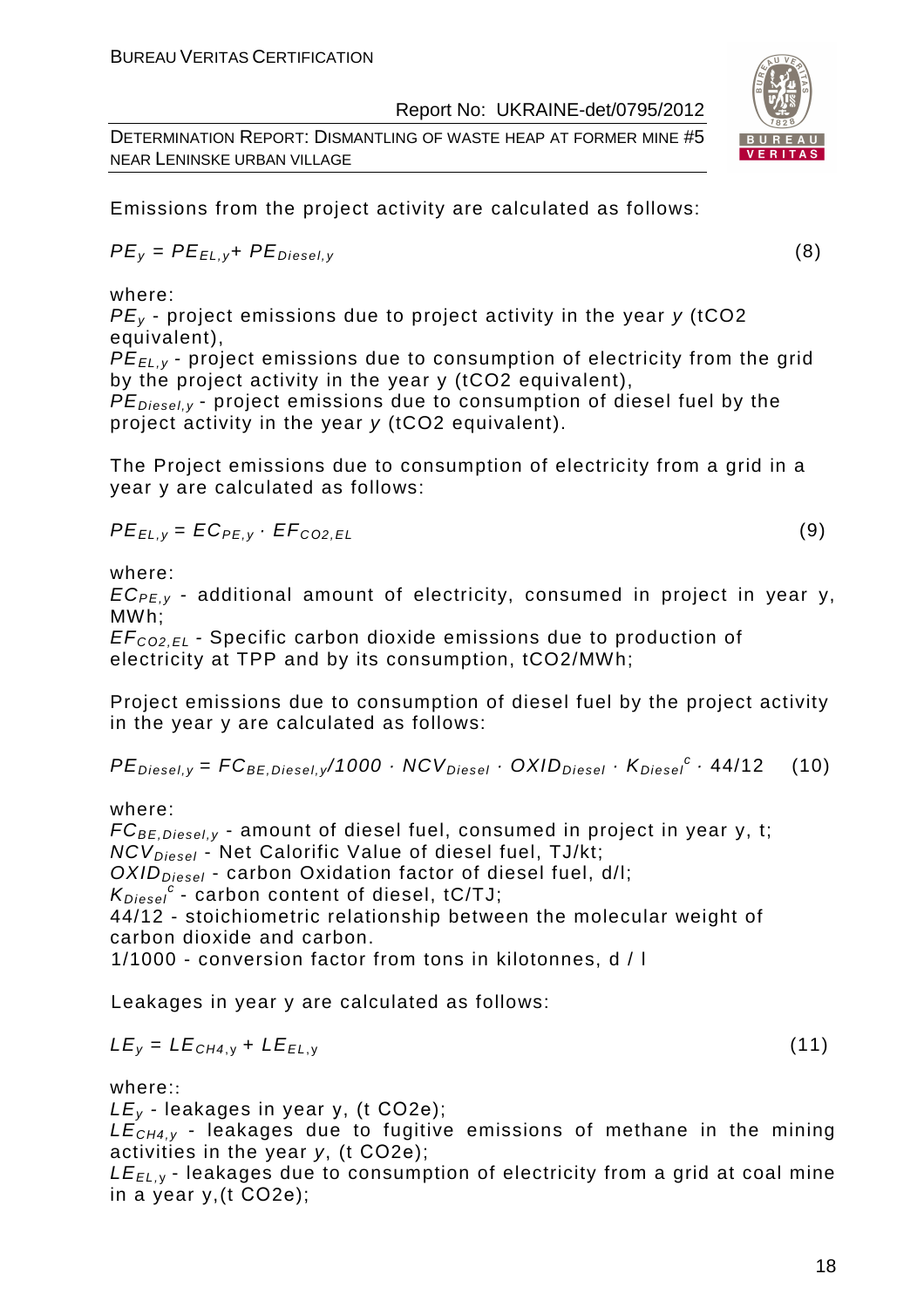DETERMINATION REPORT: DISMANTLING OF WASTE HEAP AT FORMER MINE #5 NEAR LENINSKE URBAN VILLAGE



Leakages due to fugitive emissions of methane in the mining activities in the year y are calculated as follows:

$$
LE_{\text{CH4},y} = -FC_{BE,Coal,y} \cdot EF_{CH4} \cdot \rho_{CH4} \cdot GWP_{CH4}, \qquad (12)
$$

 $FC_{BE,Coal, y}$  - amount of coal that has been mined in the baseline scenario and combusted for energy use, equivalent to the amount of coal extracted from the waste heaps because of the project activity in the year y, t, calculated as (4);

 $EF<sub>CH4</sub>$  - emission factor for fugitive methane emissions from coal mining,  $m3/t$ :

 $\rho_{CH4}$  - methane density at standard conditions t/m3;

GWPCH4 - Global Warming Potential of Methane, tСО2/ tСН4.

Leakages due to consumption of electricity from a grid at coal mine in a year y are calculated as follows:

$$
LE_{EL,y} = -FC_{BE,Coal,y} \cdot N_{Coal,y}^{E} \cdot EF_{CO2,EL,y}
$$
 (13)

Where

 $FC_{BE,Coal,v}$  - amount of coal that has been mined in the baseline scenario and combusted for energy use, equivalent to the amount of coal extracted from the waste heaps because of the project activity in the year y, t, calculated as (2);

N<sub>Coal,y</sub><sup>E</sup> - Average electricity consumption per tonne of coal, produced in Ukraine in the year y, MWh/t;

EF<sup>C</sup>*О*2,EL, <sup>у</sup> - Specific carbon dioxide emissions due to production of electricity at TPP and by its consumption, tСО2/MWh

The monitoring plan presents the quality assurance and control procedures for the monitoring process described in the section D.2 of the PDD. This includes, as appropriate, information on calibration and on how records on data and/or method validity and accuracy are kept and made available on request.

The monitoring plan clearly identifies the responsibilities and the authority regarding the monitoring activities. Clear and transparent scheme of monitoring data flow is provided in the section D.3 of the PDD.

On the whole, the monitoring plan reflects good monitoring practices appropriate to the project type.

The monitoring plan provides, in tabular form, a complete compilation of the data that need to be collected for its application, including data that are measured or sampled and data that are collected from other sources (e.g. official statistics, expert judgment, proprietary data, IPCC,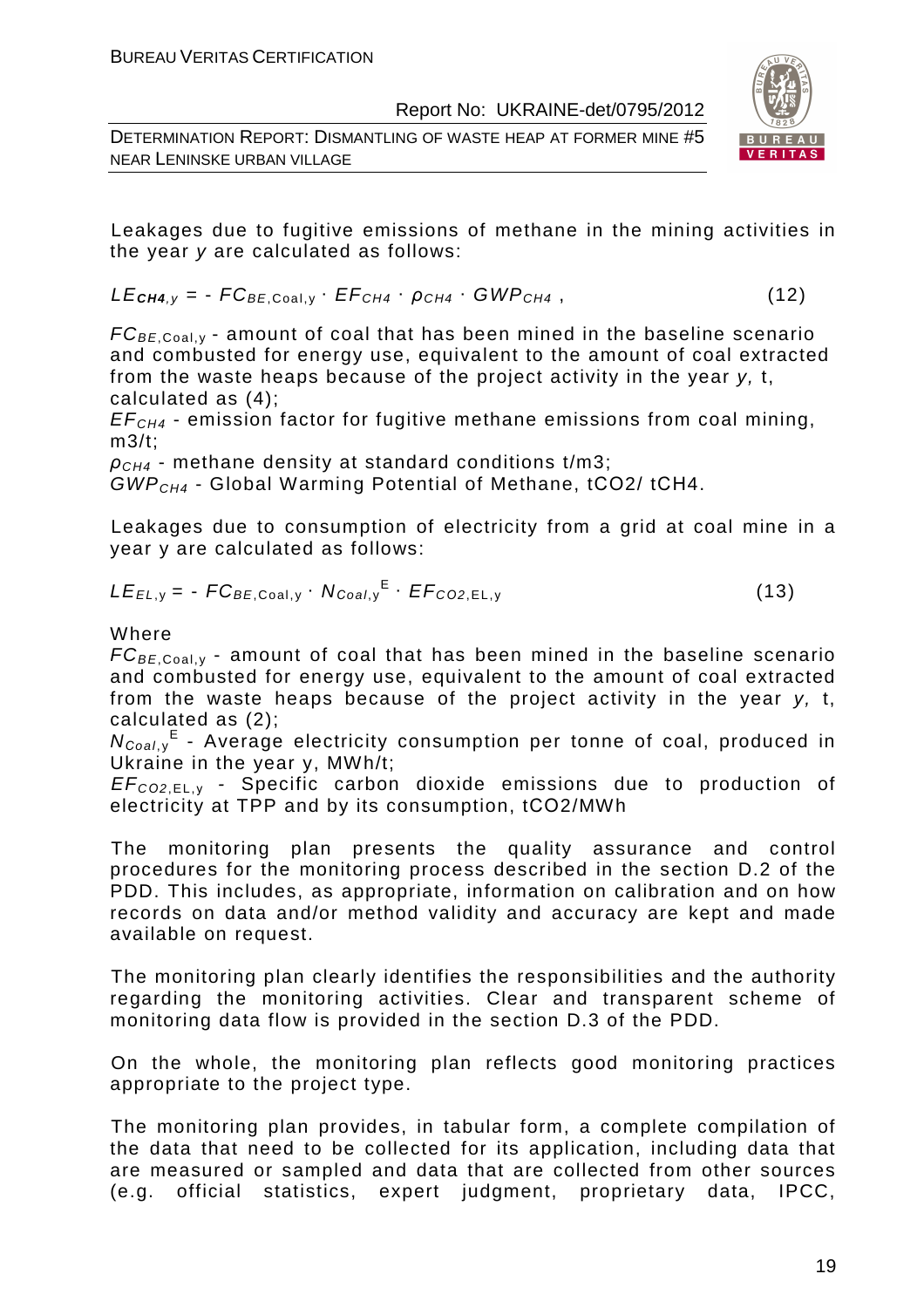DETERMINATION REPORT: DISMANTLING OF WASTE HEAP AT FORMER MINE #5 NEAR LENINSKE URBAN VILLAGE



commercial and scientific literature etc.) but not including data that are calculated with equations.

The monitoring plan indicates that the data monitored and required for verification are to be kept for two years after the last transfer of ERUs for the project.

Identified problem areas for project monitoring plan, project participants' responses and conclusions of Bureau Veritas Certification are described in Annex A to the Determination Report (refer to CAR13-18)

### **4.8 Leakage (40-41)**

This project will result in a net change in fugitive methane emissions due to the mining activities. As coal in the baseline scenario is only coming from mines it causes fugitive emissions of methane. These are calculated as standard country specific emission factor applied to the amount of coal that is extracted from the waste heaps in the project scenario (which is the same as the amount of coal that would have been mined in the baseline scenario. Source of the leakage are the fugitive methane emissions due to coal mining. These emissions are specific to the coal that is being mined. Coal produced by the project activity is not mined but extracted from the waste heap through the advanced beneficiation process. Therefore, coal produced by the project activity substitutes the coal would have been otherwise mined in the baseline. Coal that is mined in the baseline has fugitive methane emissions associated with it and the coal produced by the project activity does not have such emissions associated with it.

As reliable and accurate national data on fugitive CH4 emissions associated with the production of coal are available, project participants used this data to calculate the amount of fugitive CH4 emission as described below.

This leakage is measurable: through the same procedure as used in 2006 IPCC Guidelines (See Volume 2, Chapter 4, Page 4-11) and also used in CDM approved methodology ACM0009, Version 4.0.0 (Page 8). Activity data (in our case amount of coal extracted from the waste heap which is monitored directly) is multiplied by the emission factor (which is sourced from the relevant national study – National Inventory Report of Ukraine under the Kyoto Protocol) and any conversion coefficients.

Electricity consumption and related greenhouse gas emissions due to dismantling of waste heap to be taken into account in calculating the project emissions. Carbon dioxide emissions due to electricity consumption in the coal mine way in an amount, equivalent to the design of coal - a leakage that can be taken into account at base of the State Statistics Committee data, concerning unit costs of electricity at coal mines in Ukraine in the relevant year.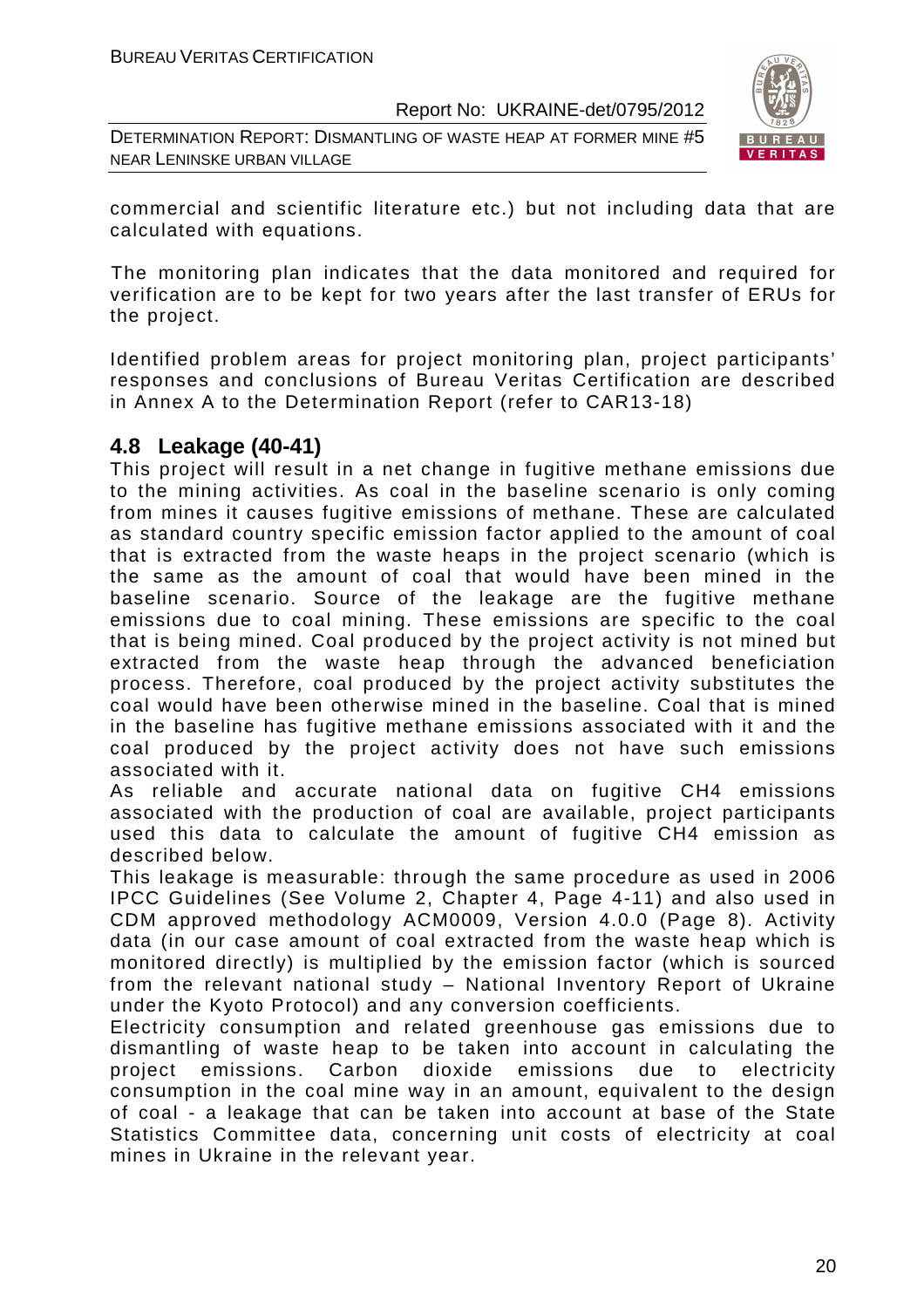



This leakage is directly attributable to the JI project activity according to the following assumption: the coal produced by the project activity from the waste heap will substitute the coal produced by underground mines of the region in the baseline scenario. This assumption is explained by the following logic: Energy coal market is demand driven as it is not feasible to produce coal without demand for it. Coal is a commodity that can be freely transported to the source of demand and coal of identical quality can substitute some other coal easily. The project activity cannot influence demand for coal on the market and supplies coal extracted from the waste heaps. In the baseline scenario demand for coal will stay the same and will be met by the traditional source – underground mines of the region. Therefore, the coal supplied by the project in the project scenario will have to substitute the coal mined in the baseline scenario. According to this approach equivalent product supplied by the project activity (with lower associated specific green-house gas emissions) will substitute the baseline product (with higher associated specific green-house gas emissions). This methodological approach is very common and is applied in all renewable energy projects (substitution of grid electricity with renewable-source electricity), projects in cement sector (e.g. JI0144 Slag usage and switch from wet to semi-dry process at JSC "Volyn-Cement", Ukraine), projects in metallurgy sector (e.g. UA1000181 Implementation of Arc Furnace Steelmaking Plant "Electrostal" at Kurakhovo, Donetsk Region) and others

### **4.9 Estimation of emission reductions or enhancements of net removals (42-47)**

The PDD indicates assessment of emissions or net removals in the baseline scenario and in the project scenario as the approach chosen to estimate the emission reductions or enhancement of net removals generated by the project.

The PDD provides the ex ante estimates for period 03/03/2008-31/12/2012 of:

(a) Emissions or net removals for the project scenario (within the project boundary), which are 78 832 tonnes of CO2eq;

(b) Leakage, as applicable, which are –648 114 tonnes of CO2eq;

(c) Emissions or net removals for the baseline scenario (within the project boundary), which are 1 824 945 tonnes of CO2eq;

(d) Emission reductions or enhancements of net removals adjusted by leakage (based on (a)-(c) above), which are 2 394 227 tonnes of CO2eq.

The estimates referred to above are given:

(a) On a monthly basis;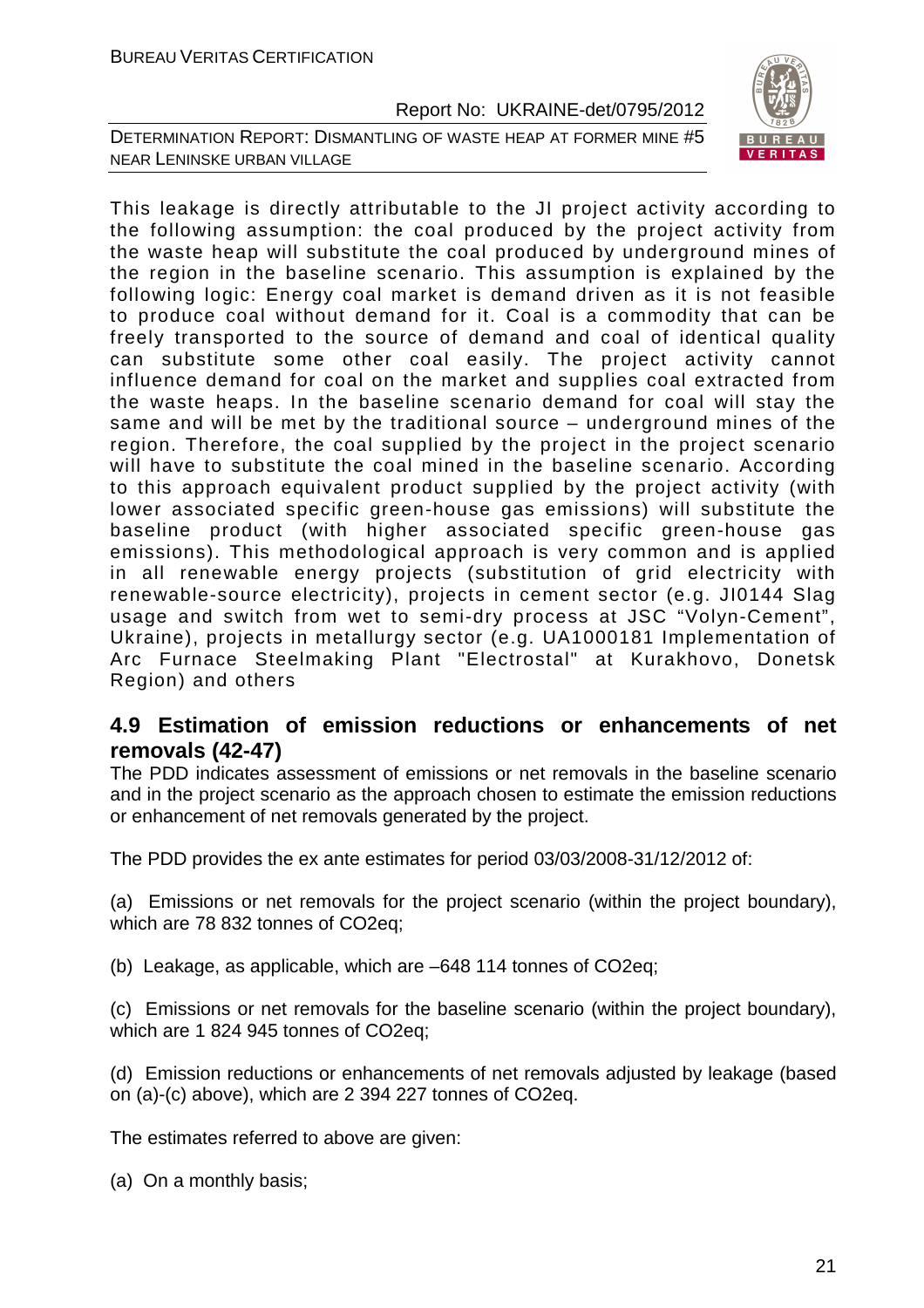DETERMINATION REPORT: DISMANTLING OF WASTE HEAP AT FORMER MINE #5 NEAR LENINSKE URBAN VILLAGE



- (b) From 03/03/2008 to 31/12/2012, covering the whole crediting period;
- (c) On a source-by-source/sink-by-sink basis;
- (d) For each GHG gas, which are CO2 and CH4

(e) In tonnes of CO2 equivalent, using global warming potentials defined by decision 2/CP.3 or as subsequently revised in accordance with Article 5 of the Kyoto Protocol;

The formula used for calculating the estimates referred above, which are described in the section 4.7 of this Determination Report, are consistent throughout the PDD.

For calculating the estimates referred to above, key factors, e.g. local prices for electricity, coal and diesel fuel, available production resources, influencing the baseline emissions or removals and the activity level of the project and the emissions or net removals as well as risks associated with the project were taken into account, as appropriate.

Data sources used for calculating the estimates referred to above, such as work and laboratory logbooks, work and laboratory monthly and yearly reports, production sailing invoices are clearly identified, reliable and transparent.

Emission factors, such as emission factor for electricity consumption, Carbon Oxidation Factor of Coal, Carbon Oxidation Factor of Diesel Fuel, etc, were selected by carefully balancing accuracy and reasonableness, and appropriately justified of the choice.

The estimation referred to above is based on conservative assumptions and the most plausible scenarios in a transparent manner.

The estimates referred to above are consistent throughout the PDD.

The annual average of estimated emission reductions or enhancements of net removals over the crediting period is calculated by dividing the total estimated emission reductions or enhancements of net removals over the crediting period by the total months of the crediting period, and multiplying by twelve.

#### **4.10 Environmental impacts (48)**

The PDD lists and attaches documentation on the analysis of the environmental impacts of the project, including transboundary impacts, in accordance with procedures as determined by the host Party, such as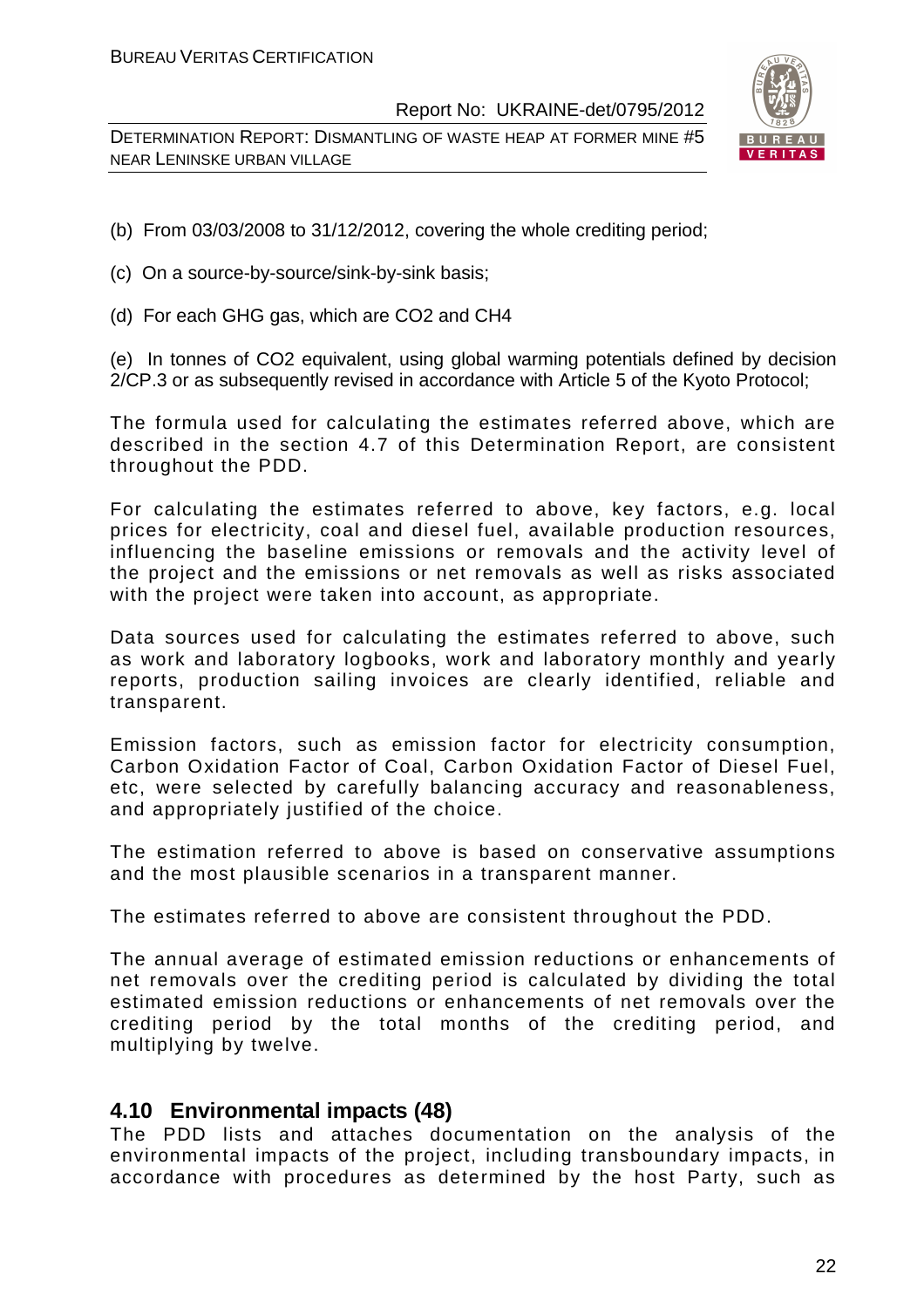DETERMINATION REPORT: DISMANTLING OF WASTE HEAP AT FORMER MINE #5 NEAR LENINSKE URBAN VILLAGE



permit on pollutant by stationary sources, analysis of the environmental impacts, a part of separation fabric work project which is mentioned in the PDD.

The PDD provides conclusion and all references to supporting documentation of an environmental impact assessment undertaken in accordance with the procedures as required by the host Party, if the analysis referred to above indicates that the environmental impacts are considered significant by the project participants or the host Party.

The problem areas for environmental impacts of the project were not identified.

### **4.11 Stakeholder consultation (49)**

The host Party for the project is Ukraine. The project meets the applicable standards and requirements, set forth in Ukraine. The Host Party does not put forward the requirement to consult with stakeholders to JI projects. The project was presented to the local authorities, and was approved (approval on building, etc).

Any comments from local authorities or stakeholders were not obtained.

# **4.12 Determination regarding small scale projects (50-57)**

"Not applicable"

#### **4.13 Determination regarding land use, land-use change and forestry (LULUCF) projects (58-64)**

"Not applicable"

**4.14 Determination regarding programmes of activities (65-73)**  "Not applicable"

# **5 SUMMARY AND REPORT OF HOW DUE ACCOUNT WAS TAKEN OF COMMENTS RECEIVED PURSUANT TO PARAGRAPH 32 OF THE JI GUIDELINES**

No comments, pursuant to paragraph 32 of the JI Guidelines, were received

# **6 DETERMINATION OPINION**

Bureau Veritas Certification has performed a determination of the "Dismantling of waste heap at former mine #5 near Leninske urban village" Project in Leninske village, Sverdlovsk council land, Luhansk Region, Ukraine. The determination was performed on the basis of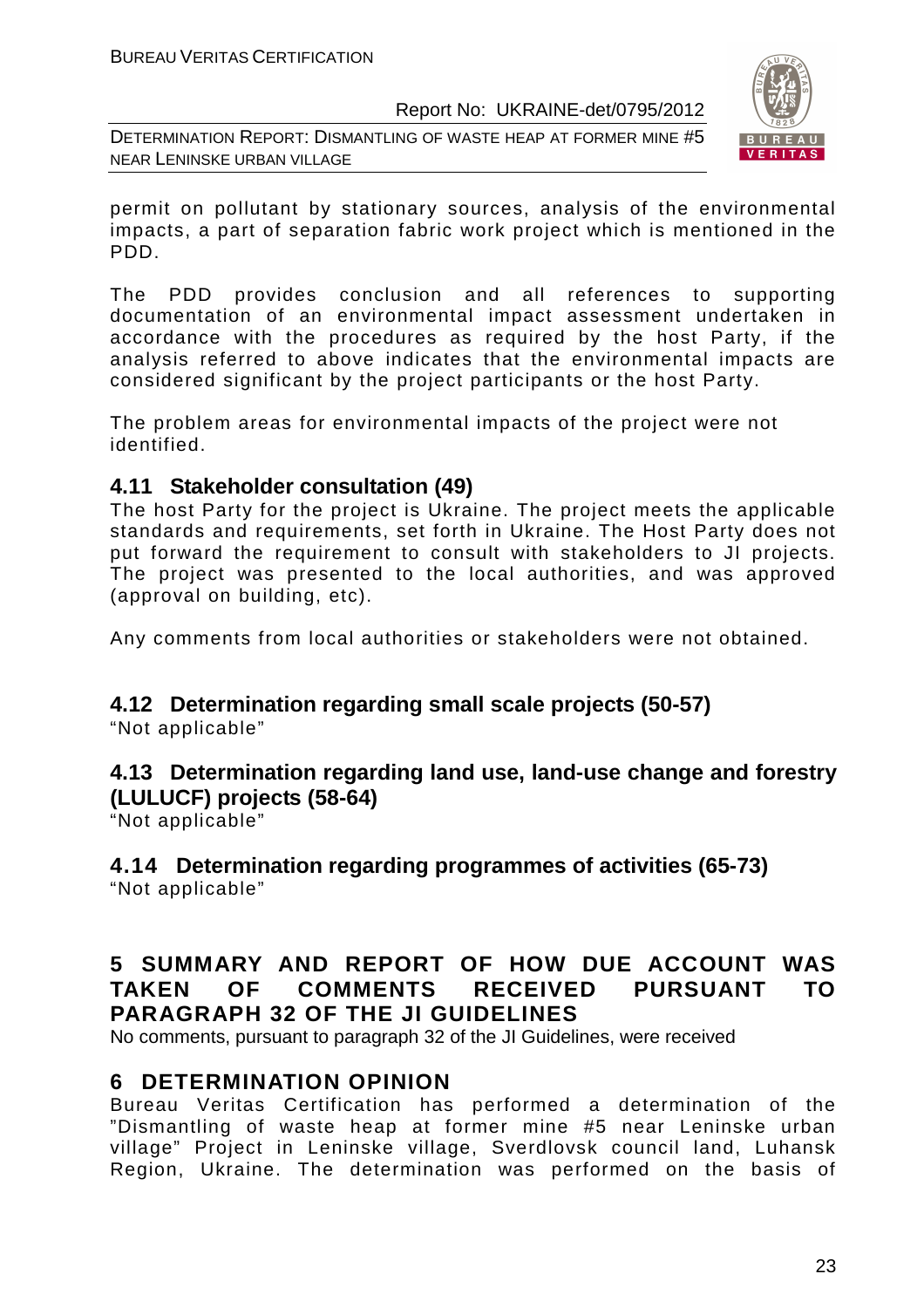DETERMINATION REPORT: DISMANTLING OF WASTE HEAP AT FORMER MINE #5 NEAR LENINSKE URBAN VILLAGE



UNFCCC criteria and host country criteria and also on the criteria given to provide for consistent project operations, monitoring and reporting.

The determination consisted of the following three phases: i) a desk review of the project design and the baseline and monitoring plan; ii) follow-up interviews with project stakeholders; iii) the resolution of outstanding issues and the issuance of the final determination report and opinion.

Project participant/s used the latest tool for demonstration of the additionality. In line with this tool, the PDD provides barrier analysis and common practice analysis, to determine that the project activity itself is not the baseline scenario.

Emission reductions attributable to the project are hence additional to any that would occur in the absence of the project activity. Given that the project is implemented and maintained as designed, the project is likely to achieve the estimated amount of emission reductions.

The determination revealed two pending issues related to the current determination stage of the project: the issue of the written approval of the project and the authorization of the project participant by the host Party. If the written approval and the authorization by the host Party are awarded, it is our opinion that the project as described in the Project Design Document, Version 2.0 meets all the relevant UNFCCC requirements for the determination stage and the relevant host Party criteria.

The review of the project design documentation (version 2.0) and the subsequent follow-up interviews have provided Bureau Veritas Certification with sufficient evidence to determine the fulfillment of stated criteria. In our opinion, the project correctly applies and meets the relevant UNFCCC requirements for the JI and the relevant host country criteria.

The determination is based on the information made available to us and the engagement conditions detailed in this report.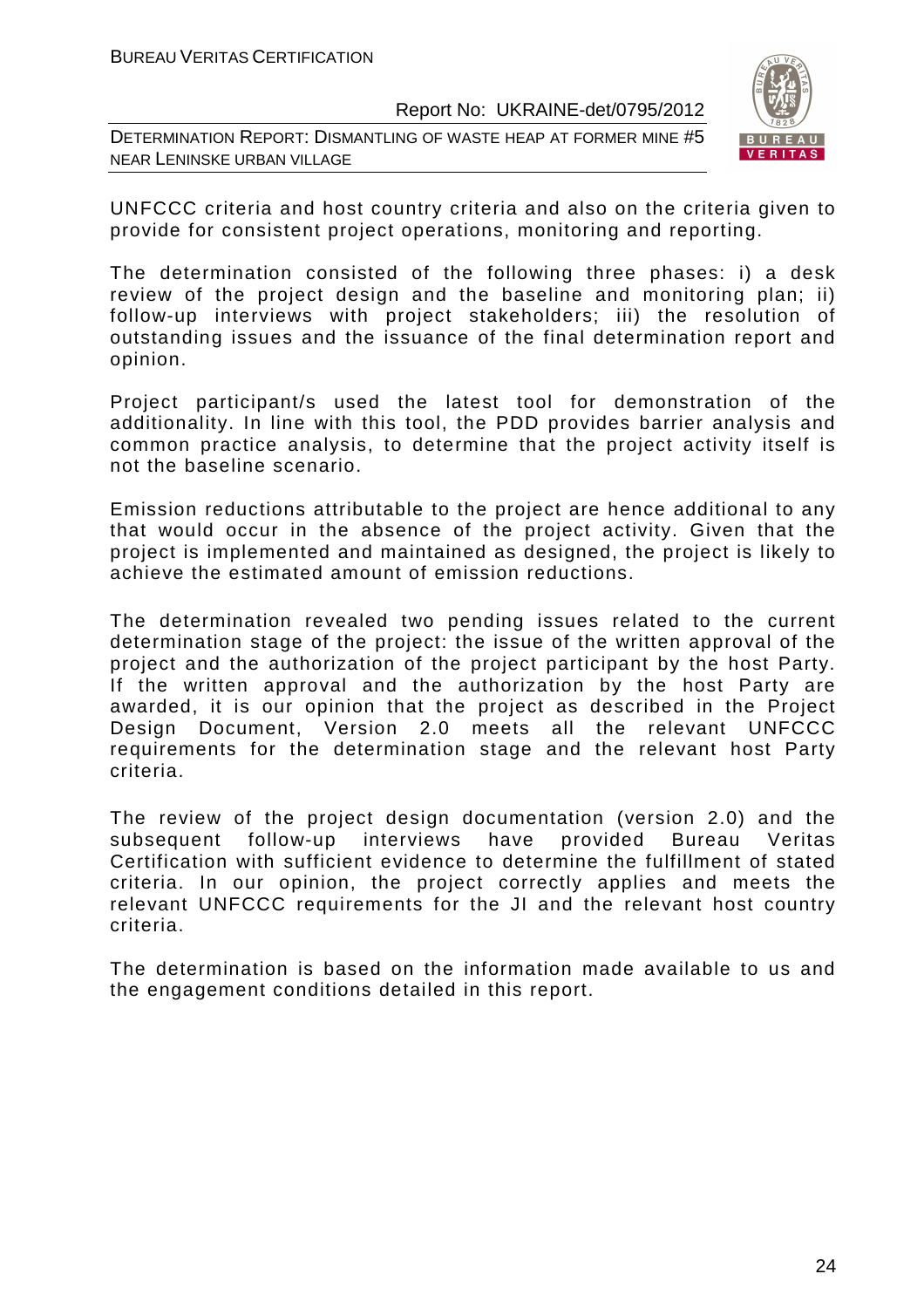DETERMINATION REPORT: DISMANTLING OF WASTE HEAP AT FORMER MINE #5 NEAR LENINSKE URBAN VILLAGE



# **7 REFERENCES**

#### **Category 1 Documents:**

Documents provided by SIA "Vidzeme Eko" that relate directly to the GHG components of the project.

- /1/ Project Design Document "Dismantling of waste heap at former mine #5 near Leninske urban village" version 1.0 dated 16/10/2012
- /2/ Project Design Document "Dismantling of waste heap at former mine #5 near Leninske urban village" version 2.0 dated 24/10/2012
- /3/ ERUs calculation Excel-file "Calculation\_T33\_K.xls"
- /4/ Letter of Endorsement #3110/23/7 dated 19/10/2012

#### **Category 2 Documents:**

Background documents related to the design and/or methodologies employed in the design or other reference documents.

- /1/ Agreement # 7/2/08 from 07/2/2008 between "SKADI" Ltd. and SPE "LAGUNA"
- /2/ Delivery contract of Carbonaceous fraction between PE "INVEST PROM" and PE"ISTLUGPOSTAVKA-2006" # 771 from 07/02/2008
- /3/ Agreement of subcontract # 703 from 07/02/2008 between PE "INVEST PROM" and PE"KSILUGMET VEST" Ltd on the works of the dump dismantling
- /4/ Agreement of subcontract # 707 from 07/02/2008 between SPE "LAGUNA"(Customer) and PE "INVEST PROM" (Performer) on the works of the dump dismantling
- /5/ Attestation certificate of "Shid DRGP" Ltd.
- /6/ Verification certificate of working measuring electronic scales ANG 200C
- /7/ Passport and certificates of electronic scales ANG 200C
- /8/ Diary of IO and SIEVES for coal chemical laboratory "Shid DRGP" Ltd.
- /9/ Passport of vibratory mill 75T-DRM.
- /10/ Passport and certificates of laboratory furnace SNOL 7,2/1100.
- /11/ Passport and certificates of laboratory sieve.
- /12/ Passport and certificates of drying box SNOL 58/350.
- /13/ Passport and certificates of drying box SNOL 100/350.
- /14/ Coal quality certificates 2008-2012
- /15/ Monthly sale invoices on coal delivery for 2008-2012 years
- /16/ Monthly sale invoices on diesel fuel consumption for 2008-2012 years
- /17/ Monthly acts on electricity consumption for 2008-2012 years
- /18/ Monthly coal weighting act for 2008-2012 years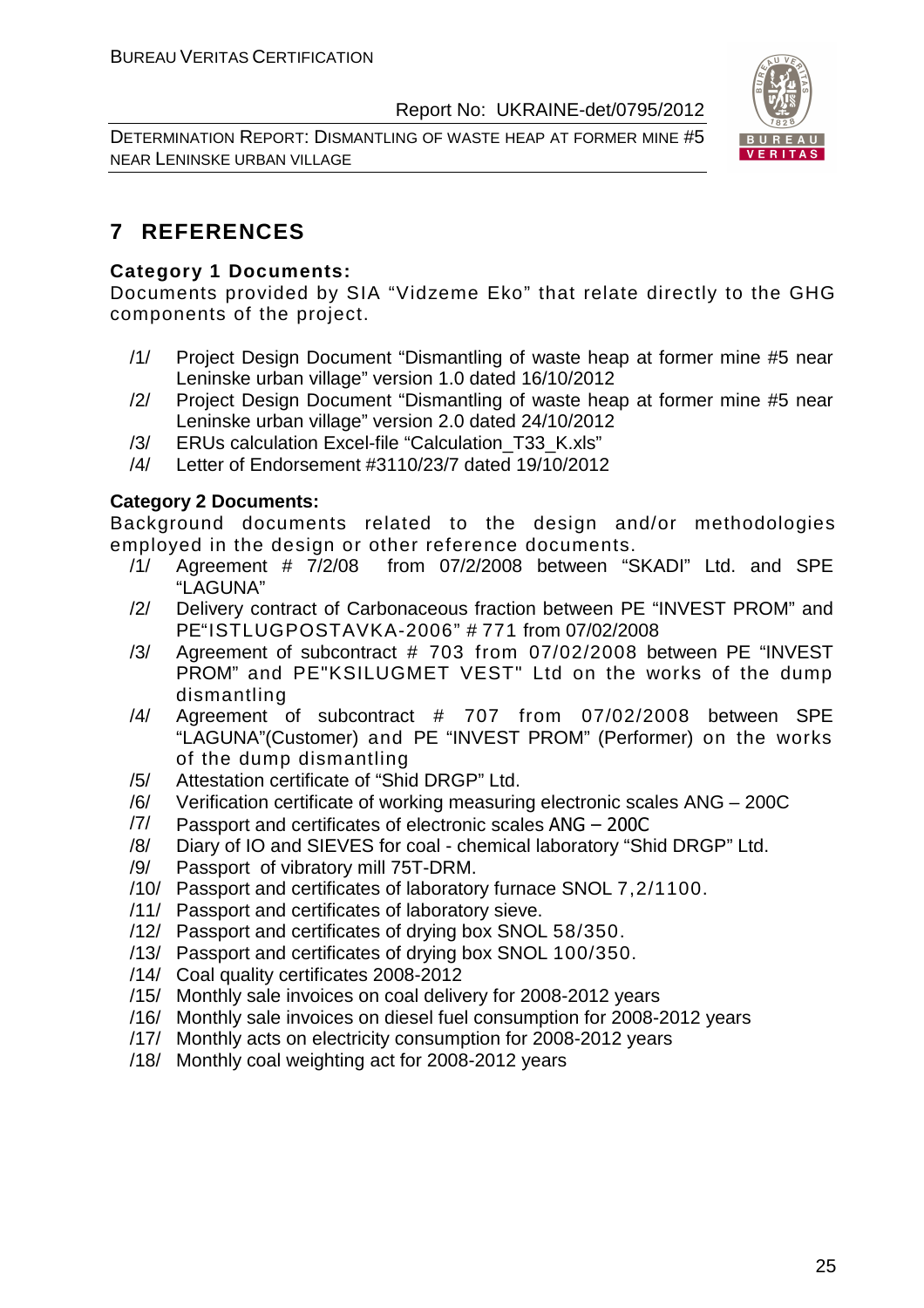DETERMINATION REPORT: DISMANTLING OF WASTE HEAP AT FORMER MINE #5 NEAR LENINSKE URBAN VILLAGE



#### **Persons interviewed:**

List persons interviewed during the determination or persons that contributed with other information that are not included in the documents listed above.

- /1/ Gints KIavinsh SIA "Vidzeme Eko" JI Project Manager
- /2/ Tymofeev Sergiy Petrovych SIA "Vidzeme Eko" JI Consultant
- /3/ Stah Yuri Mykhailovych SIA "Vidzeme Eko" JI Consultant
- /4/ Hruts Iryna Myhailivna DRGP "Vostok" Head of Laboratory
- /5/ Frolov Ivan Petrovych PE"KSILUGMET VEST" Production Manager
- /6/ Hubernachuk Kateryna Volodymyrivna PE"INVEST PROM" manager of TCD

1. o0o -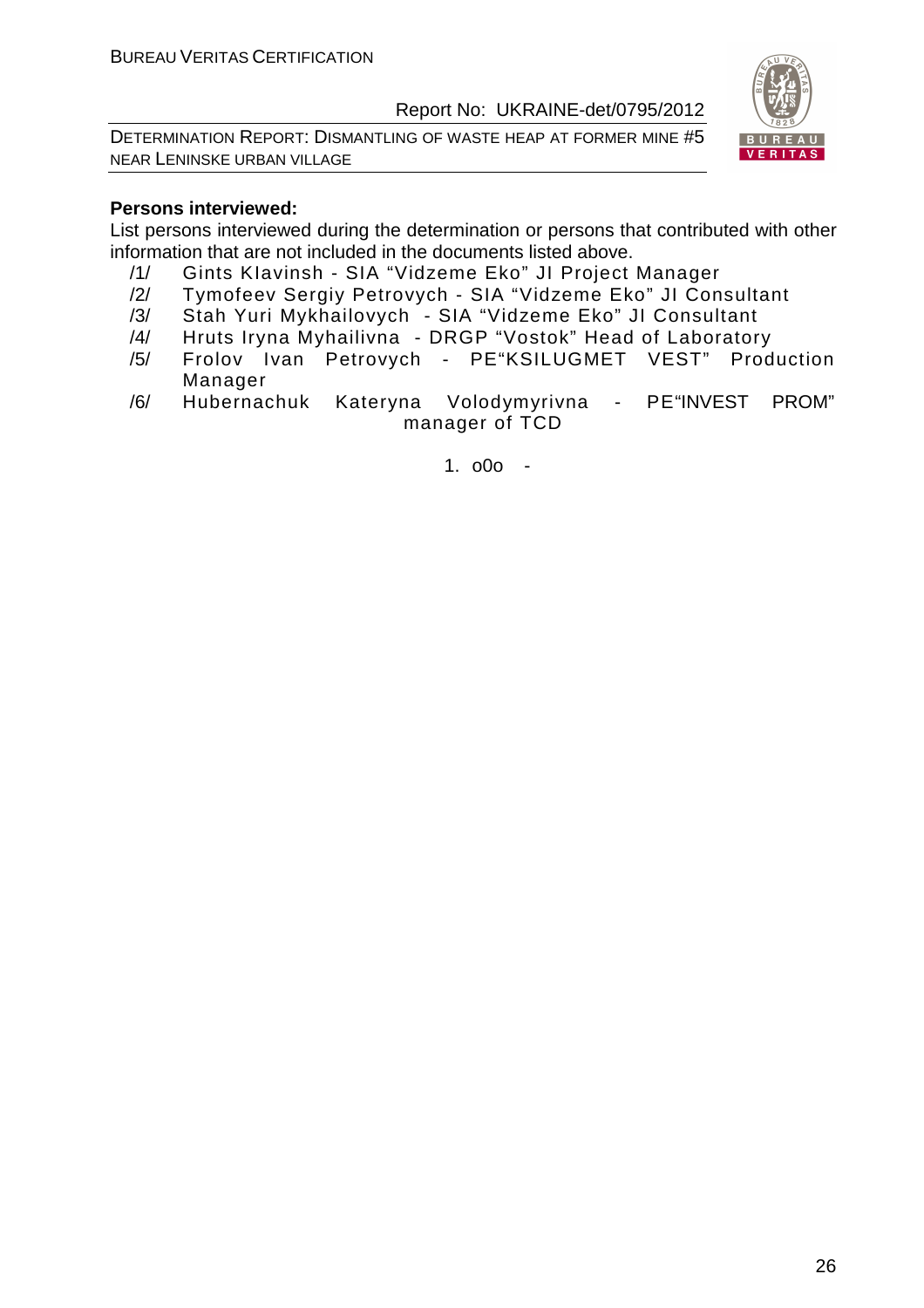



#### APPENDIX A: DETERMINATION PROTOCOL **DETERMINATION PROTOCOL**

#### **Check list for determination, according JOINT IMPLEMENTATION DETERMINATION AND VERIFICATION MANUAL (Version 01)**

| <b>DVM</b><br><b>Paragraph</b> | <b>Check Item</b>                                                                                                                                                                                                                                                                                        | <b>Initial finding</b>                                                                                                                                                                                                                                                                                                                                                                                                                                                                                                                                                                                                                                                                                                                                                                                 | <b>Draft</b><br><b>Conclusion</b>  | <b>Final</b><br><b>Conclusion</b> |
|--------------------------------|----------------------------------------------------------------------------------------------------------------------------------------------------------------------------------------------------------------------------------------------------------------------------------------------------------|--------------------------------------------------------------------------------------------------------------------------------------------------------------------------------------------------------------------------------------------------------------------------------------------------------------------------------------------------------------------------------------------------------------------------------------------------------------------------------------------------------------------------------------------------------------------------------------------------------------------------------------------------------------------------------------------------------------------------------------------------------------------------------------------------------|------------------------------------|-----------------------------------|
|                                | <b>General description of the project</b>                                                                                                                                                                                                                                                                |                                                                                                                                                                                                                                                                                                                                                                                                                                                                                                                                                                                                                                                                                                                                                                                                        |                                    |                                   |
| Title of the project           |                                                                                                                                                                                                                                                                                                          |                                                                                                                                                                                                                                                                                                                                                                                                                                                                                                                                                                                                                                                                                                                                                                                                        |                                    |                                   |
|                                | Is the title of the project presented?                                                                                                                                                                                                                                                                   | The title of project is "Dismantling of waste heap at former<br>mine #5 near Leninske urban village"                                                                                                                                                                                                                                                                                                                                                                                                                                                                                                                                                                                                                                                                                                   | OK.                                | OK                                |
|                                | Is the sectoral scope to which the project<br>pertains presented?                                                                                                                                                                                                                                        | The sectoral scope is 8. Mining/mineral production                                                                                                                                                                                                                                                                                                                                                                                                                                                                                                                                                                                                                                                                                                                                                     | OK                                 | OK                                |
|                                | Is the current version number of the document<br>presented?                                                                                                                                                                                                                                              | The current version number is 1.0                                                                                                                                                                                                                                                                                                                                                                                                                                                                                                                                                                                                                                                                                                                                                                      | OK                                 | OK                                |
|                                | Is the date when the document was completed<br>presented?                                                                                                                                                                                                                                                | The date when the document is completed is 08/10/2012                                                                                                                                                                                                                                                                                                                                                                                                                                                                                                                                                                                                                                                                                                                                                  | OK.                                | OK.                               |
|                                | <b>Description of the project</b>                                                                                                                                                                                                                                                                        |                                                                                                                                                                                                                                                                                                                                                                                                                                                                                                                                                                                                                                                                                                                                                                                                        |                                    |                                   |
|                                | Is the purpose of the project included with a<br>concise, summarizing explanation (max. 1-2<br>pages) of the:<br>a) Situation existing prior to the starting date of<br>the project;<br>b) Baseline scenario; and<br>Project scenario (expected<br>outcome,<br>C)<br>including a technical description)? | The situation existing prior to the starting date of the project<br>Very often it was not economically feasible to extract all<br>100% of coal from the rock mass. Therefore, waste heaps of<br>Luhansk region contains a large amount of coal, which is<br>self-ignited later on. All the waste heaps that were self-<br>ignited or the ones that are close to self-ignition are the<br>centre of uncontrolled pollutants and greenhouse gas<br>emissions<br>The baseline scenario assumed that the common practice<br>will be continued – heap can be spontaneously ignited with a<br>certain probability, and the process of burning will continue<br>till all coal, contained there, will be burned. The process of<br>combustion is accompanied by release the carbon dioxide<br>into atmosphere. | CAR01<br>CAR02<br>CL <sub>01</sub> | OK<br><b>OK</b><br>OK.            |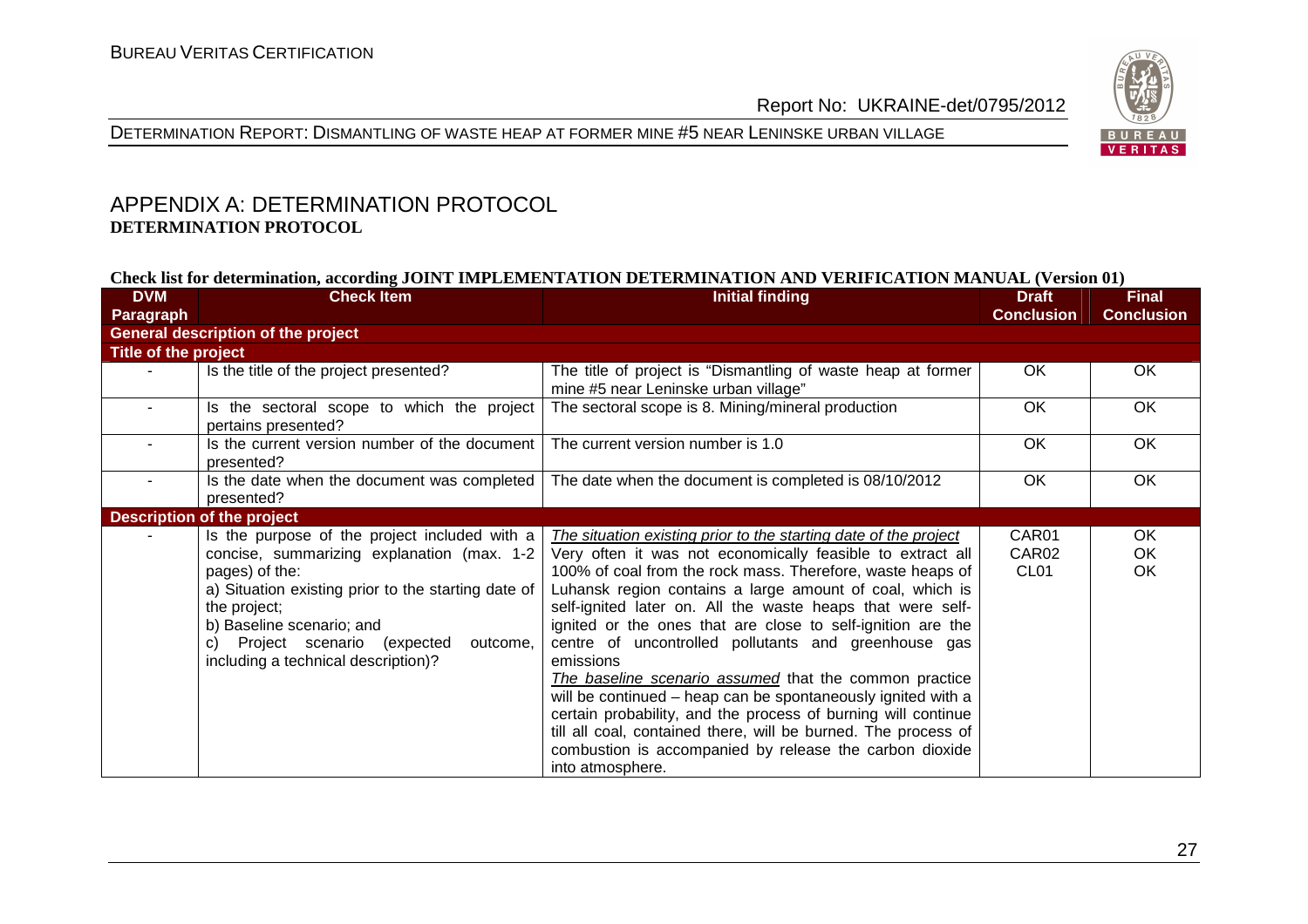

| DETERMINATION REPORT: DISMANTLING OF WASTE HEAP AT FORMER MINE #5 NEAR LENINSKE URBAN VILLAGE<br>BUREAU |                                                                               |                                                                                                                                                                                                                                                                                                                                                                                                                                                                                                                                                                                                                                                                                                                                                                                                                                                                                                                                                                                                                                |                                   |                                   |  |
|---------------------------------------------------------------------------------------------------------|-------------------------------------------------------------------------------|--------------------------------------------------------------------------------------------------------------------------------------------------------------------------------------------------------------------------------------------------------------------------------------------------------------------------------------------------------------------------------------------------------------------------------------------------------------------------------------------------------------------------------------------------------------------------------------------------------------------------------------------------------------------------------------------------------------------------------------------------------------------------------------------------------------------------------------------------------------------------------------------------------------------------------------------------------------------------------------------------------------------------------|-----------------------------------|-----------------------------------|--|
| <b>DVM</b><br>Paragraph                                                                                 | <b>Check Item</b>                                                             | <b>Initial finding</b>                                                                                                                                                                                                                                                                                                                                                                                                                                                                                                                                                                                                                                                                                                                                                                                                                                                                                                                                                                                                         | <b>Draft</b><br><b>Conclusion</b> | <b>Final</b><br><b>Conclusion</b> |  |
|                                                                                                         |                                                                               | Project scenario-provides complete dismantling of the dump.<br>During dismantling of the dump, the rocks will be divided into<br>fractions, which will be used for blending with steam coal and<br>subsequently supplied to heat power plants and boiler<br>houses for burning as fuel. After sorting, the large fractions<br>will be used for building and repairing of roads. As the result,<br>rock mass of the dump will be fully utilized, and the received<br>coal will replace coal, which otherwise would have had to be<br>mined. As the result of the project, the opportunity of self-<br>ignition of heap will be eliminated<br>CAR01<br>Please add data on subcontractors of SPE "Laguna" Ltd<br>involved to the project activity.<br>CL <sub>01</sub><br>PDD indicates that waste heaps of #5 mine have been<br>dismantled in project frames. The project "Dismantling of<br>waste heap of "5-bis" mine" has been positively determined<br>by Bureau Veritas. Please clarify that these project don't<br>crossed |                                   |                                   |  |
|                                                                                                         | Is the history of the project (incl. its JI<br>component) briefly summarized? | The history of project JI component is briefly summarized<br>CAR02<br>Please add history of waste heaps dismantled in project<br>frames. According to "Моделювання температурного<br>поля згасаючих териконів, В.В. Попович, А.Д. Кузик,<br>канд. фіз.-мат. наук, доцент, О.О. Карабин, канд. фіз.-<br>мат. наук, доцент, О.Ю. Чмир, канд. фіз.-мат. наук<br>(Львівський державний університет безпеки<br>життєдіяльності)" time of waste heap burning is about 15-<br>20 years after finishing of waste heap mantling                                                                                                                                                                                                                                                                                                                                                                                                                                                                                                         | CAR02                             | OK                                |  |
| <b>Project participants</b>                                                                             |                                                                               |                                                                                                                                                                                                                                                                                                                                                                                                                                                                                                                                                                                                                                                                                                                                                                                                                                                                                                                                                                                                                                |                                   |                                   |  |
|                                                                                                         | Are project participants and Party(ies) involved<br>in the project listed?    | SPE "Laguna" and SIA "Vidzeme Eko" is indicated as the<br>project participants and Ukraine and Republic Latvia are<br>indicated as Parties involved                                                                                                                                                                                                                                                                                                                                                                                                                                                                                                                                                                                                                                                                                                                                                                                                                                                                            | OK                                | OK                                |  |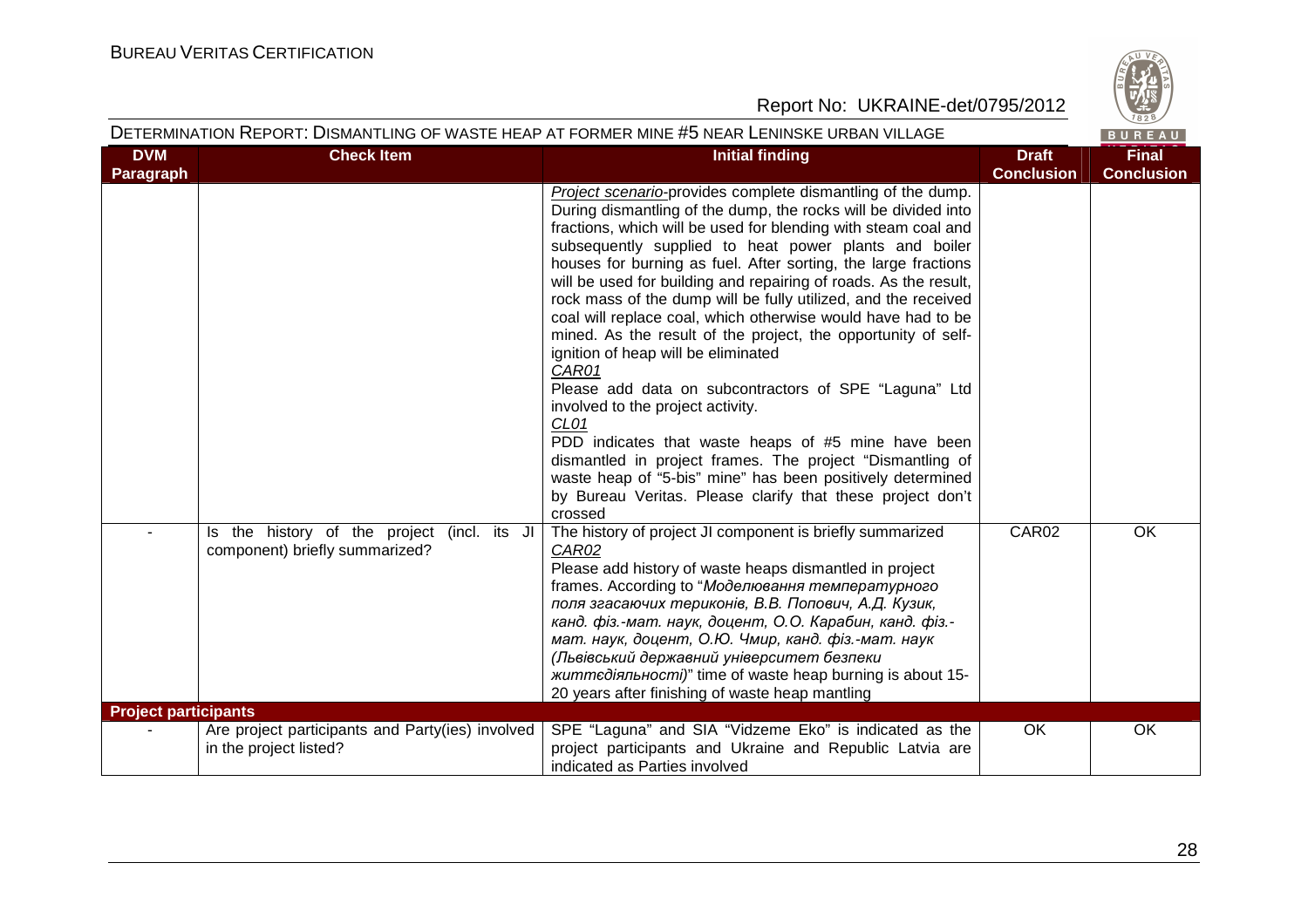

|                                |                                                                                                                                                                                                                                                                                                               | DETERMINATION REPORT: DISMANTLING OF WASTE HEAP AT FORMER MINE #5 NEAR LENINSKE URBAN VILLAGE                                                                                                                                                                                                                                                                                                                                                                                                                                                                                             |                                   | BUREAU                            |
|--------------------------------|---------------------------------------------------------------------------------------------------------------------------------------------------------------------------------------------------------------------------------------------------------------------------------------------------------------|-------------------------------------------------------------------------------------------------------------------------------------------------------------------------------------------------------------------------------------------------------------------------------------------------------------------------------------------------------------------------------------------------------------------------------------------------------------------------------------------------------------------------------------------------------------------------------------------|-----------------------------------|-----------------------------------|
| <b>DVM</b><br>Paragraph        | <b>Check Item</b>                                                                                                                                                                                                                                                                                             | <b>Initial finding</b>                                                                                                                                                                                                                                                                                                                                                                                                                                                                                                                                                                    | <b>Draft</b><br><b>Conclusion</b> | <b>Final</b><br><b>Conclusion</b> |
|                                | Is the data of the project participants presented<br>in tabular format?                                                                                                                                                                                                                                       | The data of the project participants are presented in tabular<br>format                                                                                                                                                                                                                                                                                                                                                                                                                                                                                                                   | OK                                | <b>OK</b>                         |
|                                | Is contact information provided in Annex 1 of<br>the PDD?                                                                                                                                                                                                                                                     | The contact information on project participants are indicated<br>in the Annex 1                                                                                                                                                                                                                                                                                                                                                                                                                                                                                                           | OK                                | $\overline{OK}$                   |
|                                | Is it indicated, if it is the case, if the Party<br>involved is a host Party?                                                                                                                                                                                                                                 | The Host Party Ukraine is indicated as the Party Involved                                                                                                                                                                                                                                                                                                                                                                                                                                                                                                                                 | <b>OK</b>                         | <b>OK</b>                         |
|                                | <b>Technical description of the project</b>                                                                                                                                                                                                                                                                   |                                                                                                                                                                                                                                                                                                                                                                                                                                                                                                                                                                                           |                                   |                                   |
| <b>Location of the project</b> |                                                                                                                                                                                                                                                                                                               |                                                                                                                                                                                                                                                                                                                                                                                                                                                                                                                                                                                           |                                   |                                   |
|                                | Host Party(ies)                                                                                                                                                                                                                                                                                               | Ukraine                                                                                                                                                                                                                                                                                                                                                                                                                                                                                                                                                                                   | OK                                | OK                                |
| $\blacksquare$                 | Region/State/Province etc.                                                                                                                                                                                                                                                                                    | Luhansk Region,                                                                                                                                                                                                                                                                                                                                                                                                                                                                                                                                                                           | OK                                | OK                                |
| $\sim$                         | City/Town/Community etc.                                                                                                                                                                                                                                                                                      | Leninske urban village                                                                                                                                                                                                                                                                                                                                                                                                                                                                                                                                                                    | OK                                | OK                                |
|                                | Detail of the physical location, including<br>information allowing the unique identification of<br>the project. (This section should not exceed<br>one page)                                                                                                                                                  | Geographical coordinates of the waste heaps and<br>enrichment plant are provided in the section A.4.1.4<br>CAR03<br>Please provide more satellite photos of dismantled waste<br>heap and enrichment plant or indicate date of proposed in<br>the PDD photo.<br>CAR04<br>Please add coordinates of sorting unit and clarify source of<br>project geographical data                                                                                                                                                                                                                         | CAR03<br>CAR04                    | OK<br><b>OK</b>                   |
|                                | Technologies to be employed, or measures, operations or actions to be implemented by the project<br>Are the technology(ies) to be employed, or<br>measures, operations or actions to be<br>implemented by the project, including all<br>relevant technical data and the implementation<br>schedule described? | Technology used in this project may be described as follow.<br>Coal containing rock mass from the waste heap is<br>transported by frontal loaders and bulldozers to the conveyor<br>SP-202. Conveyor SP-202 transports rock mass to the<br>separation unit with sieve GIL-52. Coal containing rock mass<br>is divided by fractions 0-30 mm and +30 mm. Fraction +30<br>mm is used for road 4-5 class building, fraction 0-30 mm is<br>used for mixing with high-parameter steam coal for energy<br>demand.<br>CAR05<br>Please provide adequate photos of sorting unit<br>CL <sub>02</sub> | CAR <sub>05</sub><br><b>CL02</b>  | OK.<br>OK                         |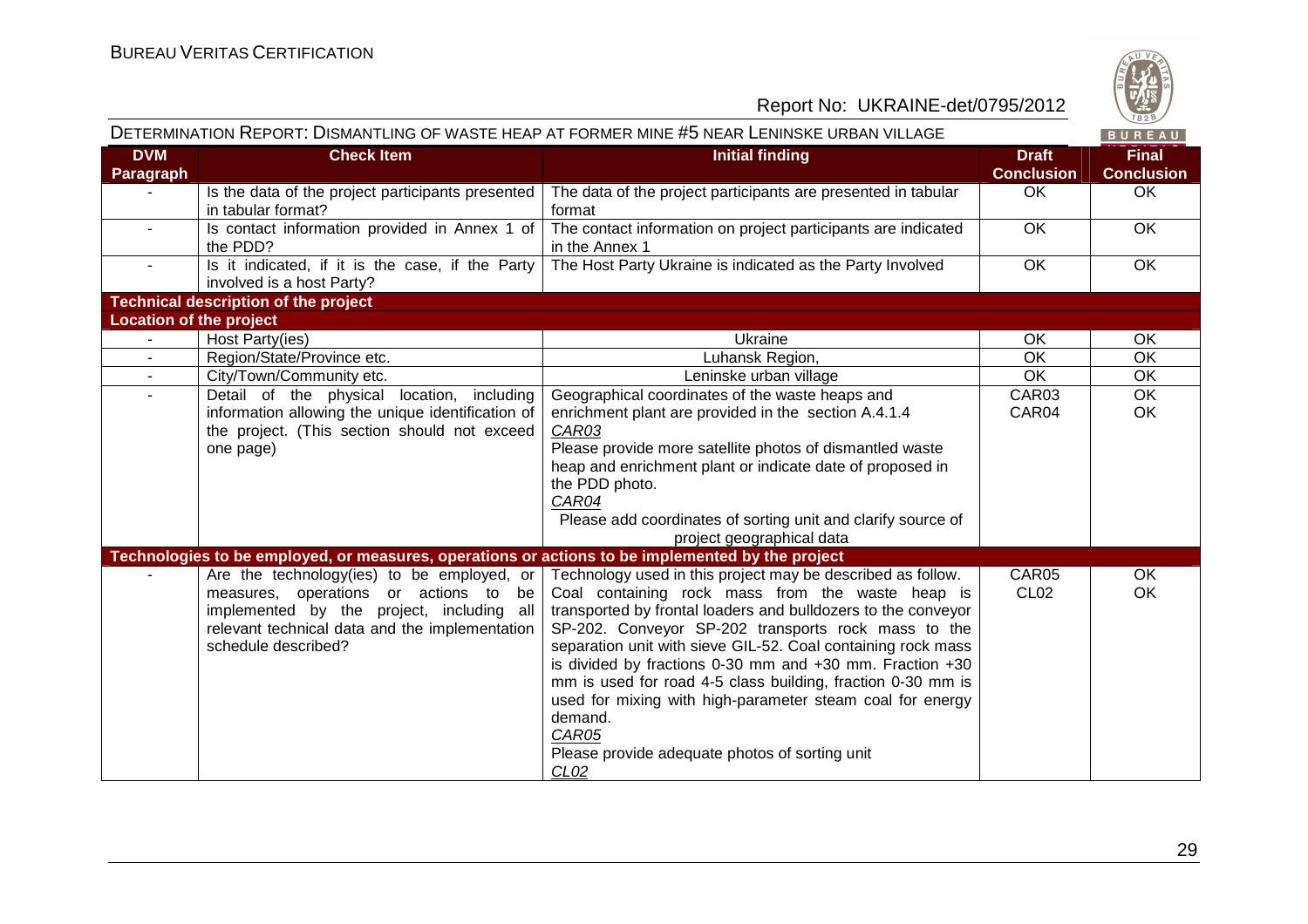

|                         |                                                                                                                             | DETERMINATION REPORT: DISMANTLING OF WASTE HEAP AT FORMER MINE #5 NEAR LENINSKE URBAN VILLAGE                                                                                                                                                                                                                                                                                                                                                                                                           |                                   | BUREAU                            |
|-------------------------|-----------------------------------------------------------------------------------------------------------------------------|---------------------------------------------------------------------------------------------------------------------------------------------------------------------------------------------------------------------------------------------------------------------------------------------------------------------------------------------------------------------------------------------------------------------------------------------------------------------------------------------------------|-----------------------------------|-----------------------------------|
| <b>DVM</b><br>Paragraph | <b>Check Item</b>                                                                                                           | <b>Initial finding</b>                                                                                                                                                                                                                                                                                                                                                                                                                                                                                  | <b>Draft</b><br><b>Conclusion</b> | <b>Final</b><br><b>Conclusion</b> |
|                         |                                                                                                                             | Please add data on quantities of inertial sieves GIL-52<br>involved in the project and shift-cycle on enrichment plant                                                                                                                                                                                                                                                                                                                                                                                  |                                   |                                   |
| circumstances           |                                                                                                                             | Brief explanation of how the anthropogenic emissions of greenhouse gases by sources are to be reduced by the proposed JI project, including<br>why the emission reductions would not occur in the absence of the proposed project, taking into account national and/or sectoral policies and                                                                                                                                                                                                            |                                   |                                   |
|                         | Is it stated how anthropogenic GHG emission<br>reductions are to be achieved? (This section<br>should not exceed one page)  | The proposed project is aimed at reducing anthropogenic<br>emissions. Emission reductions created by:<br>- Elimination of greenhouse gases sources associated with<br>burning waste heaps, by extracting coal from the rock<br>dumps;<br>- Reduction of uncontrolled methane emissions due to<br>replacement of coal that would have been extracted through<br>mining;<br>- Reduction of electricity consumption at waste heap<br>dismantling in comparison to electricity consumption at coal<br>mine. | <b>OK</b>                         | <b>OK</b>                         |
| $\blacksquare$          | Is it provided the estimation of emission<br>reductions over the crediting period?                                          | The estimation of emission reduction over crediting period<br>07/02/2008-31/12/2012 is 2 394 227 tonnes of CO2<br>equivalent                                                                                                                                                                                                                                                                                                                                                                            | OK                                | OK                                |
| $\sim$                  | Is it provided the estimated annual reduction for<br>the chosen credit period in tCO2e?                                     | The estimated annual reduction for chosen crediting period<br>is 486 961 tonnes of CO2 equivalent.                                                                                                                                                                                                                                                                                                                                                                                                      | <b>OK</b>                         | <b>OK</b>                         |
| $\mathbf{r}$            | Are the data from questions above presented in<br>tabular format?                                                           | The data from questions above is presented in tabular format                                                                                                                                                                                                                                                                                                                                                                                                                                            | $\overline{OK}$                   | $\overline{OK}$                   |
|                         | Estimated amount of emission reductions over the crediting period                                                           |                                                                                                                                                                                                                                                                                                                                                                                                                                                                                                         |                                   |                                   |
|                         | Is the length of the crediting period Indicated?                                                                            | CAR06<br>Please correct length of crediting period                                                                                                                                                                                                                                                                                                                                                                                                                                                      | CAR06                             | OK                                |
|                         | Are estimates of total as well as annual and<br>average annual emission reductions in tonnes<br>of CO2 equivalent provided? | The estimates of total as well as annual and average annual<br>emission reductions are provided in tonnes of CO2<br>equivalent                                                                                                                                                                                                                                                                                                                                                                          | <b>OK</b>                         | OK                                |
|                         | <b>Project approvals by Parties</b>                                                                                         |                                                                                                                                                                                                                                                                                                                                                                                                                                                                                                         |                                   |                                   |
| 19                      | Have the DFPs of all Parties listed as "Parties<br>involved" in the PDD provided written project<br>approvals?              | The project obtained Letter of Endorsement #3110/23/7<br>dated 19/10/2012 from State Environment Investment<br>Agency of Ukraine                                                                                                                                                                                                                                                                                                                                                                        | OK                                | OK                                |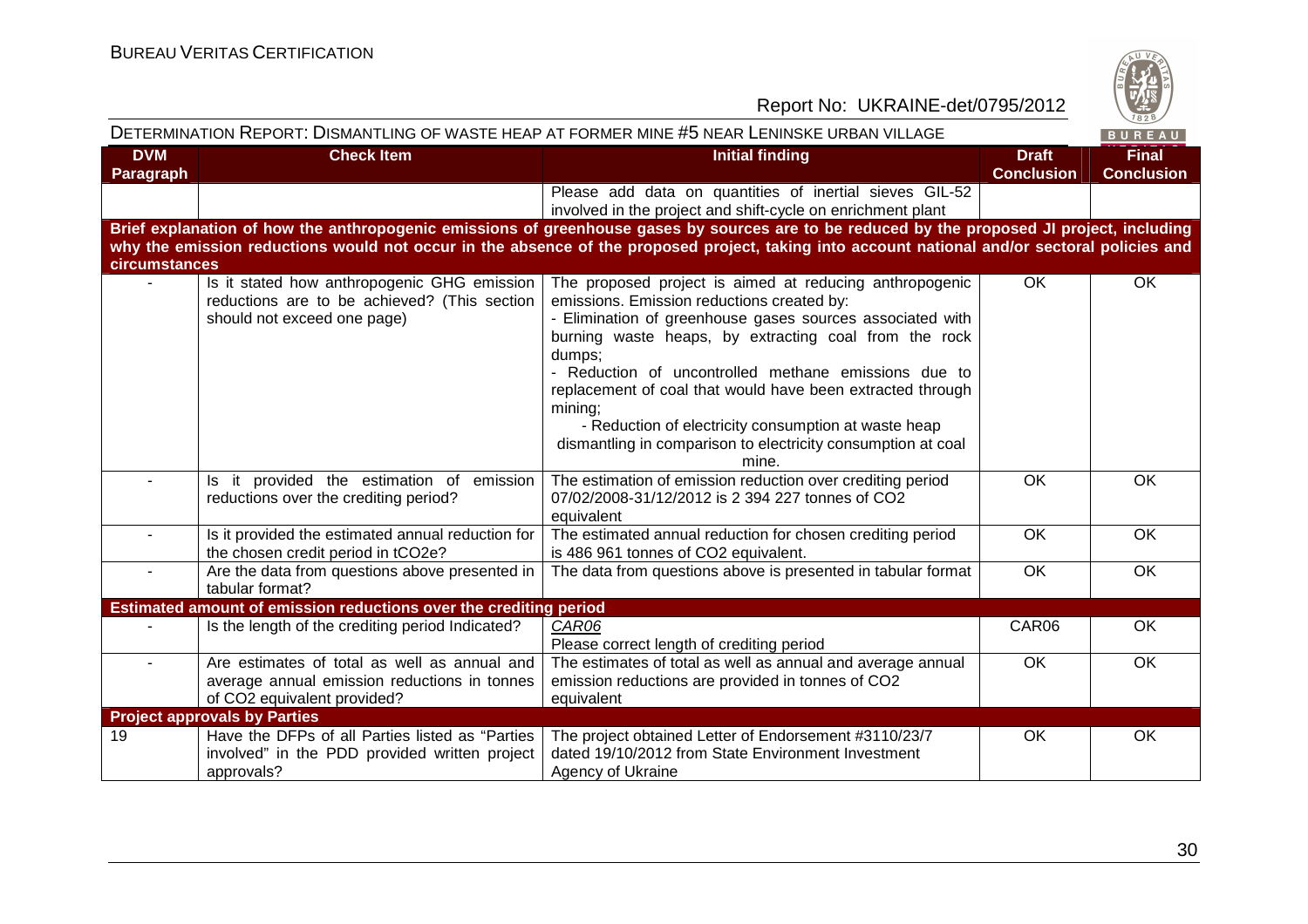

| DETERMINATION REPORT: DISMANTLING OF WASTE HEAP AT FORMER MINE #5 NEAR LENINSKE URBAN VILLAGE |                                                                                                                                                                                                                                                                                                                                                                                                             |                                                                                                                                                                                                                                            |                                    |                                   |
|-----------------------------------------------------------------------------------------------|-------------------------------------------------------------------------------------------------------------------------------------------------------------------------------------------------------------------------------------------------------------------------------------------------------------------------------------------------------------------------------------------------------------|--------------------------------------------------------------------------------------------------------------------------------------------------------------------------------------------------------------------------------------------|------------------------------------|-----------------------------------|
| <b>DVM</b><br>Paragraph                                                                       | <b>Check Item</b>                                                                                                                                                                                                                                                                                                                                                                                           | <b>Initial finding</b>                                                                                                                                                                                                                     | <b>Draft</b><br><b>Conclusion</b>  | <b>Final</b><br><b>Conclusion</b> |
| 19                                                                                            | Does the PDD identify at least the host Party<br>as a "Party involved"?                                                                                                                                                                                                                                                                                                                                     | The Host party Ukraine is indicated as the Party Involved                                                                                                                                                                                  | OK                                 | OK                                |
| 19                                                                                            | Has the DFP of the host Party issued a written<br>project approval?                                                                                                                                                                                                                                                                                                                                         | CAR07<br>Please provide written project approvals from the both<br>Parties Involved                                                                                                                                                        | CAR07                              | Pending                           |
| 20                                                                                            | Are all the written project approvals by Parties<br>involved unconditional?                                                                                                                                                                                                                                                                                                                                 | See CAR07                                                                                                                                                                                                                                  | Pending                            | Pending                           |
|                                                                                               | Authorization of project participants by Parties involved                                                                                                                                                                                                                                                                                                                                                   |                                                                                                                                                                                                                                            |                                    |                                   |
| 21                                                                                            | Is each of the legal entities listed as project<br>participants in the PDD authorized by a Party<br>involved, which is also listed in the PDD,<br>through:<br>- A written project approval by a Party<br>involved, explicitly indicating the name of the<br>legal entity? or<br>- Any other form of project participant<br>authorization in writing, explicitly indicating the<br>name of the legal entity? | CAR08<br>Please indicate way of project participants authorisation                                                                                                                                                                         | CAR08                              | Pending                           |
| <b>Baseline setting</b>                                                                       |                                                                                                                                                                                                                                                                                                                                                                                                             |                                                                                                                                                                                                                                            |                                    |                                   |
| 22                                                                                            | Does the PDD explicitly indicate which of the<br>following approaches is used for identifying the<br>baseline?<br>- JI specific approach<br>- Approved CDM methodology approach                                                                                                                                                                                                                             | The PDD explicitly indicates that JI specific approach was<br>used for baseline establishing                                                                                                                                               | OK.                                | OK                                |
|                                                                                               | JI specific approach only                                                                                                                                                                                                                                                                                                                                                                                   |                                                                                                                                                                                                                                            |                                    |                                   |
| 23                                                                                            | Does the PDD provide a detailed theoretical<br>description in a complete and transparent<br>manner?                                                                                                                                                                                                                                                                                                         | The PDD contains a detailed theoretical description of<br>proposed baseline                                                                                                                                                                | OK.                                | OK                                |
| 23                                                                                            | Does the PDD provide justification that the<br>baseline is established:<br>(a) By listing and describing plausible future<br>scenarios on the basis of conservative<br>assumptions and selecting the most plausible                                                                                                                                                                                         | The PDD provides justification of baseline establishing<br>(a) By listing and describing five plausible future<br>scenarious<br>(b) Taking into account national and sectoral policies.<br>Ukrainian policies doesn't require or encourage | CAR09<br>CAR10<br>CL <sub>04</sub> | <b>OK</b><br><b>OK</b><br>OK      |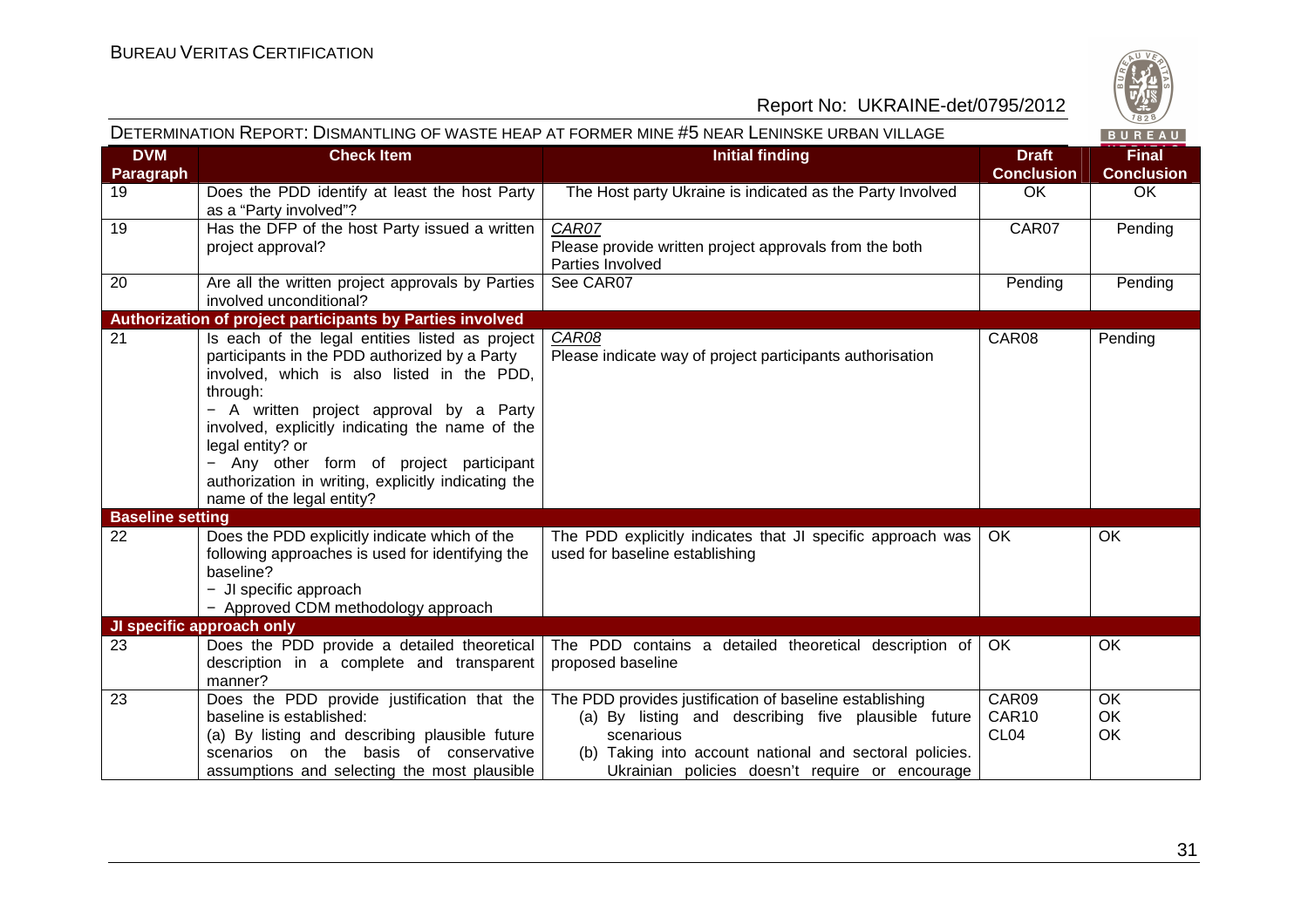

#### DETERMINATION REPORT: DISMANTLING OF WASTE HEAP AT FORMER MINE #5 NEAR LENINSKE URBAN VILLAGE

 $R \cup R$ 

| <b>DVM</b>       | <b>Check Item</b>                                                                                                                                                                                                                                                                                                                                                                                                                                                                                                                                                                                                                                                                                                             | <b>Initial finding</b>                                                                                                                                                                                                                                                                                                                                                                                                                                                                                                                                                                                                                                                                                                                                                                                                                                                                                                                                                                                                                                                                                                                                                                                                                    | <b>Draft</b>      | <b>Final</b>      |
|------------------|-------------------------------------------------------------------------------------------------------------------------------------------------------------------------------------------------------------------------------------------------------------------------------------------------------------------------------------------------------------------------------------------------------------------------------------------------------------------------------------------------------------------------------------------------------------------------------------------------------------------------------------------------------------------------------------------------------------------------------|-------------------------------------------------------------------------------------------------------------------------------------------------------------------------------------------------------------------------------------------------------------------------------------------------------------------------------------------------------------------------------------------------------------------------------------------------------------------------------------------------------------------------------------------------------------------------------------------------------------------------------------------------------------------------------------------------------------------------------------------------------------------------------------------------------------------------------------------------------------------------------------------------------------------------------------------------------------------------------------------------------------------------------------------------------------------------------------------------------------------------------------------------------------------------------------------------------------------------------------------|-------------------|-------------------|
| <b>Paragraph</b> |                                                                                                                                                                                                                                                                                                                                                                                                                                                                                                                                                                                                                                                                                                                               |                                                                                                                                                                                                                                                                                                                                                                                                                                                                                                                                                                                                                                                                                                                                                                                                                                                                                                                                                                                                                                                                                                                                                                                                                                           | <b>Conclusion</b> | <b>Conclusion</b> |
|                  | one?<br>(b) Taking into account relevant national and/or<br>sectoral policies and circumstance?<br>- Are key factors that affect a baseline taken<br>into account?<br>(c) In a transparent manner with regard to the<br>approaches,<br>choice<br>of<br>assumptions,<br>methodologies, parameters, date sources and<br>key factors?<br>(d) Taking into account of uncertainties and<br>using conservative assumptions?<br>(e) In such a way that ERUs cannot be earned<br>for decreases in activity levels outside the<br>project or due to force majeure?<br>(f) By drawing on the list of standard variables<br>contained in appendix B to "Guidance on<br>criteria for baseline setting and monitoring", as<br>appropriate? | waste heaps dismantling<br>(c) In transparent manner, with regard to the<br>approaches, methodologies, parameters, data<br>sources and key factors<br>(d) Uncertaintites and conservative assumptions are<br>taken into account<br>(e) ERUs cannot be earned for decreasing in activity<br>levels outside the project, because in case of<br>projects stop, generation of emission reduction will<br>be stopped also.<br>(f) Variables used for baseline calculations in line within<br>appendix B to "Guidance on criteria for baseline<br>setting and monitoring"<br>CAR09<br>Please provide more detailed description of barriers for<br>scenario 3. Wastes of coal production may uses for concrete<br>production in JI project<br>CAR <sub>10</sub><br>Please provide analysis of the two next scenarios:<br>(a) -process of empty rock mass dumping to empty mines'<br>caves<br>(b) -forestation of waste heap with usage of green mass as<br>source of CO2 enhancement<br>CL <sub>03</sub><br>PDD indicates that Net Calorific Value, calculated by the<br>formula 4 in the PDD, is a lower value, provided by the<br>National Inventory Report is around 8% for reasons of<br>conservatism. Please provide reference on documents |                   |                   |
| 24               | elements or combinations<br>If selected<br>of                                                                                                                                                                                                                                                                                                                                                                                                                                                                                                                                                                                                                                                                                 | explain this lowering<br>CAR11                                                                                                                                                                                                                                                                                                                                                                                                                                                                                                                                                                                                                                                                                                                                                                                                                                                                                                                                                                                                                                                                                                                                                                                                            | CAR11             | OK                |
|                  | <b>CDM</b><br>methodologies<br>approved<br>or                                                                                                                                                                                                                                                                                                                                                                                                                                                                                                                                                                                                                                                                                 | Please correctly indicate name and the latest version of                                                                                                                                                                                                                                                                                                                                                                                                                                                                                                                                                                                                                                                                                                                                                                                                                                                                                                                                                                                                                                                                                                                                                                                  |                   |                   |
|                  | methodological tools for baseline setting are                                                                                                                                                                                                                                                                                                                                                                                                                                                                                                                                                                                                                                                                                 | CDM methodology ACM0009 ver. 4.0.0, which elements are                                                                                                                                                                                                                                                                                                                                                                                                                                                                                                                                                                                                                                                                                                                                                                                                                                                                                                                                                                                                                                                                                                                                                                                    |                   |                   |
|                  | are<br>elements<br>used.<br>the<br>selected<br>or                                                                                                                                                                                                                                                                                                                                                                                                                                                                                                                                                                                                                                                                             | used for leakages estimation                                                                                                                                                                                                                                                                                                                                                                                                                                                                                                                                                                                                                                                                                                                                                                                                                                                                                                                                                                                                                                                                                                                                                                                                              |                   |                   |
|                  | combinations together with the elements                                                                                                                                                                                                                                                                                                                                                                                                                                                                                                                                                                                                                                                                                       |                                                                                                                                                                                                                                                                                                                                                                                                                                                                                                                                                                                                                                                                                                                                                                                                                                                                                                                                                                                                                                                                                                                                                                                                                                           |                   |                   |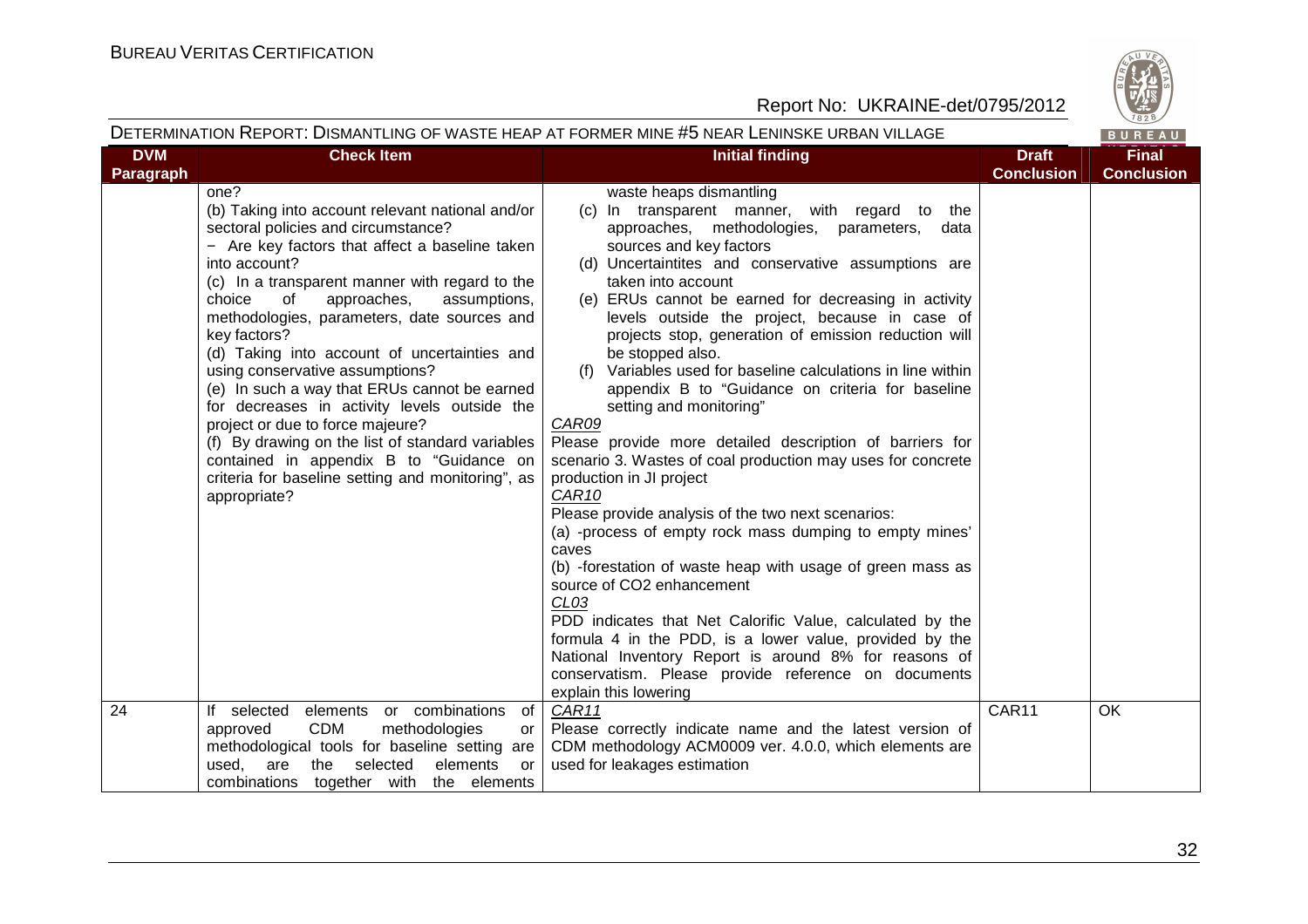

| <b>DVM</b><br><b>Check Item</b><br><b>Initial finding</b><br><b>Final</b><br><b>Draft</b><br>Paragraph<br><b>Conclusion</b><br><b>Conclusion</b><br>supplementary developed by the project<br>participants in line with 23 above?<br>If a multi-project emission factor is used, does<br>25<br>The multi-project emission factors used in line with National<br><b>OK</b><br>OK.<br>the PDD provide appropriate justification?<br>GHG Inventory Report for 1990-2010 years, approved by<br><b>SEIA</b><br>Approved CDM methodology approach only_Paragraphs 26(a) - 26(d)_Not applicable<br><b>Additionality</b><br>JI specific approach only<br>28<br>Does the PDD indicate which of the following<br>OK<br>The PDD indicates that approach (b) Provision of traceable $\vert$ OK<br>approaches for demonstrating additionality is<br>and transparent information that an AIE has already<br>positively determined that a comparable project (to be)<br>used?<br>implemented under comparable circumstances<br>(a) Provision of traceable and transparent<br>has<br>additionality; was used for demonstration of addtionality<br>information showing the baseline was identified<br>on the basis of conservative assumptions, that<br>the project scenario is not part of the identified<br>baseline scenario and that the project will lead<br>to emission reductions or enhancements of<br>removals:<br>(b) Provision of traceable and transparent<br>information that an AIE has already positively<br>determined that a comparable project (to be)<br>implemented under comparable circumstances<br>has additionality;<br>(c) Application of the most recent version of<br>the "Tool for the demonstration and<br>assessment of additionality. (allowing for a two-<br>month grace period) or any other method for<br>proving additionality approved by the CDM<br>Executive Board".<br>29(a)<br>Does the PDD provide a justification of the<br>The justification of proposed approach applicability is<br><b>OK</b><br>OK.<br>applicability of the approach with a clear and<br>provided<br>transparent description? | DETERMINATION REPORT: DISMANTLING OF WASTE HEAP AT FORMER MINE #5 NEAR LENINSKE URBAN VILLAGE |                                    |                                                            |  |    |
|----------------------------------------------------------------------------------------------------------------------------------------------------------------------------------------------------------------------------------------------------------------------------------------------------------------------------------------------------------------------------------------------------------------------------------------------------------------------------------------------------------------------------------------------------------------------------------------------------------------------------------------------------------------------------------------------------------------------------------------------------------------------------------------------------------------------------------------------------------------------------------------------------------------------------------------------------------------------------------------------------------------------------------------------------------------------------------------------------------------------------------------------------------------------------------------------------------------------------------------------------------------------------------------------------------------------------------------------------------------------------------------------------------------------------------------------------------------------------------------------------------------------------------------------------------------------------------------------------------------------------------------------------------------------------------------------------------------------------------------------------------------------------------------------------------------------------------------------------------------------------------------------------------------------------------------------------------------------------------------------------------------------------------------------------------------------------------------------------------------------------|-----------------------------------------------------------------------------------------------|------------------------------------|------------------------------------------------------------|--|----|
|                                                                                                                                                                                                                                                                                                                                                                                                                                                                                                                                                                                                                                                                                                                                                                                                                                                                                                                                                                                                                                                                                                                                                                                                                                                                                                                                                                                                                                                                                                                                                                                                                                                                                                                                                                                                                                                                                                                                                                                                                                                                                                                            |                                                                                               |                                    |                                                            |  |    |
|                                                                                                                                                                                                                                                                                                                                                                                                                                                                                                                                                                                                                                                                                                                                                                                                                                                                                                                                                                                                                                                                                                                                                                                                                                                                                                                                                                                                                                                                                                                                                                                                                                                                                                                                                                                                                                                                                                                                                                                                                                                                                                                            |                                                                                               |                                    |                                                            |  |    |
|                                                                                                                                                                                                                                                                                                                                                                                                                                                                                                                                                                                                                                                                                                                                                                                                                                                                                                                                                                                                                                                                                                                                                                                                                                                                                                                                                                                                                                                                                                                                                                                                                                                                                                                                                                                                                                                                                                                                                                                                                                                                                                                            |                                                                                               |                                    |                                                            |  |    |
|                                                                                                                                                                                                                                                                                                                                                                                                                                                                                                                                                                                                                                                                                                                                                                                                                                                                                                                                                                                                                                                                                                                                                                                                                                                                                                                                                                                                                                                                                                                                                                                                                                                                                                                                                                                                                                                                                                                                                                                                                                                                                                                            |                                                                                               |                                    |                                                            |  |    |
|                                                                                                                                                                                                                                                                                                                                                                                                                                                                                                                                                                                                                                                                                                                                                                                                                                                                                                                                                                                                                                                                                                                                                                                                                                                                                                                                                                                                                                                                                                                                                                                                                                                                                                                                                                                                                                                                                                                                                                                                                                                                                                                            |                                                                                               |                                    |                                                            |  |    |
|                                                                                                                                                                                                                                                                                                                                                                                                                                                                                                                                                                                                                                                                                                                                                                                                                                                                                                                                                                                                                                                                                                                                                                                                                                                                                                                                                                                                                                                                                                                                                                                                                                                                                                                                                                                                                                                                                                                                                                                                                                                                                                                            |                                                                                               |                                    |                                                            |  |    |
|                                                                                                                                                                                                                                                                                                                                                                                                                                                                                                                                                                                                                                                                                                                                                                                                                                                                                                                                                                                                                                                                                                                                                                                                                                                                                                                                                                                                                                                                                                                                                                                                                                                                                                                                                                                                                                                                                                                                                                                                                                                                                                                            |                                                                                               |                                    |                                                            |  |    |
|                                                                                                                                                                                                                                                                                                                                                                                                                                                                                                                                                                                                                                                                                                                                                                                                                                                                                                                                                                                                                                                                                                                                                                                                                                                                                                                                                                                                                                                                                                                                                                                                                                                                                                                                                                                                                                                                                                                                                                                                                                                                                                                            |                                                                                               |                                    |                                                            |  |    |
|                                                                                                                                                                                                                                                                                                                                                                                                                                                                                                                                                                                                                                                                                                                                                                                                                                                                                                                                                                                                                                                                                                                                                                                                                                                                                                                                                                                                                                                                                                                                                                                                                                                                                                                                                                                                                                                                                                                                                                                                                                                                                                                            | 29(b)                                                                                         | Are additionality proofs provided? | GHG mitigation measure. The project boundary is   OK<br>a) |  | OK |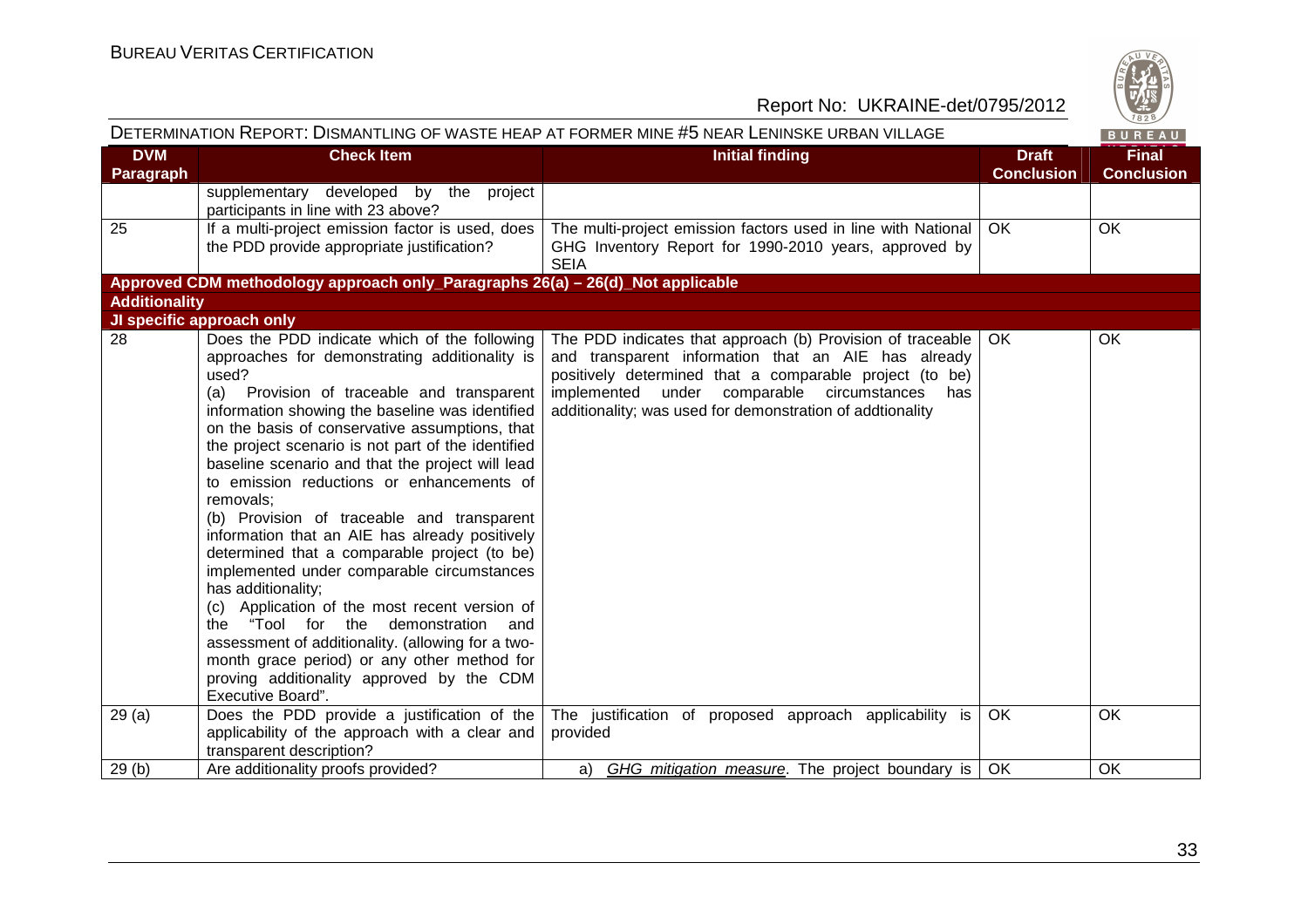

#### DETERMINATION REPORT: DISMANTLING OF WASTE HEAP AT FORMER MINE #5 NEAR LENINSKE URBAN VILLAGE

**BURE** 

| <b>DVM</b><br>Paragraph | <b>Check Item</b>                                                                                                                                                                                                                                       | <b>Initial finding</b>                                                                                                                                                                                                                                                                                                                                                                                                                                                                                                                                       | <b>Draft</b><br><b>Conclusion</b> | <b>Final</b><br><b>Conclusion</b> |
|-------------------------|---------------------------------------------------------------------------------------------------------------------------------------------------------------------------------------------------------------------------------------------------------|--------------------------------------------------------------------------------------------------------------------------------------------------------------------------------------------------------------------------------------------------------------------------------------------------------------------------------------------------------------------------------------------------------------------------------------------------------------------------------------------------------------------------------------------------------------|-----------------------------------|-----------------------------------|
|                         |                                                                                                                                                                                                                                                         | virtually identical. Criteria is satisfied<br>Geography and time. Both projects is implemented<br>b)<br>in Ukraine, starting date are divided by 3 months.<br>Criteria is satisfied<br>Scale. The projects envisage production of the same<br>C)<br>product (coal). The project output (value of coal<br>concentrate) is differ less than 50%<br>d) Regulatory framework. There were no significant<br>changes in regulatory framework between the<br>starting dates of two projects. Criteria is satisfied.                                                 |                                   |                                   |
| 29(c)                   | Is the additionality demonstrated appropriately<br>as a result?                                                                                                                                                                                         | The additionality is demonstrated in appropriate way                                                                                                                                                                                                                                                                                                                                                                                                                                                                                                         | OK                                | OK                                |
| 30                      | If the approach 28 (c) is chosen, are all<br>explanations, descriptions and analyses made<br>in accordance with the selected tool or<br>method?                                                                                                         | The Approach 28(b) was chosen                                                                                                                                                                                                                                                                                                                                                                                                                                                                                                                                | OK                                | OK                                |
|                         | Approved CDM methodology approach only_ Paragraphs 31(a) - 31(e)_Not applicable                                                                                                                                                                         |                                                                                                                                                                                                                                                                                                                                                                                                                                                                                                                                                              |                                   |                                   |
|                         | Project boundary (applicable except for JI LULUCF projects                                                                                                                                                                                              |                                                                                                                                                                                                                                                                                                                                                                                                                                                                                                                                                              |                                   |                                   |
|                         | JI specific approach only                                                                                                                                                                                                                               |                                                                                                                                                                                                                                                                                                                                                                                                                                                                                                                                                              |                                   |                                   |
| 32(a)                   | Does the project boundary defined in the PDD<br>encompass all anthropogenic emissions<br>by sources of GHGs that are:<br>Under the control of the project<br>(i)<br>participants?<br>(ii) Reasonably attributable to the project?<br>(iii) Significant? | The project boundaries defined in the PDD encompass all<br>anthropogenic emissions by GHG sources that are<br>Under control of the project participants, such as<br>(i)<br>emissions of electricity and diesel fuel<br>consumption during waste heap dismantling<br>Reasonably attributable to the project, such as<br>(ii)<br>emissions from waste heap burning or methane<br>emissions as result of coal industry<br>Significant<br>(iii)<br>CAR <sub>12</sub><br>Please provide evidences that coal obtained in project<br>frames will be used in Ukraine | CAR12                             | OK                                |
| 32(b)                   | Is the project boundary defined on the basis of<br>a case-by-case assessment with regard to the                                                                                                                                                         | The project boundary is defined on the basis of a case-by-<br>case assessment with regard to the criteria in 32(a) above                                                                                                                                                                                                                                                                                                                                                                                                                                     | OK                                | OK                                |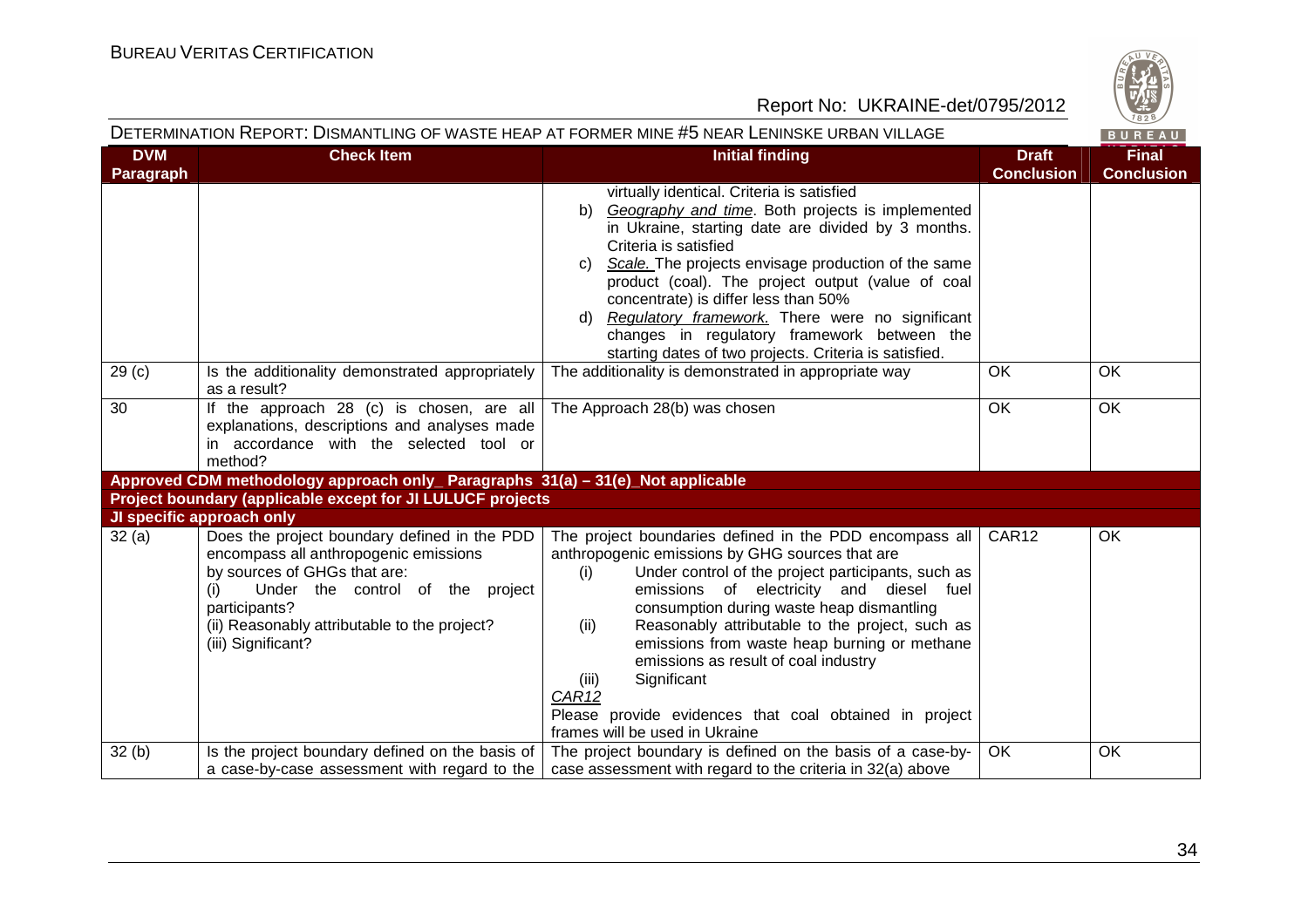

| DETERMINATION REPORT: DISMANTLING OF WASTE HEAP AT FORMER MINE #5 NEAR LENINSKE URBAN VILLAGE<br>BUREAU |                                                                                                                                                                                                                          |                                                                                                                                                        |                                   |                                   |
|---------------------------------------------------------------------------------------------------------|--------------------------------------------------------------------------------------------------------------------------------------------------------------------------------------------------------------------------|--------------------------------------------------------------------------------------------------------------------------------------------------------|-----------------------------------|-----------------------------------|
| <b>DVM</b><br><b>Paragraph</b>                                                                          | <b>Check Item</b>                                                                                                                                                                                                        | <b>Initial finding</b>                                                                                                                                 | <b>Draft</b><br><b>Conclusion</b> | <b>Final</b><br><b>Conclusion</b> |
|                                                                                                         | criteria referred to in 32 (a) above?                                                                                                                                                                                    |                                                                                                                                                        |                                   |                                   |
| 32(c)                                                                                                   | Are the delineation of the project boundary and<br>the gases and sources included appropriately<br>described and justified in the PDD by using a<br>figure or flow chart as appropriate?                                 | The delineation of project boundaries and gases and<br>sources excluded is clearly described in the PDD, using flow<br>charts.                         | OK                                | <b>OK</b>                         |
| 32 <sub>(d)</sub>                                                                                       | Are all gases and sources included explicitly<br>stated, and the exclusions of any sources<br>related to the baseline or the project are<br>appropriately justified?                                                     | All gases and sources inclusions are explicitly stated in the<br>project and baseline scenarios                                                        | <b>OK</b>                         | <b>OK</b>                         |
|                                                                                                         | Approved CDM methodology approach only_Paragraph 33_ Not applicable                                                                                                                                                      |                                                                                                                                                        |                                   |                                   |
| <b>Crediting period</b>                                                                                 |                                                                                                                                                                                                                          |                                                                                                                                                        |                                   |                                   |
| 34(a)                                                                                                   | Does the PDD state the starting date of the<br>date<br>which the<br>the<br>on<br>project as<br>implementation or construction or real action of<br>the project will begin or began?                                      | The project starting date is stated in 07/02/2008 the day<br>when the project equipment installation begun.                                            | OK.                               | OK                                |
| 34(a)                                                                                                   | Is the starting date after the beginning of 2000?                                                                                                                                                                        | The starting date is after beginning of 2000                                                                                                           | <b>OK</b>                         | OK                                |
| 34(b)                                                                                                   | Does the PDD state the expected operational<br>lifetime of the project in years and months?                                                                                                                              | The project equipment expected operational lifetime is<br>indicated in 4 years 11 months (59 months)                                                   | <b>OK</b>                         | <b>OK</b>                         |
| 34 <sub>(c)</sub>                                                                                       | Does the PDD state the length of the crediting<br>period in years and months?                                                                                                                                            | The length of crediting period is identical with project<br>operational lifetime                                                                       | <b>OK</b>                         | <b>OK</b>                         |
| 34(c)                                                                                                   | Is the starting date of the crediting period on or<br>after the date of the first emission reductions or<br>enhancements of net removals generated by<br>the project?                                                    | The starting date of crediting period is 03/03/2008, the date<br>when the waste heap dismantling begun and first emission<br>reductions were generated | <b>OK</b>                         | $\overline{OK}$                   |
| 34(d)                                                                                                   | Does the PDD state that the crediting period for<br>issuance of ERUs starts only after the<br>beginning of 2008 and does not extend beyond<br>the operational lifetime of the project?                                   | Yes, the crediting period starts after the 2008 year beginning<br>and doesn't extend the project operational lifetime.                                 | <b>OK</b>                         | <b>OK</b>                         |
| 34(d)                                                                                                   | If the crediting period extends beyond 2012,<br>does the PDD state that the extension is<br>subject to the host Party approval?<br>Are the estimates of emission reductions or<br>enhancements of net removals presented | The crediting period doesn't extends beyond 2012                                                                                                       | <b>OK</b>                         | OK                                |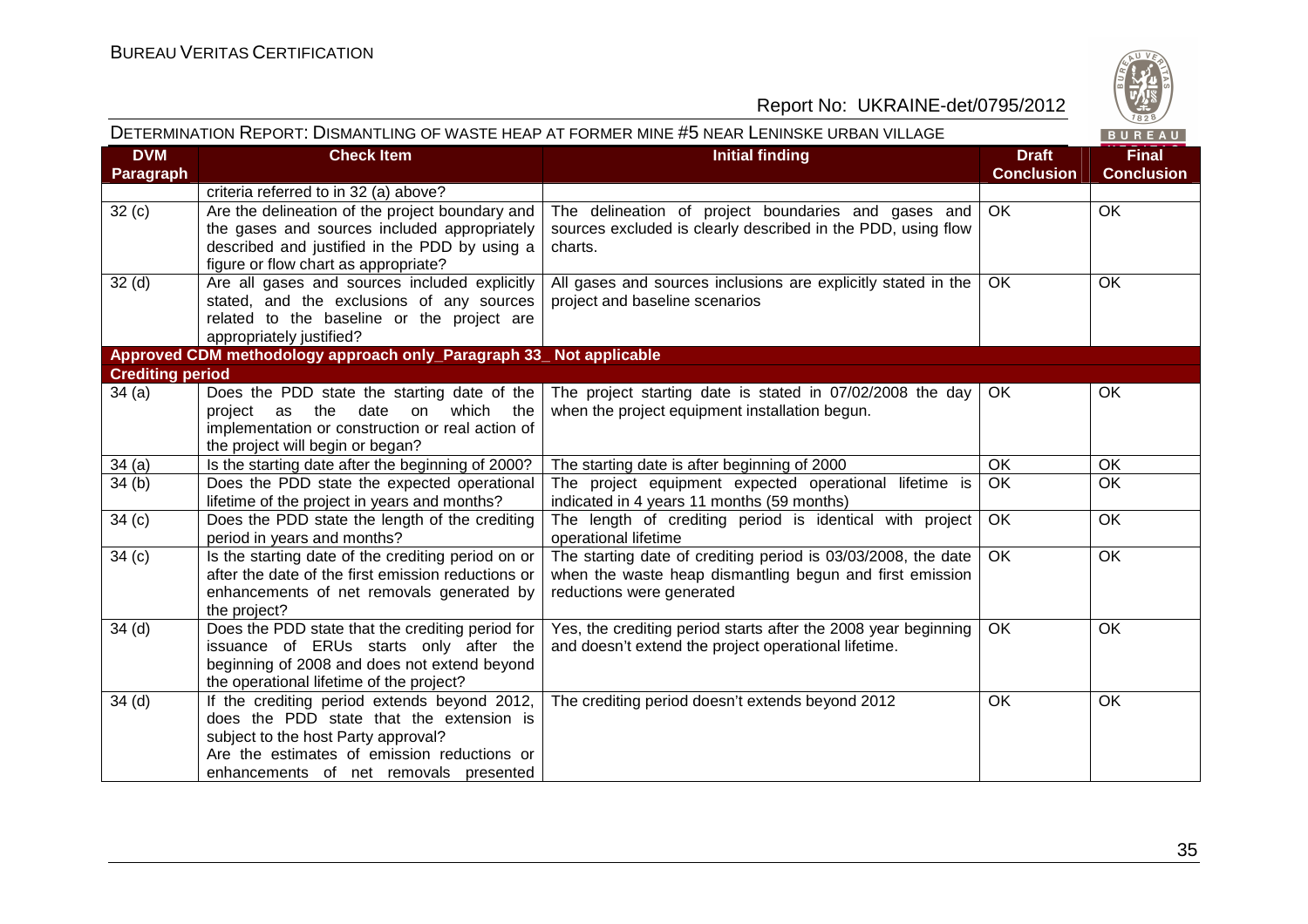

| DETERMINATION REPORT: DISMANTLING OF WASTE HEAP AT FORMER MINE #5 NEAR LENINSKE URBAN VILLAGE |                                                                                                                                                                                                                                                     |                                                                                                                                                                                                                                                                                                                                                                                                                                                                                                                                                                                                                                                                                 | BUREAU                            |                                   |
|-----------------------------------------------------------------------------------------------|-----------------------------------------------------------------------------------------------------------------------------------------------------------------------------------------------------------------------------------------------------|---------------------------------------------------------------------------------------------------------------------------------------------------------------------------------------------------------------------------------------------------------------------------------------------------------------------------------------------------------------------------------------------------------------------------------------------------------------------------------------------------------------------------------------------------------------------------------------------------------------------------------------------------------------------------------|-----------------------------------|-----------------------------------|
| <b>DVM</b><br>Paragraph                                                                       | <b>Check Item</b>                                                                                                                                                                                                                                   | <b>Initial finding</b>                                                                                                                                                                                                                                                                                                                                                                                                                                                                                                                                                                                                                                                          | <b>Draft</b><br><b>Conclusion</b> | <b>Final</b><br><b>Conclusion</b> |
|                                                                                               | separately for those until 2012 and those after<br>2012?                                                                                                                                                                                            |                                                                                                                                                                                                                                                                                                                                                                                                                                                                                                                                                                                                                                                                                 |                                   |                                   |
| <b>Monitoring plan</b>                                                                        |                                                                                                                                                                                                                                                     |                                                                                                                                                                                                                                                                                                                                                                                                                                                                                                                                                                                                                                                                                 |                                   |                                   |
| 35                                                                                            | Does the PDD explicitly indicate which of the<br>following approaches is used?<br>- JI specific approach<br>- Approved CDM methodology approach                                                                                                     | The JI specific approach was used for monitoring plan<br>identification                                                                                                                                                                                                                                                                                                                                                                                                                                                                                                                                                                                                         | OK.                               | <b>OK</b>                         |
|                                                                                               | JI specific approach only                                                                                                                                                                                                                           |                                                                                                                                                                                                                                                                                                                                                                                                                                                                                                                                                                                                                                                                                 |                                   |                                   |
| 36(a)                                                                                         | Does the monitoring plan describe:<br>- All relevant factors and key characteristics<br>that will be monitored?<br>- The period in which they will be monitored?<br>- All decisive factors for the control and<br>reporting of project performance? | The monitoring plan describes all relevant factors and key<br>characteristics that will be monitored, such as:<br>electricity and fuel consumed in project activity;<br>value of extracted fraction 0-30 mm, its ash content<br>and moisture.<br>The period in which they will be monitored are indicated,<br>frequency of measuring procedures is identified<br>All decisive factors for the control and reporting of project<br>performance are described                                                                                                                                                                                                                     | OK.                               | OK                                |
| 36 <sub>(b)</sub>                                                                             | Does the monitoring plan specify the indicators,<br>constants and variables used that are reliable,<br>valid and provide transparent picture of the<br>emission reductions or enhancements of net<br>removals to be monitored?                      | The monitoring plan specify the indicators, constants and<br>variables used, that are reliable, valid and provide<br>transparent picture of the emission reductions to be<br>monitored<br>CAR13<br>Please provide to AIE documents, that describe project key<br>parameters, such as<br>sale invoices on consumed coal containing rock<br>mass<br>sale invoices on delivered coal concentrate<br>invoices on consumed diesel fuel<br>monthly acts on electric energy consumptions<br>CAR14<br>PDD indicates that annual average data for Luhansk Region<br>was used for coal moisture and ash content. Also, PDD<br>contains description of procedures following for laboratory | CAR13<br>CAR <sub>14</sub>        | <b>OK</b><br>OK                   |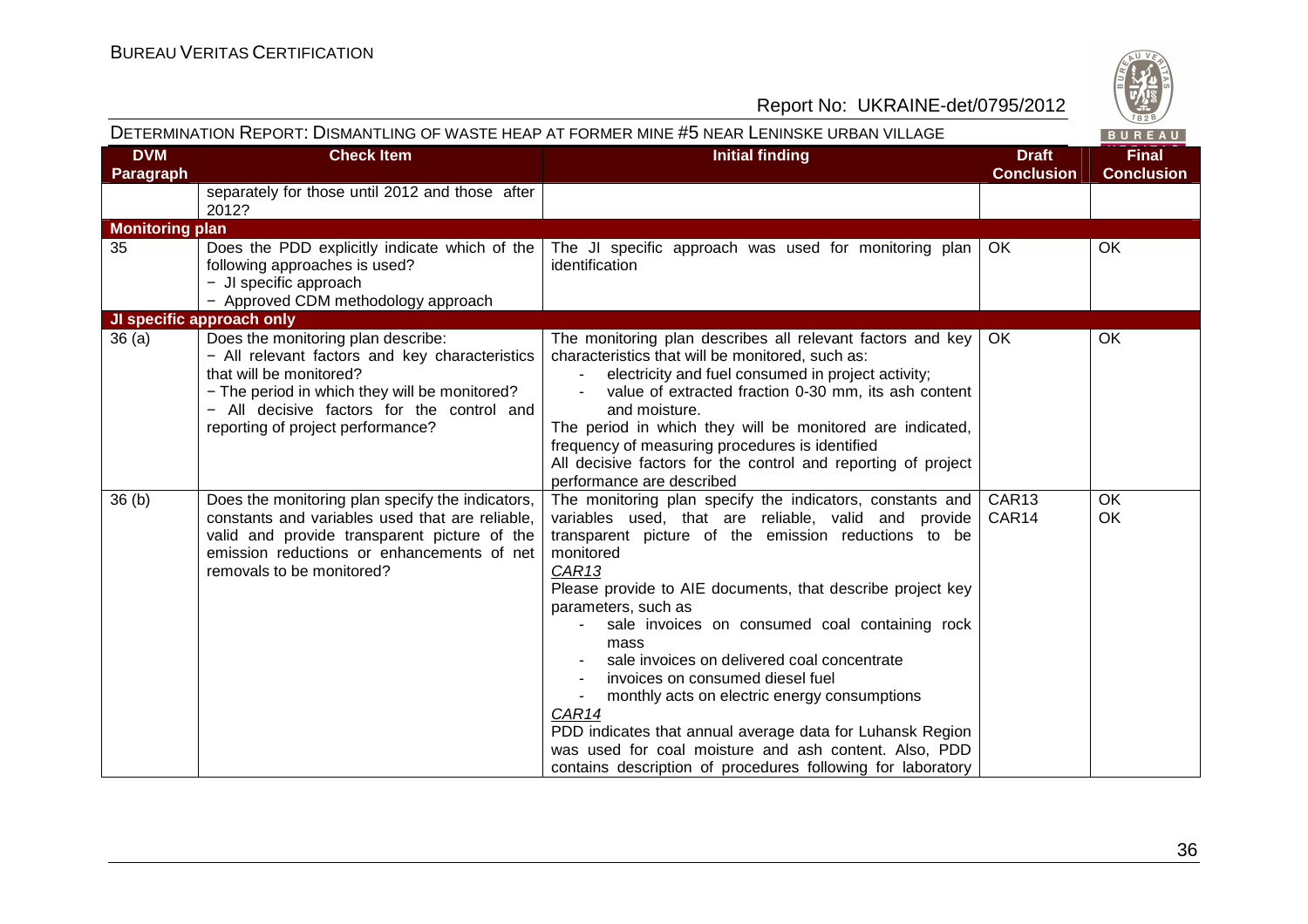

#### DETERMINATION REPORT: DISMANTLING OF WASTE HEAP AT FORMER MINE #5 NEAR LENINSKE URBAN VILLAGE

BUREAU

| <b>DVM</b><br>Paragraph | <b>Check Item</b>                                                                                                                                                                                                                                                                                                                                                   | <b>Initial finding</b>                                                                                                                                                                                                                                                                                                                                                                          | <b>Draft</b><br><b>Conclusion</b> | <b>Final</b><br><b>Conclusion</b> |
|-------------------------|---------------------------------------------------------------------------------------------------------------------------------------------------------------------------------------------------------------------------------------------------------------------------------------------------------------------------------------------------------------------|-------------------------------------------------------------------------------------------------------------------------------------------------------------------------------------------------------------------------------------------------------------------------------------------------------------------------------------------------------------------------------------------------|-----------------------------------|-----------------------------------|
|                         |                                                                                                                                                                                                                                                                                                                                                                     | samples. Please correct this misamendment, also please<br>provide laboratory certificates on coal quality if possible                                                                                                                                                                                                                                                                           |                                   |                                   |
| 36 <sub>(b)</sub>       | If default values are used:<br>- Are accuracy and reasonableness carefully<br>balanced in their selection?<br>Do the default values originate from<br>$\equiv$<br>recognized sources?<br>- Are the default values supported by statistical<br>analyses providing reasonable confidence<br>levels?<br>- Are the default values presented in a<br>transparent manner? | The default values, such as:<br>global warming potential of methane<br>methane density in standard conditions<br>carbon emission factors for electricity consumption<br>carbon oxidation factors for coal and diesel fuel<br>carbon content of diesel fuel and coal, etc<br>these default values is in line within National GHG inventory<br>Report developed and approved by Ukraine DFP(SEIA) | OK                                | OK                                |
| 36 (b) (i)              | For those values that are to be provided by the<br>project participants, does the monitoring plan<br>clearly indicate how the values are to be<br>selected and justified?                                                                                                                                                                                           | For monitored data provided by the project participants<br>monitoring plan identify selection and justification                                                                                                                                                                                                                                                                                 | <b>OK</b>                         | OK                                |
| 36 (b) (ii)             | For other values,<br>- Does the monitoring plan clearly indicate the<br>precise references from which these values are<br>taken?<br>- Is the conservativeness of the values<br>provided justified?                                                                                                                                                                  | References on values obtained from sources another from<br>indicated above is provided. Conservativeness of this value<br>is justified                                                                                                                                                                                                                                                          | <b>OK</b>                         | OK                                |
| 36 (b) (iii)            | For all data sources, does the monitoring plan<br>specify the procedures to be followed if<br>expected data are unavailable?                                                                                                                                                                                                                                        | The procedures following if expected data is unavailable are<br>described in the section D.1 of the PDD                                                                                                                                                                                                                                                                                         | <b>OK</b>                         | <b>OK</b>                         |
| $36(b)$ (iv)            | Are International System Unit (SI units) used?                                                                                                                                                                                                                                                                                                                      | Some units from International System Unit are used                                                                                                                                                                                                                                                                                                                                              | OK                                | $\overline{OK}$                   |
| 36(b)(v)                | Does the monitoring plan note any parameters,<br>coefficients, variables, etc. that are used to<br>calculate baseline emissions or net removals<br>but are obtained through monitoring?                                                                                                                                                                             | The monitoring plan clearly indicate next parameters that<br>obtained through monitoring but used for baseline<br>calculations:<br>amount of coal that has been mined in the baseline<br>scenario and combusted for energy use, equivalent<br>to the amount of coal extracted from the waste heap<br>because of the project activity                                                            | OK                                | $\overline{OK}$                   |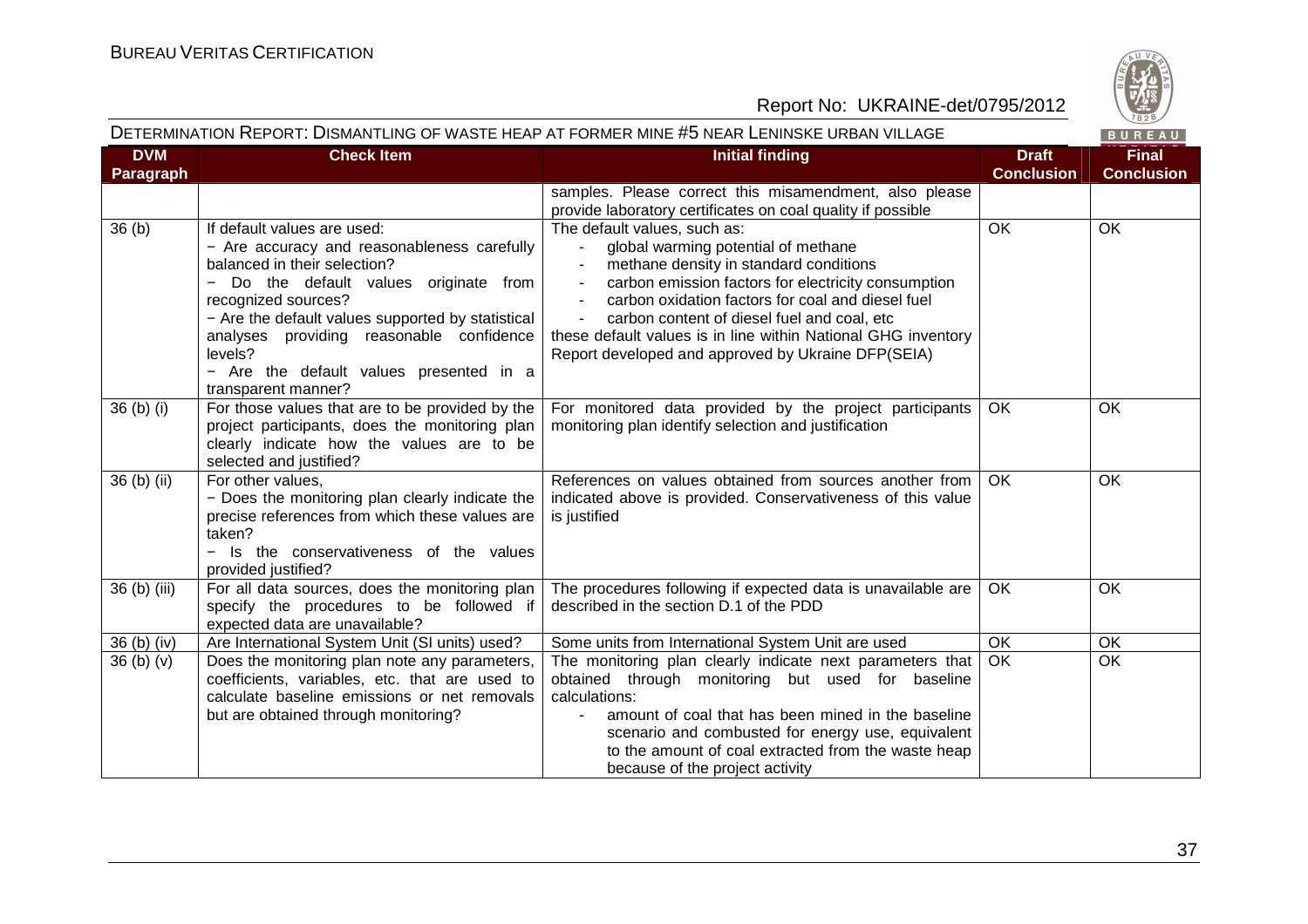

#### DETERMINATION REPORT: DISMANTLING OF WASTE HEAP AT FORMER MINE #5 NEAR LENINSKE URBAN VILLAGE

BUREAU

| <b>DVM</b><br>Paragraph | <b>Check Item</b>                                                                                                                                                                                                                                                                                                                                                                                                                                                                                                                                                                                                                                                 | <b>Initial finding</b>                                                                                                                                                                                                                                                                                                                                                                                                                                                                                                                                                                                                                           | <b>Draft</b><br><b>Conclusion</b> | <b>Final</b><br><b>Conclusion</b> |
|-------------------------|-------------------------------------------------------------------------------------------------------------------------------------------------------------------------------------------------------------------------------------------------------------------------------------------------------------------------------------------------------------------------------------------------------------------------------------------------------------------------------------------------------------------------------------------------------------------------------------------------------------------------------------------------------------------|--------------------------------------------------------------------------------------------------------------------------------------------------------------------------------------------------------------------------------------------------------------------------------------------------------------------------------------------------------------------------------------------------------------------------------------------------------------------------------------------------------------------------------------------------------------------------------------------------------------------------------------------------|-----------------------------------|-----------------------------------|
|                         |                                                                                                                                                                                                                                                                                                                                                                                                                                                                                                                                                                                                                                                                   | net Calorific Value of coal<br>carbon Oxidation factor of coal<br>carbon content of coal<br>the average ash content of sorted fractions<br>the average humidity of sorted fractions                                                                                                                                                                                                                                                                                                                                                                                                                                                              |                                   |                                   |
| 36(b)(v)                | coefficients,<br>the<br>use of<br>parameters,<br>ls.<br>variables, etc. consistent between the baseline<br>and monitoring plan?                                                                                                                                                                                                                                                                                                                                                                                                                                                                                                                                   | The use of parameters, coefficients, variables is consistent<br>between the baseline and the monitoring plan                                                                                                                                                                                                                                                                                                                                                                                                                                                                                                                                     | OK                                | OK                                |
| 36(c)                   | Does the monitoring plan draw on the list of<br>standard variables contained in appendix B of<br>"Guidance on criteria for baseline setting and<br>monitoring"?                                                                                                                                                                                                                                                                                                                                                                                                                                                                                                   | The monitoring plan was drawn in accordance with the list of<br>standard variables contained in appendix B of "Guidance on<br>criteria for baseline setting and monitoring"                                                                                                                                                                                                                                                                                                                                                                                                                                                                      | OK                                | OK                                |
| 36 <sub>(d)</sub>       | Does the monitoring plan explicitly and clearly<br>distinguish:<br>(i) Data and parameters that are not monitored<br>throughout the crediting period, but are<br>determined only once (and thus remain fixed<br>throughout the crediting period), and that are<br>available already at the stage of determination?<br>(ii) Data and parameters that are not monitored<br>throughout the crediting period, but are<br>determined only once (and thus remain fixed<br>throughout the crediting period), but that are<br>not already available at the stage of<br>determination?<br>(iii) Data and parameters that are monitored<br>throughout the crediting period? | The monitoring plan explicitly and clearly distinguish:<br>(i) Data and parameters that are not monitored throughout<br>the crediting period, but are determined only once (and thus<br>remain fixed throughout the crediting period), and that are<br>available already at the stage of determination?<br>(ii) Data and parameters that are not monitored throughout<br>the crediting period, but are determined only once (and thus<br>remain fixed throughout the crediting period), but that are not<br>already available at the stage of determination?<br>(iii) Data and parameters that are monitored throughout the<br>crediting period. | <b>OK</b>                         | OK                                |
| 36(e)                   | Does the monitoring plan describe the methods<br>employed for data monitoring (including its<br>frequency) and recording?                                                                                                                                                                                                                                                                                                                                                                                                                                                                                                                                         | The monitoring plan clearly describes the methods employed<br>for data monitored, such as direct measuring with metering<br>devices and laboratory samples, account from bookkeeper<br>invoices; frequency of monitoring procedures and recording.<br>CAR <sub>15</sub><br>Please add in the section D.1 sub-section Measuring devices                                                                                                                                                                                                                                                                                                           | CAR15                             | OK                                |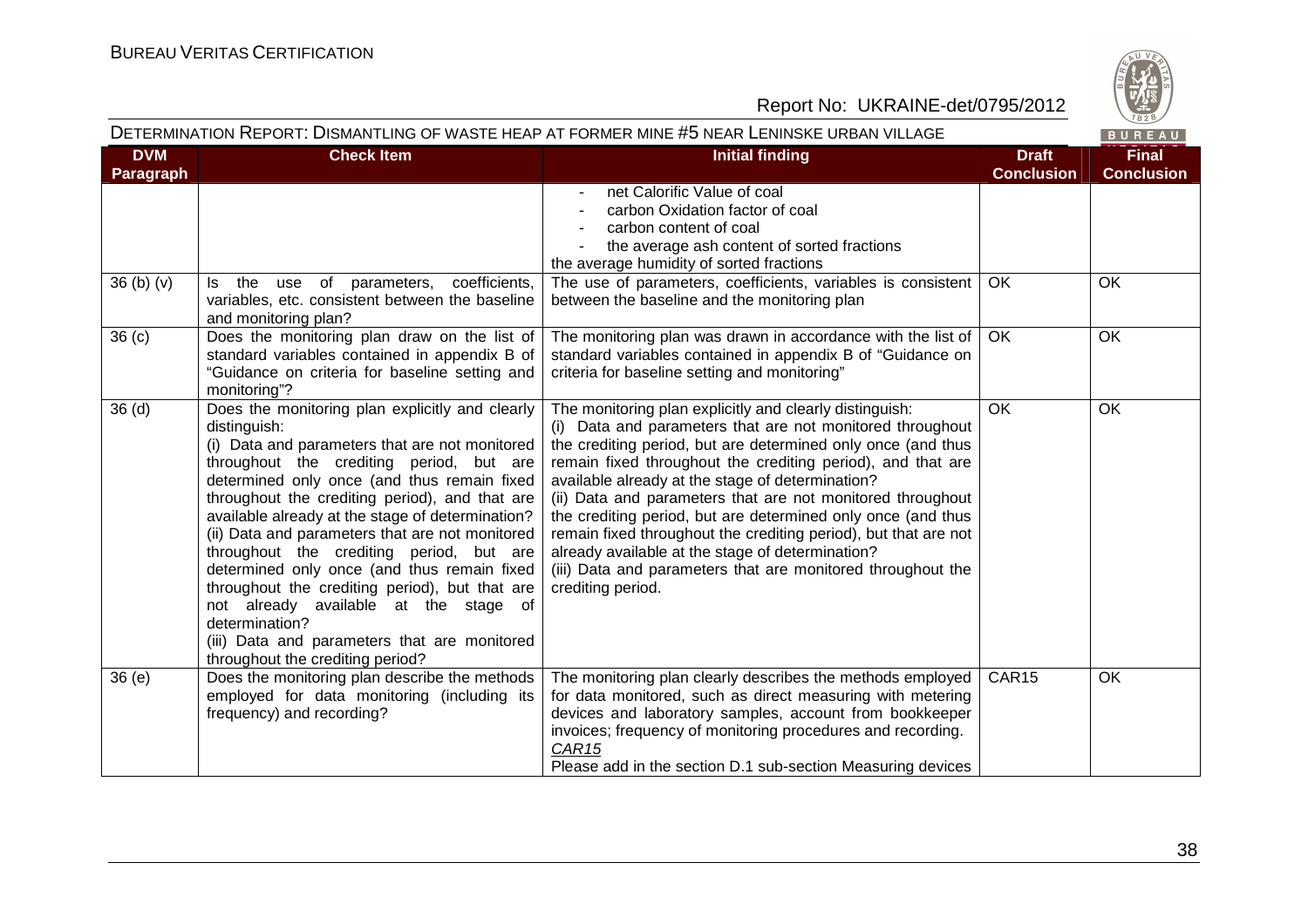

#### DETERMINATION REPORT: DISMANTLING OF WASTE HEAP AT FORMER MINE #5 NEAR LENINSKE URBAN VILLAGE

BUREAU

| <b>DVM</b>                | <b>Check Item</b>                                                                                                                                                                                                                                                                           | <b>Initial finding</b>                                                                                                                                                                | <b>Draft</b>      | <b>Final</b>      |
|---------------------------|---------------------------------------------------------------------------------------------------------------------------------------------------------------------------------------------------------------------------------------------------------------------------------------------|---------------------------------------------------------------------------------------------------------------------------------------------------------------------------------------|-------------------|-------------------|
| Paragraph                 |                                                                                                                                                                                                                                                                                             |                                                                                                                                                                                       | <b>Conclusion</b> | <b>Conclusion</b> |
|                           |                                                                                                                                                                                                                                                                                             | reference on Annex 3 contained data on project measuring<br>equipment                                                                                                                 |                   |                   |
| 36(f)                     | Does the monitoring plan elaborate<br>all<br>algorithms and formulae used<br>for the<br>estimation/calculation<br>of<br>baseline<br>emissions/removals<br>and<br>project<br>emissions/removals or direct monitoring of<br>emission reductions from the project, leakage,<br>as appropriate? | The monitoring plan elaborates all formulae required to<br>baseline and project emissions adjusted by leakages<br>calculation                                                         | OK                | OK                |
| 36 (f) (i)                | underlying<br>rationale<br>for<br>the<br>ls.<br>the<br>algorithms/formulae explained?                                                                                                                                                                                                       | The underlying rationale for the formulae is explained                                                                                                                                | OK                | OK                |
| $36(f)$ (ii)              | Are consistent variables, equation formats,<br>subscripts etc. used?                                                                                                                                                                                                                        | All variables, equation formats, subscripts are used in<br>consistent way                                                                                                             | OK                | OK                |
| 36 (f) (iii)              | Are all equations numbered?                                                                                                                                                                                                                                                                 | All equations are numbered                                                                                                                                                            | OK                | OK                |
| 36 (f) (iv)               | Are all variables, with units indicated defined?                                                                                                                                                                                                                                            | All variables with units are indentified                                                                                                                                              | OK                | OK                |
| 36(f)(v)                  | ls<br>the<br>conservativeness<br>of<br>the<br>algorithms/procedures justified?                                                                                                                                                                                                              | CAR16<br>Please add information how values of coal concentrate will<br>be crosschecked                                                                                                | CAR16             | OK                |
| 36(f)(v)                  | To the extent possible, are methods to<br>quantitatively account for uncertainty in key<br>parameters included?                                                                                                                                                                             | Uncertainty level of Key parameters is indicated as low in the<br>section D.2 of the PDD. Only uncertainty level of probability<br>of waste heap self-ignition is indicated as medium | OK                | OK                |
| 36 (f) (vi)               | Is consistency between the elaboration of the<br>baseline scenario and the procedure for<br>calculating the emissions or net removals of the<br>baseline ensured?                                                                                                                           | CAR17<br>The PDD in the section B notes that coal NCV is lowered<br>comparable with data of Ukrainian Statistic Service. Please<br>add data on coal NCV lowering in the section D     | CAR17             | OK                |
| 36 (f) (vii)              | Are any parts of the algorithms or formulae that<br>are not self-evident explained?                                                                                                                                                                                                         | The monitoring plan contains detailed explanation of each<br>part of formulae                                                                                                         | <b>OK</b>         | OK                |
| 36 (f) (vii)              | Is it justified that the procedure is consistent<br>with standard technical procedures in the<br>relevant sector?                                                                                                                                                                           | The proposed monitoring plan is similar with monitoring<br>plans of JI projects implemented at SIA "Antracit", SIA<br>"Monolit", "Temp" LLC etc, determined by Global Carbon<br>B.V.  | $\overline{OK}$   | OK                |
| $\overline{36}$ (f) (vii) | Are references provided as necessary?                                                                                                                                                                                                                                                       | The references are provided in relevant points                                                                                                                                        | <b>OK</b>         | OK                |
| 36 (f) (vii)              | Are implicit and explicit key assumptions                                                                                                                                                                                                                                                   | The explicit and implicit key assumptions are explained in                                                                                                                            | <b>OK</b>         | OK                |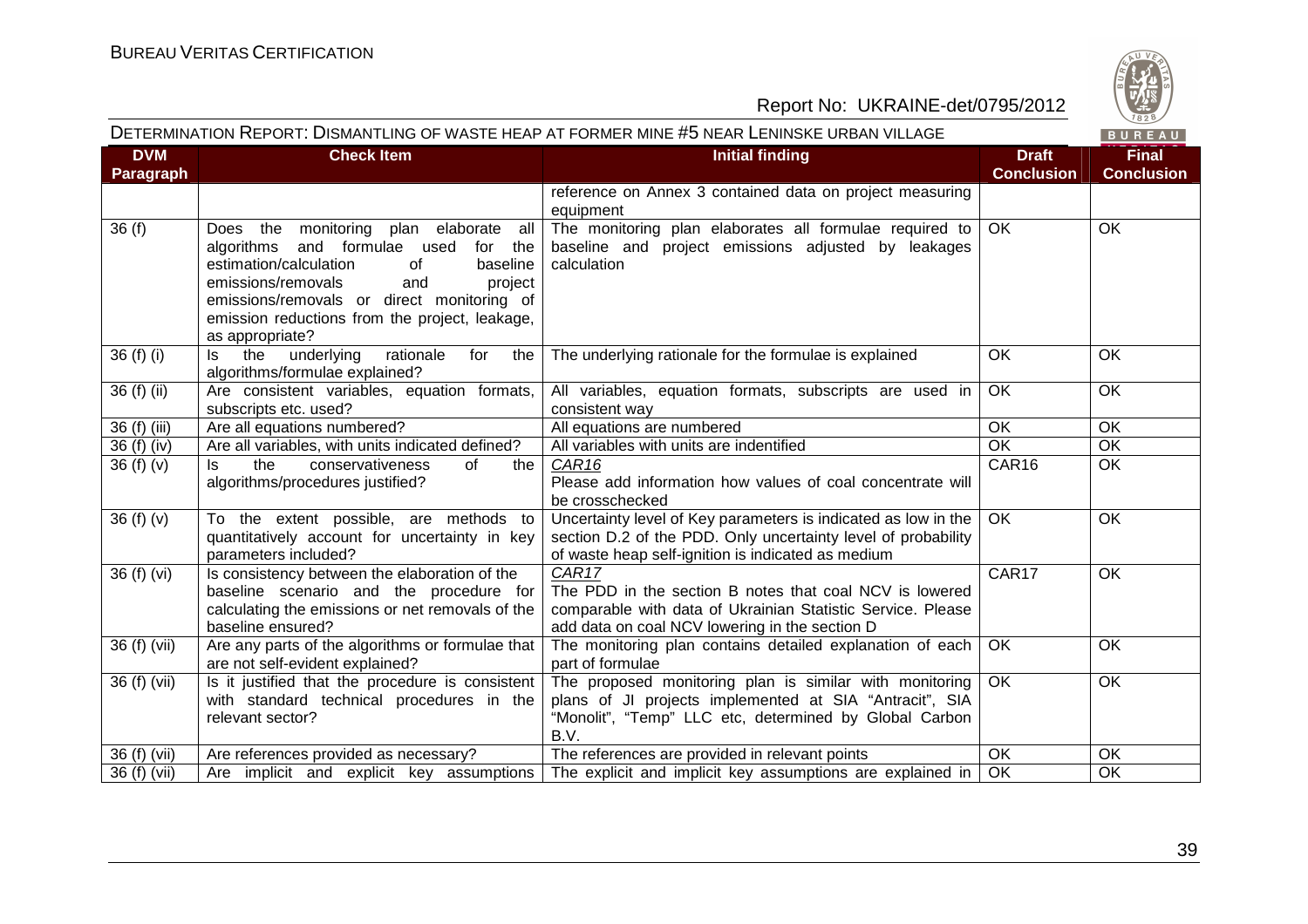

#### DETERMINATION REPORT: DISMANTLING OF WASTE HEAP AT FORMER MINE #5 NEAR LENINSKE URBAN VILLAGE

|  | ٠ |  |  |
|--|---|--|--|
|  |   |  |  |

| <b>DVM</b><br><b>Paragraph</b> | <b>Check Item</b>                                                                                                                                                                                                                                                                                 | <b>Initial finding</b>                                                                                                                                                                                                                                                        | <b>Draft</b><br><b>Conclusion</b> | <b>Final</b><br><b>Conclusion</b> |
|--------------------------------|---------------------------------------------------------------------------------------------------------------------------------------------------------------------------------------------------------------------------------------------------------------------------------------------------|-------------------------------------------------------------------------------------------------------------------------------------------------------------------------------------------------------------------------------------------------------------------------------|-----------------------------------|-----------------------------------|
|                                | explained in a transparent manner?                                                                                                                                                                                                                                                                | transparent manner                                                                                                                                                                                                                                                            |                                   |                                   |
| 36 (f) (vii)                   | Is it clearly stated which assumptions and<br>significant<br>uncertainty<br>procedures<br>have<br>associated<br>with<br>them, and<br>how such<br>uncertainty is to be addressed?                                                                                                                  | The project participants describe uncertainty level of key<br>factors as low. Key project parameters monitoring equipment<br>is calibrated/verified in accordance with state rules and<br>approved methodologies of quality control and quality<br>assurance                  | OK                                | OK                                |
| 36 (f) (vii)                   | Is the uncertainty of key parameters described<br>and, where possible, is an uncertainty range at<br>95% confidence level for key parameters for<br>the calculation of emission reductions or<br>enhancements of net removals provided?                                                           | The uncertainty level of parameters monitored is indicated in<br>the section D.2, quality control and quality assurance<br>procedures. The uncertainty level of parameters monitored is<br>indicated as low, only Probability of waste heap burning is<br>indicated as medium | <b>OK</b>                         | OK                                |
| 36(9)                          | Does the monitoring plan identify a national or<br>international monitoring standard if such<br>standard has to be and/or is applied to certain<br>aspects of the project?<br>Does the monitoring plan provide a reference<br>as to where a detailed description of the<br>standard can be found? | The monitoring plan identifies next state ruling documents:<br>GOST 11022-95 and GOST 11014-2001 for<br>(a)<br>sampling analysis process<br>GOST 305-82 on diesel fuel parameters<br>(b)<br>References on detailed description of mentioned standard<br>are provided          | OK                                | OK                                |
| 36(h)                          | Does the monitoring plan document statistical<br>techniques, if used for monitoring, and that they<br>are used in a conservative manner?                                                                                                                                                          | The monitoring plan uses some statistical data sources such<br>as researches of waste heap self-ignition probability from<br>Scientific Centre "Respirator", data from Ukrainian State<br><b>Statistic Service</b>                                                            | OK                                | <b>OK</b>                         |
| 36 (i)                         | Does the monitoring plan present the quality<br>assurance and control procedures for the<br>monitoring process, including, as appropriate,<br>information on calibration and on how records<br>on data and/or method validity and accuracy<br>are kept and made available upon request?           | The quality control and quality assurance procedures of  <br>monitoring process are presented. Information on project<br>measuring devices calibration is provided                                                                                                            | OK.                               | <b>OK</b>                         |
| 36(j)                          | Does the monitoring plan clearly identify the<br>responsibilities and the authority regarding the<br>monitoring activities?                                                                                                                                                                       | The monitoring plan clearly identifies the responsibilities and<br>the authorities regarding the monitoring activities, see please<br>figure 9, section D.3 of the PDD                                                                                                        | OK.                               | OK                                |
| 36(k)                          | Does the monitoring plan, on the whole, reflect<br>good monitoring practices appropriate to the                                                                                                                                                                                                   | The monitoring plan is identical to monitoring plans in JI<br>projects implemented at SIA "Antracit", SIA "Monolit", "Temp"                                                                                                                                                   | OK                                | OK                                |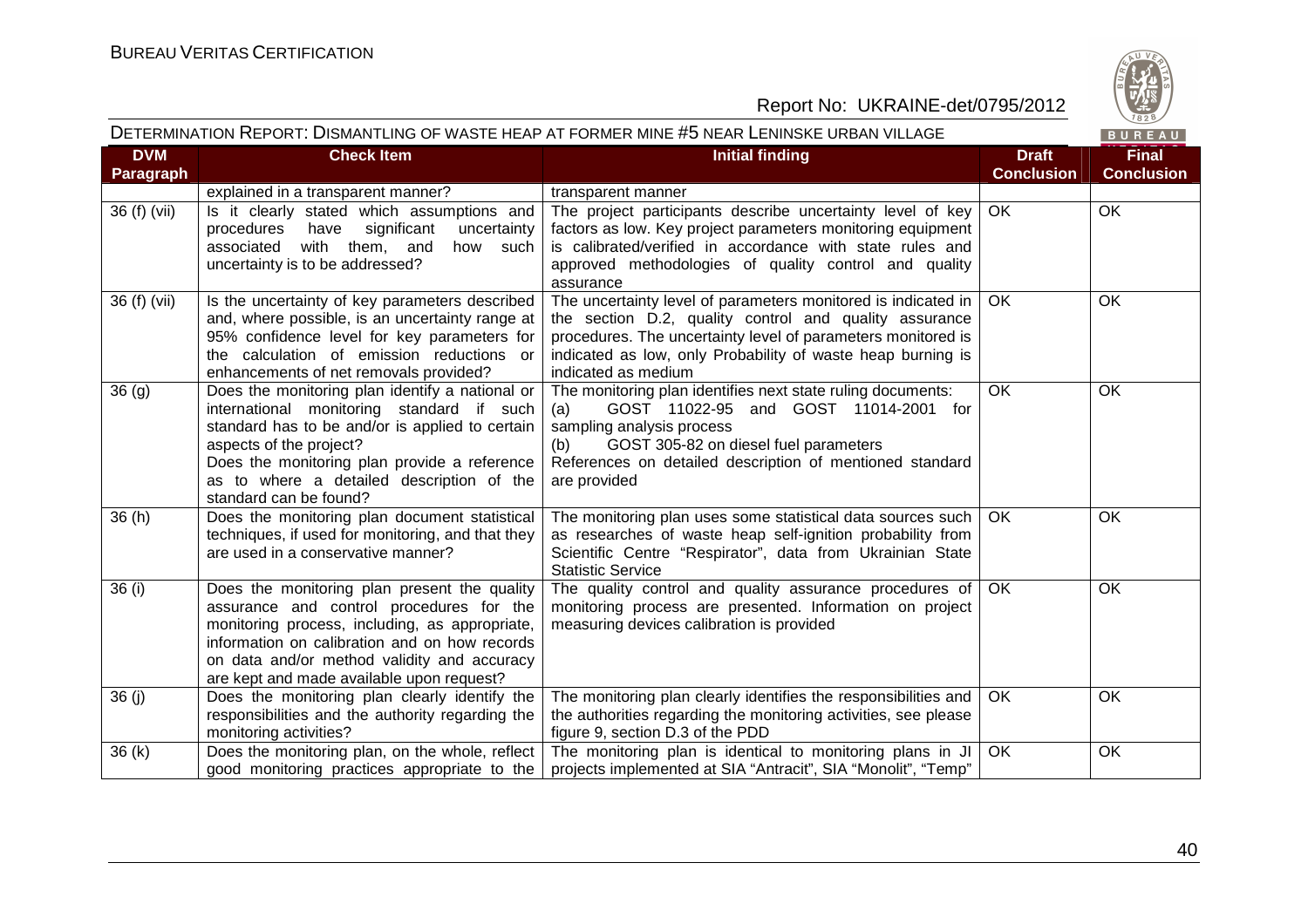

| DETERMINATION REPORT: DISMANTLING OF WASTE HEAP AT FORMER MINE #5 NEAR LENINSKE URBAN VILLAGE<br>BUREAU |                                                                                                                                                                                                                                                                                                                            |                                                                                                                                                                                                                                                                                                             |                                   |                                   |
|---------------------------------------------------------------------------------------------------------|----------------------------------------------------------------------------------------------------------------------------------------------------------------------------------------------------------------------------------------------------------------------------------------------------------------------------|-------------------------------------------------------------------------------------------------------------------------------------------------------------------------------------------------------------------------------------------------------------------------------------------------------------|-----------------------------------|-----------------------------------|
| <b>DVM</b><br><b>Paragraph</b>                                                                          | <b>Check Item</b>                                                                                                                                                                                                                                                                                                          | <b>Initial finding</b>                                                                                                                                                                                                                                                                                      | <b>Draft</b><br><b>Conclusion</b> | <b>Final</b><br><b>Conclusion</b> |
|                                                                                                         | project type?<br>If it is a JI LULUCF project, is the good practice<br>guidance developed by IPCC applied?                                                                                                                                                                                                                 | LLC etc, determined by Global Carbon B.V.                                                                                                                                                                                                                                                                   |                                   |                                   |
| 36(1)                                                                                                   | Does the monitoring plan provide, in tabular<br>form, a complete compilation of the data that<br>need to be collected for its application,<br>including data that are measured or sampled<br>and data that are collected from other sources<br>but not including data that are calculated with<br>equations?               | The monitoring plan provides in tabular form a complete<br>compilation of the data collected and required for emission<br>reduction calculation, including data that are measured or<br>sampled and data that are collected from other sources but<br>not including data that are calculated with equations | OK                                | OK                                |
| 36(m)                                                                                                   | Does the monitoring plan indicate that the data<br>monitored and required for verification are to be<br>kept for two years after the last transfer of<br>ERUs for the project?                                                                                                                                             | The monitoring plan indicates that data monitored and<br>required for ERUs calculation will be kept two years after the<br>last ERUs transfer<br>CAR <sub>18</sub><br>Please add reference on relevant order describing data<br>collecting and keeping procedures                                           | CAR18                             | OK                                |
| 37                                                                                                      | If selected elements or combinations<br>of<br>methodologies<br><b>CDM</b><br>approved<br>or<br>methodological tools are used for establishing<br>the monitoring plan, are the selected elements<br>or combination, together with elements<br>supplementary developed by the project<br>participants in line with 36 above? | Selected elements of CDM methodology ACM0009, Version<br>4.0.0 was used for leakages estimations in line within the<br>section 36 above                                                                                                                                                                     | OK                                | OK                                |
|                                                                                                         | Approved CDM methodology approach only_Paragraphs 38(a) - 38(d)_Not applicable                                                                                                                                                                                                                                             | Applicable to both JI specific approach and approved CDM methodology approach_Paragraph 39_Not applicable                                                                                                                                                                                                   |                                   |                                   |
| <b>Leakage</b>                                                                                          |                                                                                                                                                                                                                                                                                                                            |                                                                                                                                                                                                                                                                                                             |                                   |                                   |
|                                                                                                         | JI specific approach only                                                                                                                                                                                                                                                                                                  |                                                                                                                                                                                                                                                                                                             |                                   |                                   |
| 40(a)                                                                                                   | Does the PDD appropriately describe an<br>assessment of the potential leakage of the<br>project and appropriately explain which sources<br>of leakage are to be calculated and which can<br>be neglected?                                                                                                                  | The PDD appropriately describe an assessment of project   OK<br>leakages and explain which sources of leakage are to be<br>calculated or to be neglected                                                                                                                                                    |                                   | OK                                |
| 40(b)                                                                                                   | Does the PDD provide a procedure for an ex                                                                                                                                                                                                                                                                                 | The procedure of ex ante leakages estimates are provided in                                                                                                                                                                                                                                                 | OK                                | OK                                |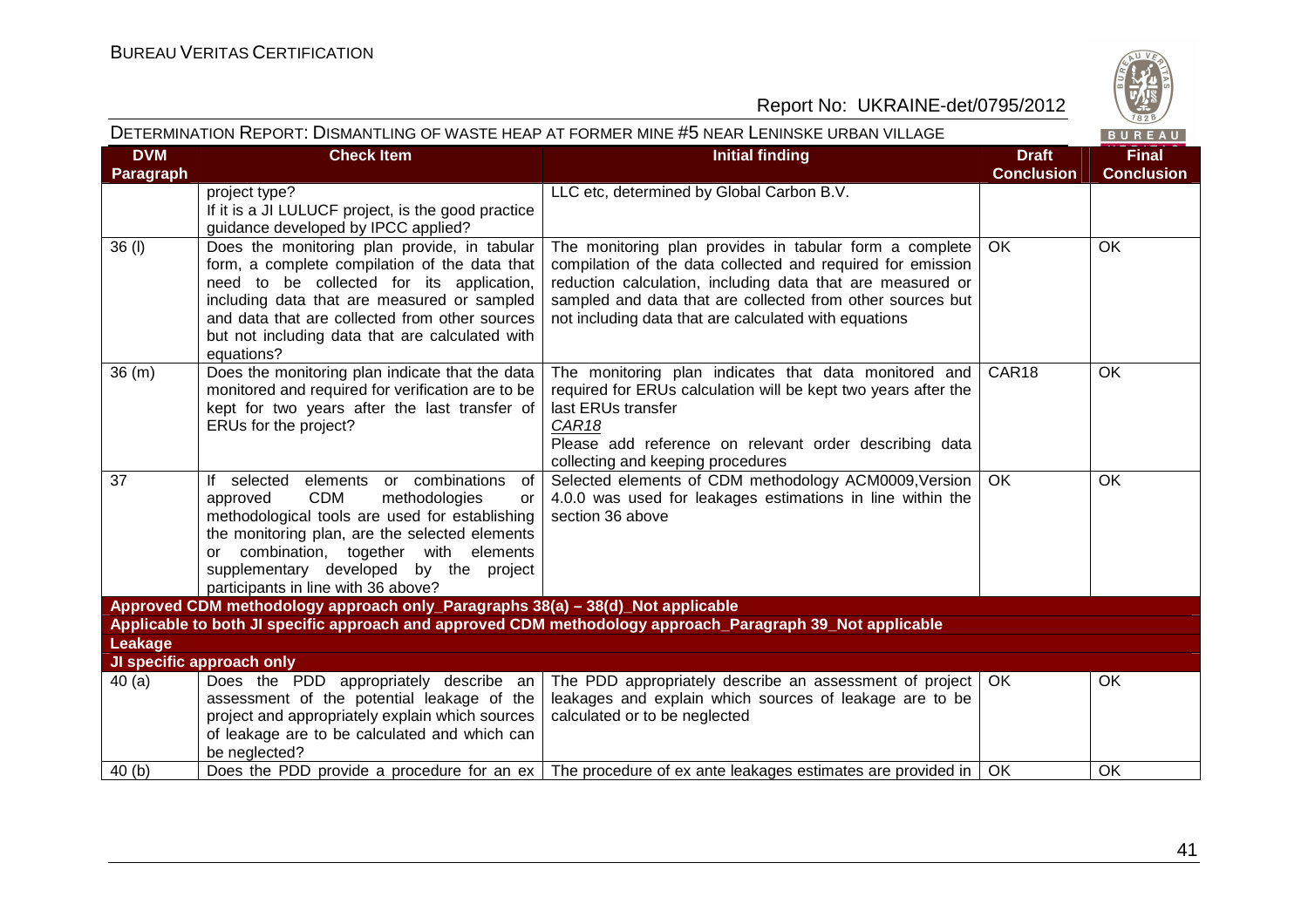

|                         |                                                                                                                                                                                                                                                                                                                                                                                               | DETERMINATION REPORT: DISMANTLING OF WASTE HEAP AT FORMER MINE #5 NEAR LENINSKE URBAN VILLAGE                                                                                                                                                                                                                                                                                                                                                    |                                   | BUREAU                            |
|-------------------------|-----------------------------------------------------------------------------------------------------------------------------------------------------------------------------------------------------------------------------------------------------------------------------------------------------------------------------------------------------------------------------------------------|--------------------------------------------------------------------------------------------------------------------------------------------------------------------------------------------------------------------------------------------------------------------------------------------------------------------------------------------------------------------------------------------------------------------------------------------------|-----------------------------------|-----------------------------------|
| <b>DVM</b><br>Paragraph | <b>Check Item</b>                                                                                                                                                                                                                                                                                                                                                                             | <b>Initial finding</b>                                                                                                                                                                                                                                                                                                                                                                                                                           | <b>Draft</b><br><b>Conclusion</b> | <b>Final</b><br><b>Conclusion</b> |
|                         | ante estimate of leakage?                                                                                                                                                                                                                                                                                                                                                                     | the PDD                                                                                                                                                                                                                                                                                                                                                                                                                                          |                                   |                                   |
|                         | Approved CDM methodology approach only_Paragraph 41_Not applicable                                                                                                                                                                                                                                                                                                                            |                                                                                                                                                                                                                                                                                                                                                                                                                                                  |                                   |                                   |
|                         | Estimation of emission reductions or enhancements of net removals                                                                                                                                                                                                                                                                                                                             |                                                                                                                                                                                                                                                                                                                                                                                                                                                  |                                   |                                   |
| 42                      | Does the PDD indicate which of the following<br>approaches it chooses?<br>(a) Assessment of emissions or net removals in<br>the baseline scenario and in the project<br>scenario<br>(b) Direct assessment of emission reductions                                                                                                                                                              | The PDD indicates that assessment of emissions in the<br>baseline scenario and in the project scenario was chosen                                                                                                                                                                                                                                                                                                                                | OK.                               | OK                                |
| 43                      | If the approach (a) in 42 is chosen, does the<br>PDD provide ex ante estimates of:<br>(a) Emissions or net removals for the project<br>scenario (within the project boundary)?<br>(b) Leakage, as applicable?<br>(c) Emissions or net removals for the baseline<br>scenario (within the project boundary)?<br>(d) Emission reductions or enhancements of<br>net removals adjusted by leakage? | The PDD provides ex ante estimates for period 03/03/2008-<br>31/12/2012<br>(a) Emissions for the project scenario within the project<br>boundary which is 78 382 tonnes of CO2 equivalent<br>(b) Leakages which is -648 114 tonnes of CO2<br>equivalent<br>(c) Emissions for the baseline scenario which is 1<br>824 945 tonnes of CO2 equivalent<br>(d) Emission reductions adjusted by leakages which is 2<br>394 227 tonnes of CO2 equivalent | OK.                               | OK                                |
| 44                      | If the approach (b) in 42 is chosen, does the<br>PDD provide ex ante estimates of:<br>(a) Emission reductions or enhancements of<br>net removals (within the project boundary)?<br>(b) Leakage, as applicable?<br>(c) Emission reductions or enhancements of<br>net removals adjusted by leakage?                                                                                             | The approach 42(a) was chosen                                                                                                                                                                                                                                                                                                                                                                                                                    | <b>OK</b>                         | <b>OK</b>                         |
| 45                      | For both approaches in 42<br>(a) Are the estimates in 43 or 44 given:<br>(i) On a periodic basis?<br>(ii) At least from the beginning until the end of<br>the crediting period?<br>(iii) On a source-by-source/sink-by-sink<br>basis?                                                                                                                                                         | a) The estimates are given on<br>(i) on a yearly basis<br>(ii) from 03/03/2008 till 31/12/2012<br>(iii) On a source-by-source/sink-by-sink basis<br>- for each GHG, which are CH4 and CO2<br>- in tonnes of CO2 equivalent<br>- using global warming potentials defined by decision 2/CP.3                                                                                                                                                       | <b>OK</b>                         | OK                                |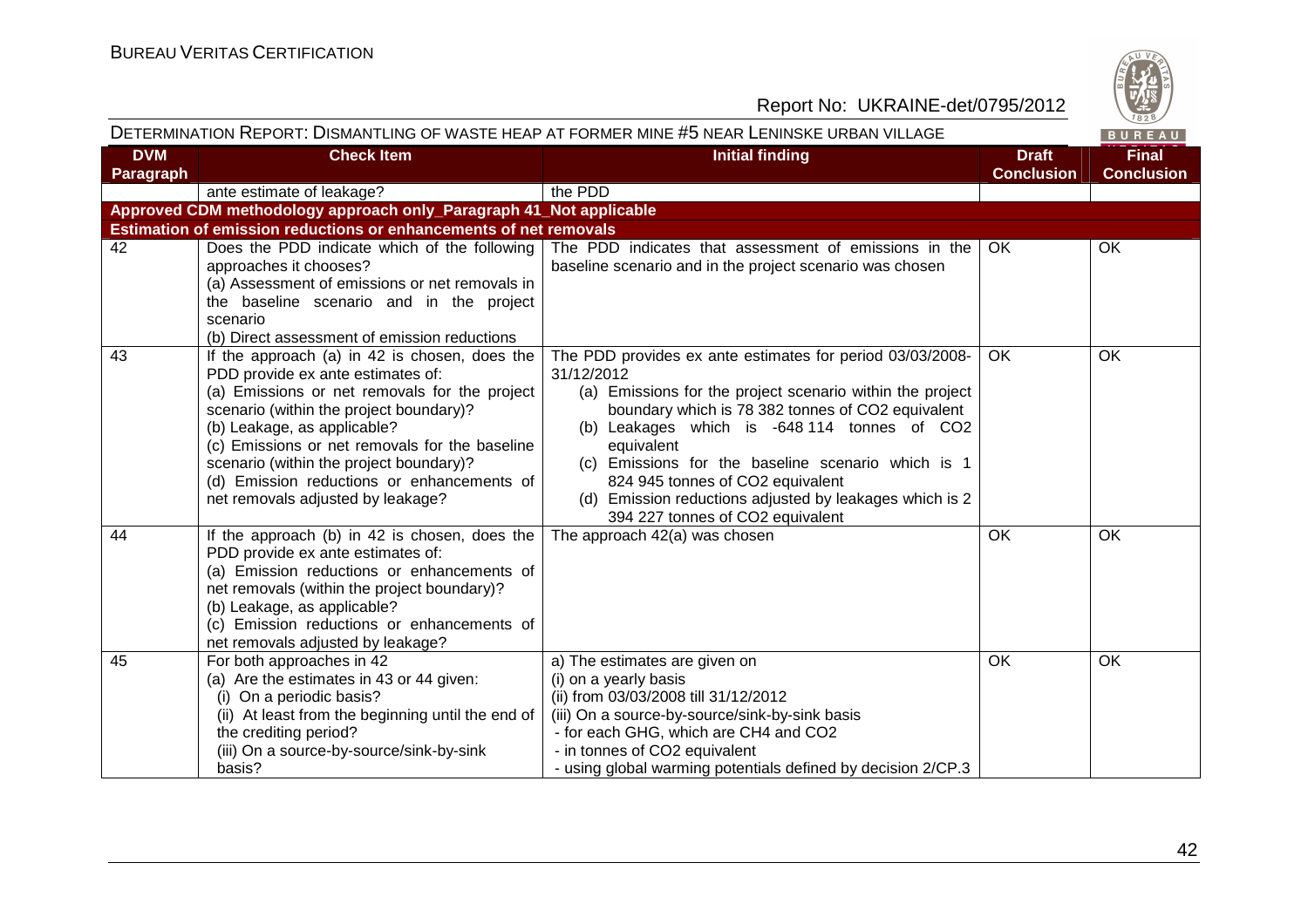

| DETERMINATION REPORT: DISMANTLING OF WASTE HEAP AT FORMER MINE #5 NEAR LENINSKE URBAN VILLAGE |  |
|-----------------------------------------------------------------------------------------------|--|
|-----------------------------------------------------------------------------------------------|--|

**RIIRFAIL** 

| <b>DVM</b><br>Paragraph | <b>Check Item</b>                                                                                                                                                                                                                                                                                                                                                                                                                                                                                                                                                                                                                                                                                                                                                                                                                                                                                                                                                                                                                                                                                                                                                                                                                                                                                                                                                                                                                                                     | <b>Initial finding</b>                                                                                                                                                                                                                                                                                                                                                                                                                                                                                                                                                                                                                                                                                                                                                                                                                                                                                                                                                                                                                                        | <b>Draft</b><br><b>Conclusion</b> | $\cdots$<br><b>Final</b><br><b>Conclusion</b> |
|-------------------------|-----------------------------------------------------------------------------------------------------------------------------------------------------------------------------------------------------------------------------------------------------------------------------------------------------------------------------------------------------------------------------------------------------------------------------------------------------------------------------------------------------------------------------------------------------------------------------------------------------------------------------------------------------------------------------------------------------------------------------------------------------------------------------------------------------------------------------------------------------------------------------------------------------------------------------------------------------------------------------------------------------------------------------------------------------------------------------------------------------------------------------------------------------------------------------------------------------------------------------------------------------------------------------------------------------------------------------------------------------------------------------------------------------------------------------------------------------------------------|---------------------------------------------------------------------------------------------------------------------------------------------------------------------------------------------------------------------------------------------------------------------------------------------------------------------------------------------------------------------------------------------------------------------------------------------------------------------------------------------------------------------------------------------------------------------------------------------------------------------------------------------------------------------------------------------------------------------------------------------------------------------------------------------------------------------------------------------------------------------------------------------------------------------------------------------------------------------------------------------------------------------------------------------------------------|-----------------------------------|-----------------------------------------------|
|                         | (iv) For each GHG?<br>(v) In tones of CO2 equivalent, using global<br>warming potentials defined by decision<br>2/CP.3 or as subsequently revised in<br>accordance with Article 5 of the Kyoto<br>Protocol?<br>(b) Are the formula used for calculating the<br>estimates in 43 or 44 consistent throughout the<br>PDD?<br>(c) For calculating estimates in 43 or 44, are<br>key factors influencing the baseline emissions<br>or removals and the activity level of the project<br>and the emissions or net removals as well as<br>risks associated with the project taken into<br>account, as appropriate?<br>(d) Are data sources used for calculating the<br>estimates in 43 or 44 clearly identified, reliable<br>and transparent?<br>(e) Are emission factors (including default<br>emission factors) if used for calculating the<br>estimates in 43 or 44 selected by carefully<br>balancing accuracy and reasonableness, and<br>appropriately justified of the choice?<br>(f) Is the estimation in 43 or 44 based on<br>conservative assumptions and the most<br>plausible scenarios in a transparent manner?<br>(g) Are the estimates in 43 or 44 consistent<br>throughout the PDD?<br>(h) Is the annual average of estimated<br>emission reductions or enhancements of net<br>removals calculated by dividing the total<br>emission<br>estimated<br>reductions<br>or<br>enhancements of net removals over the<br>crediting period by the total months of the | (b) The formula used for calculating in 43 is consistent<br>throughout the PDD<br>(c) The key factors influencing the baseline emissions and<br>the activity level of the project and the emissions as well as<br>risks associated with the project were taken into account for<br>calculating estimates in 43<br>(d) The data sources used for calculating the estimates in 43<br>are clearly identified, reliable and transparent.<br>(e) emission factors used for calculations in 43 are in line<br>with National GHG Inventory Report approved by Ukrainian<br><b>DFP</b><br>(f) The estimations in 43 are based on conservative<br>assumptions and the most plausible scenarios in a<br>transparent manner<br>(g) the estimates in 43 are consistent throughout the PDD<br>(h) the annual average value of estimated emission<br>reductions is calculated by dividing the total estimated<br>emission reductions or enhancements of net removals over<br>the crediting period by the total months of the crediting<br>period and multiplying by twelve. |                                   |                                               |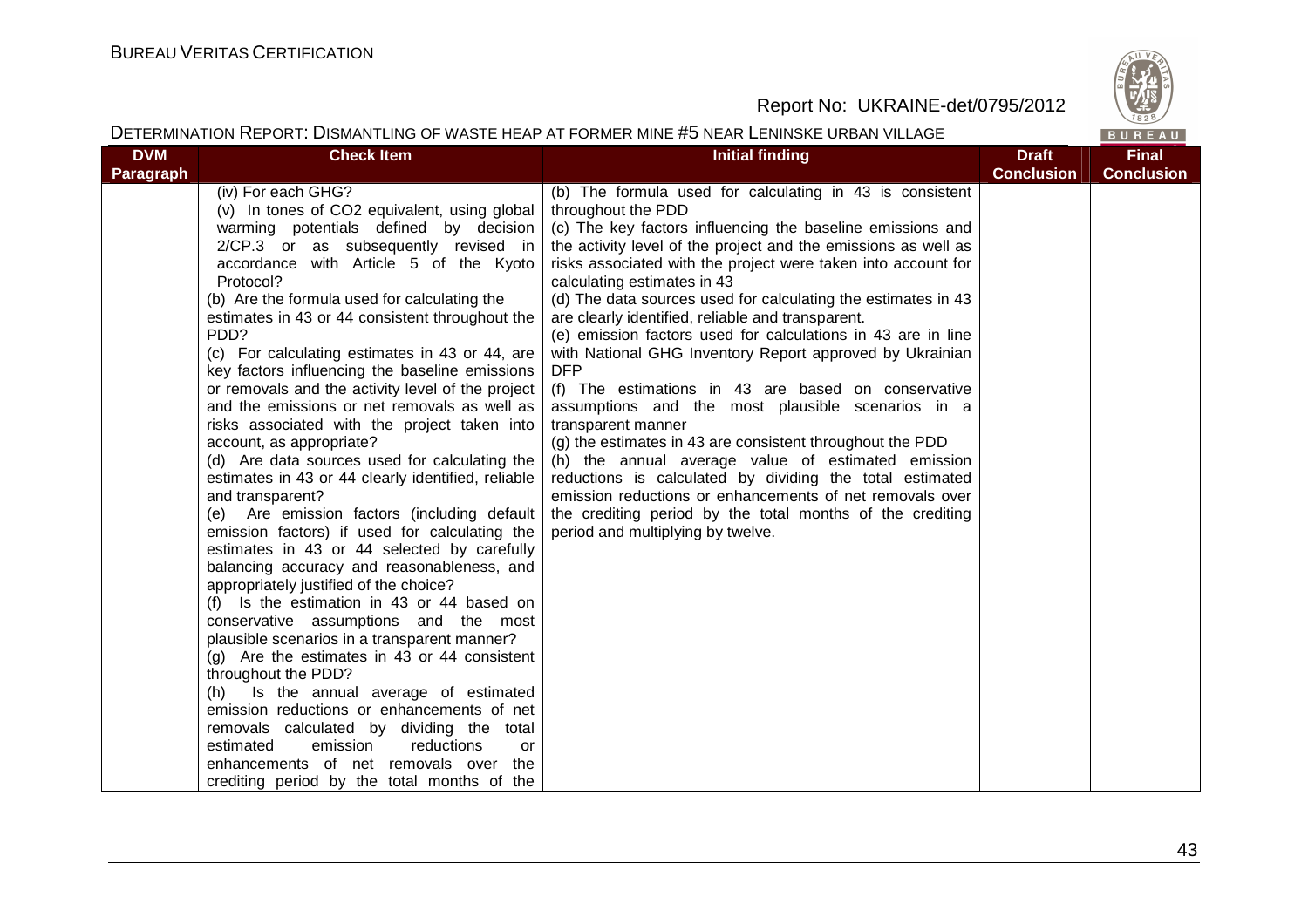

| DETERMINATION REPORT: DISMANTLING OF WASTE HEAP AT FORMER MINE #5 NEAR LENINSKE URBAN VILLAGE<br>BUREAU |                                                                                                                                                                                                                                                                                                                                                                             |                                                                                                                                                                                                        |                                   |                                   |  |  |
|---------------------------------------------------------------------------------------------------------|-----------------------------------------------------------------------------------------------------------------------------------------------------------------------------------------------------------------------------------------------------------------------------------------------------------------------------------------------------------------------------|--------------------------------------------------------------------------------------------------------------------------------------------------------------------------------------------------------|-----------------------------------|-----------------------------------|--|--|
| <b>DVM</b><br>Paragraph                                                                                 | <b>Check Item</b>                                                                                                                                                                                                                                                                                                                                                           | <b>Initial finding</b>                                                                                                                                                                                 | <b>Draft</b><br><b>Conclusion</b> | <b>Final</b><br><b>Conclusion</b> |  |  |
|                                                                                                         | crediting period and multiplying by twelve?                                                                                                                                                                                                                                                                                                                                 |                                                                                                                                                                                                        |                                   |                                   |  |  |
| 46                                                                                                      | If the calculation of the baseline emissions or<br>net removals is to be performed ex post, does<br>the PDD include an illustrative ex ante<br>emissions or net removals calculation?                                                                                                                                                                                       | PDD contains ex-post calculations for 2008-2011 years. Ex-<br>ante calculations is provided for 2012 year                                                                                              | OK.                               | <b>OK</b>                         |  |  |
|                                                                                                         | Approved CDM methodology approach only_Paragraphs 47(a) – 47(b)_Not applicable                                                                                                                                                                                                                                                                                              |                                                                                                                                                                                                        |                                   |                                   |  |  |
| <b>Environmental impacts</b>                                                                            |                                                                                                                                                                                                                                                                                                                                                                             |                                                                                                                                                                                                        |                                   |                                   |  |  |
| 48(a)                                                                                                   | Does the PDD list and attach documentation on<br>the analysis of the environmental impacts of<br>the project, including transboundary impacts, in<br>accordance with procedures as determined by<br>the host Party?                                                                                                                                                         | The PDD lists documentation on the project environmental  <br>impact analysis in accordance with actual Ukrainian<br>legislation.                                                                      | OK.                               | OK.                               |  |  |
| 48 (b)                                                                                                  | If the analysis in 48 (a) indicates that the<br>environmental<br>impacts<br>considered<br>are<br>significant by the project participants or the<br>host Party, does the PDD provide conclusion<br>and all references to supporting documentation<br>of an environmental impact assessment<br>undertaken in accordance with the procedures<br>as required by the host Party? | The analysis mentioned in $48(a)$ indicates that impact on air  <br>is significant. Assessment of impact on the environment<br>under the laws of Ukraine was held for the proposed project<br>in 2008. | OK.                               | <b>OK</b>                         |  |  |
|                                                                                                         | <b>Stakeholder consultation</b>                                                                                                                                                                                                                                                                                                                                             |                                                                                                                                                                                                        |                                   |                                   |  |  |
| 49                                                                                                      | If stakeholder consultation was undertaken in<br>accordance with the procedure as required by<br>the host Party, does the PDD provide:<br>A list of stakeholders from whom<br>(a)<br>comments on the projects have been received,<br>if any?<br>(b) The nature of the comments?<br>(c) A description on whether and how the<br>comments have been addressed?                | Actual Ukraine legislation doesn't require public information<br>for JI project. Any comments from local stakeholders are<br>obtained. Comments will be collect during determination<br>process        | OK.                               | OK                                |  |  |
|                                                                                                         |                                                                                                                                                                                                                                                                                                                                                                             | Determination regarding small-scale projects (additional elements for assessment)_Paragraphs 50 - 57_Not applicable                                                                                    |                                   |                                   |  |  |
|                                                                                                         |                                                                                                                                                                                                                                                                                                                                                                             | Determination regarding land use, land-use change and forestry projects _Paragraphs 58 - 64(d)_Not applicable                                                                                          |                                   |                                   |  |  |
|                                                                                                         | Determination regarding programmes of activities_Paragraphs 66 - 73_Not applicable                                                                                                                                                                                                                                                                                          |                                                                                                                                                                                                        |                                   |                                   |  |  |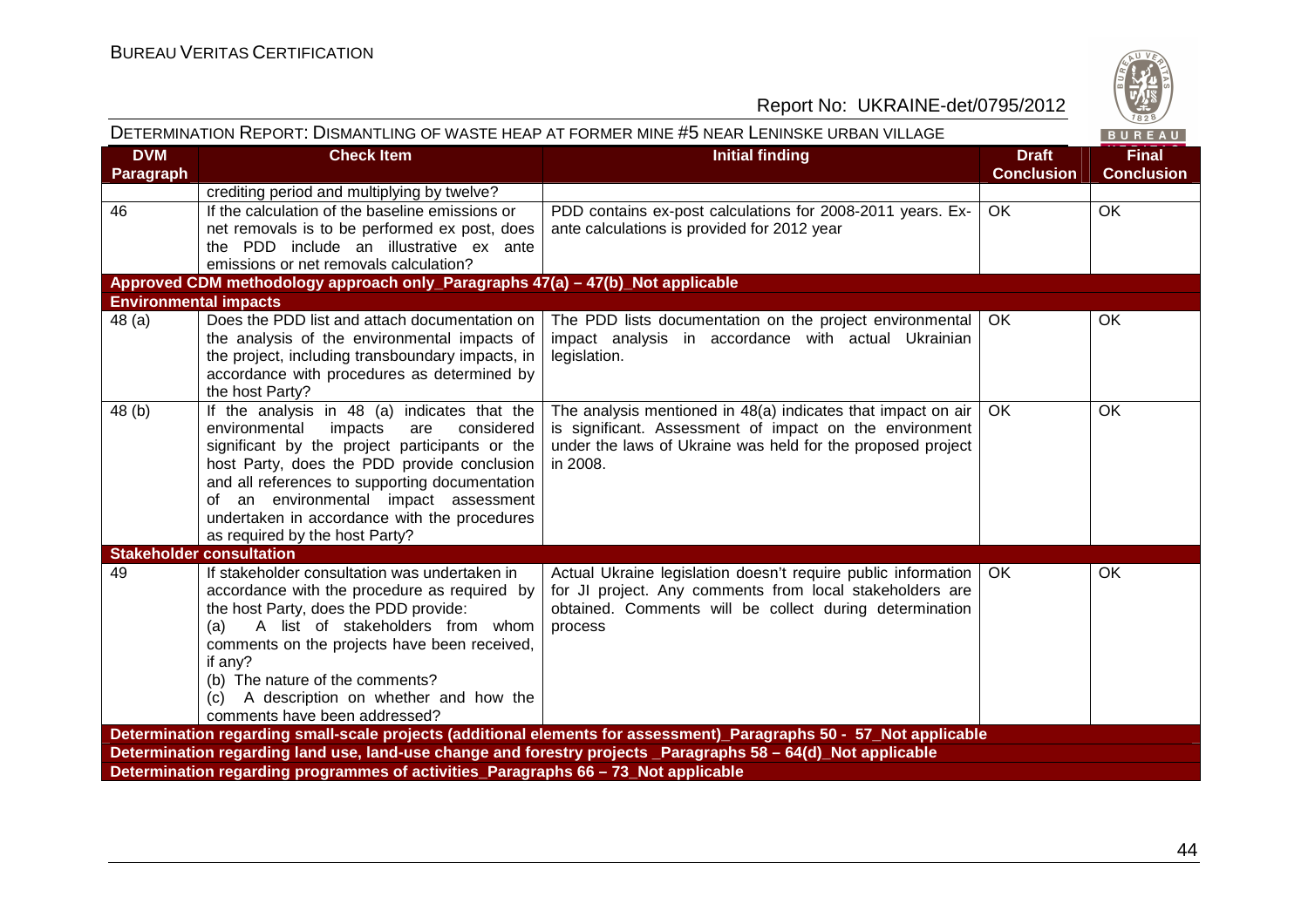#### DETERMINATION REPORT: DISMANTLING OF WASTE HEAP AT FORMER MINE #5 NEAR LENINSKE URBAN VILLAGE



### **Table 2 Resolution of Corrective Action and Clarification Requests**

| Draft report clarifications and corrective action<br>requests by validation team                                                                                                                                                                                                                                                                                                                                                                           | Ref. to<br>checklist<br>question<br>in table 1 | Summary of project participant response                                                                                                                                                                                                                                                                                                                                                 | Determination team conclusion |
|------------------------------------------------------------------------------------------------------------------------------------------------------------------------------------------------------------------------------------------------------------------------------------------------------------------------------------------------------------------------------------------------------------------------------------------------------------|------------------------------------------------|-----------------------------------------------------------------------------------------------------------------------------------------------------------------------------------------------------------------------------------------------------------------------------------------------------------------------------------------------------------------------------------------|-------------------------------|
| CAR01<br>Please add data on subcontractors of SPE "Laguna"<br>Ltd involved to the project activity.                                                                                                                                                                                                                                                                                                                                                        |                                                | PE "Invest prom" is the contractor of waste<br>heap sorting and dismantling. Contract for<br>work #707 from 07/02/08 between PE<br>"Invest prom" and SPE "Laguna"                                                                                                                                                                                                                       | The issue is closed           |
| CAR02<br>Please add history of waste heaps dismantled in<br>project frames. According to "Моделювання<br>температурного поля згасаючих териконів, В.В.<br>Попович, А.Д. Кузик, канд. фіз.-мат. наук, доцент,<br>О.О. Карабин, канд. фіз.-мат. наук, доцент, О.Ю.<br>Чмир, канд. фіз.-мат. наук (Львівський державний<br>університет безпеки життєдіяльності)" time of<br>waste heap burning is about 15-20 years after finishing<br>of waste heap mantling |                                                | Start of waste heaps dumping - 1946 year, the<br>end - 1978. Concerning duration of burning<br>waste heaps, it is still controversial subject. In<br>the literature there are numbers from 5 to 50<br>years. In terms of the project, an important<br>matter is the time of waste heap ignition.<br>However, in this project waste heaps that are<br>being dismantled were not burning. | The issue is closed           |
| CAR03<br>Please provide more satellite photos of dismantled<br>waste heap and enrichment plant or indicate date of<br>proposed in the PDD photo.                                                                                                                                                                                                                                                                                                           |                                                | Geodesical scheme is provided.                                                                                                                                                                                                                                                                                                                                                          | The issue is closed           |
| CAR04<br>Please add coordinates of sorting unit and clarify<br>source of project geographical data                                                                                                                                                                                                                                                                                                                                                         |                                                | Комплекс із сортування знаходиться у<br>безпосередній близькості від породного<br>відвалу. Тому їх координати співпадають.                                                                                                                                                                                                                                                              | The issue is closed           |
| CAR05<br>Please provide adequate photos of sorting unit                                                                                                                                                                                                                                                                                                                                                                                                    |                                                | Adequate photos are provided                                                                                                                                                                                                                                                                                                                                                            | The issue is closed           |
| CAR06<br>Please correct length of crediting period                                                                                                                                                                                                                                                                                                                                                                                                         |                                                | length of crediting period is corrected                                                                                                                                                                                                                                                                                                                                                 | The issue is closed           |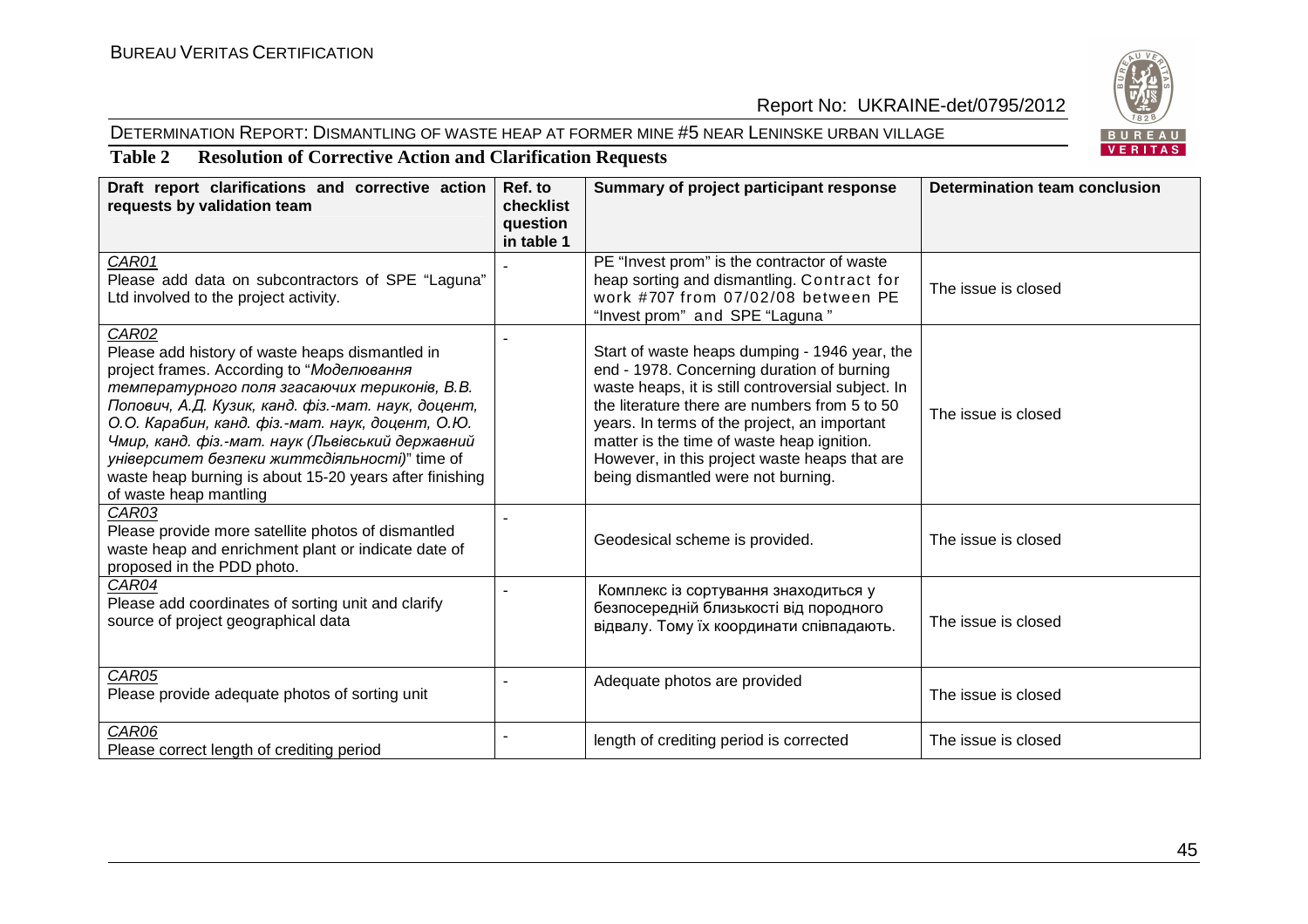

| DETERMINATION REPORT: DISMANTLING OF WASTE HEAP AT FORMER MINE #5 NEAR LENINSKE URBAN VILLAGE                                                                                                                                          |    |                                                                                                                                                                                                                                                                                                                                                                                                                                                                                                                                  |                     |                |
|----------------------------------------------------------------------------------------------------------------------------------------------------------------------------------------------------------------------------------------|----|----------------------------------------------------------------------------------------------------------------------------------------------------------------------------------------------------------------------------------------------------------------------------------------------------------------------------------------------------------------------------------------------------------------------------------------------------------------------------------------------------------------------------------|---------------------|----------------|
| $CARO\overline{7}$<br>Please provide written project approvals from the both<br>Parties Involved                                                                                                                                       | 19 | Letters of approval from DFPs of Parties<br>Involved will be received after finishing of<br>determination process.                                                                                                                                                                                                                                                                                                                                                                                                               | Pending             | <b>VERTIAS</b> |
| CAR08<br>Please indicate way of project participants<br>authorisation                                                                                                                                                                  | 21 | Added, Section A.5: Parties involved<br>authorize SPE "Laguna" (Ukraine) and SIA<br>"Vidzeme Eko" (Latvia) to be participants of<br>the project. Authorisation is confirmed by<br>letter of endorsement and by letter of<br>approval.                                                                                                                                                                                                                                                                                            | Pending             |                |
| CAR09<br>Please provide more detailed description of barriers for<br>scenario 3. Wastes of coal production may uses for<br>concrete production in JI project                                                                           | 23 | An additional obstacle to the use of these<br>waste heaps as building materials is that they<br>have a high carbon content, which leads to<br>lower quality products. In addition, the<br>technology of building materials requires fine<br>grinding, resulting in additional energy costs.                                                                                                                                                                                                                                      | The issue is closed |                |
| CAR <sub>10</sub><br>Please provide analysis of the two next scenarios:<br>(c) -process of empty rock mass dumping to empty<br>mines' caves<br>(d) -forestation of waste heap with usage of green<br>mass as source of CO2 enhancement | 23 | Concerning these two proposed scenarios<br>can say the following:<br>-inverse filling rock in the mine is progressive<br>but highly expensive method compared to<br>dumping rocks into piles.<br>-afforestation is possible only under complete<br>burnup of coal in Waste heaps. The<br>probability of waste heaps ignition in Luhansk<br>region is very high (0.78% by research<br>institute Respirator), so we can not consider<br>afforestation on burning heaps, which are<br>considered in the project, as an alternative. | The issue is closed |                |
| CAR11<br>Please correctly indicate name and the latest version<br>of CDM methodology ACM0009 ver. 4.0.0, which<br>elements are used for leakages estimation                                                                            | 24 | Reference number is correctly indicated:<br>methodology ACM0009 version 4.0.0                                                                                                                                                                                                                                                                                                                                                                                                                                                    | The issue is closed |                |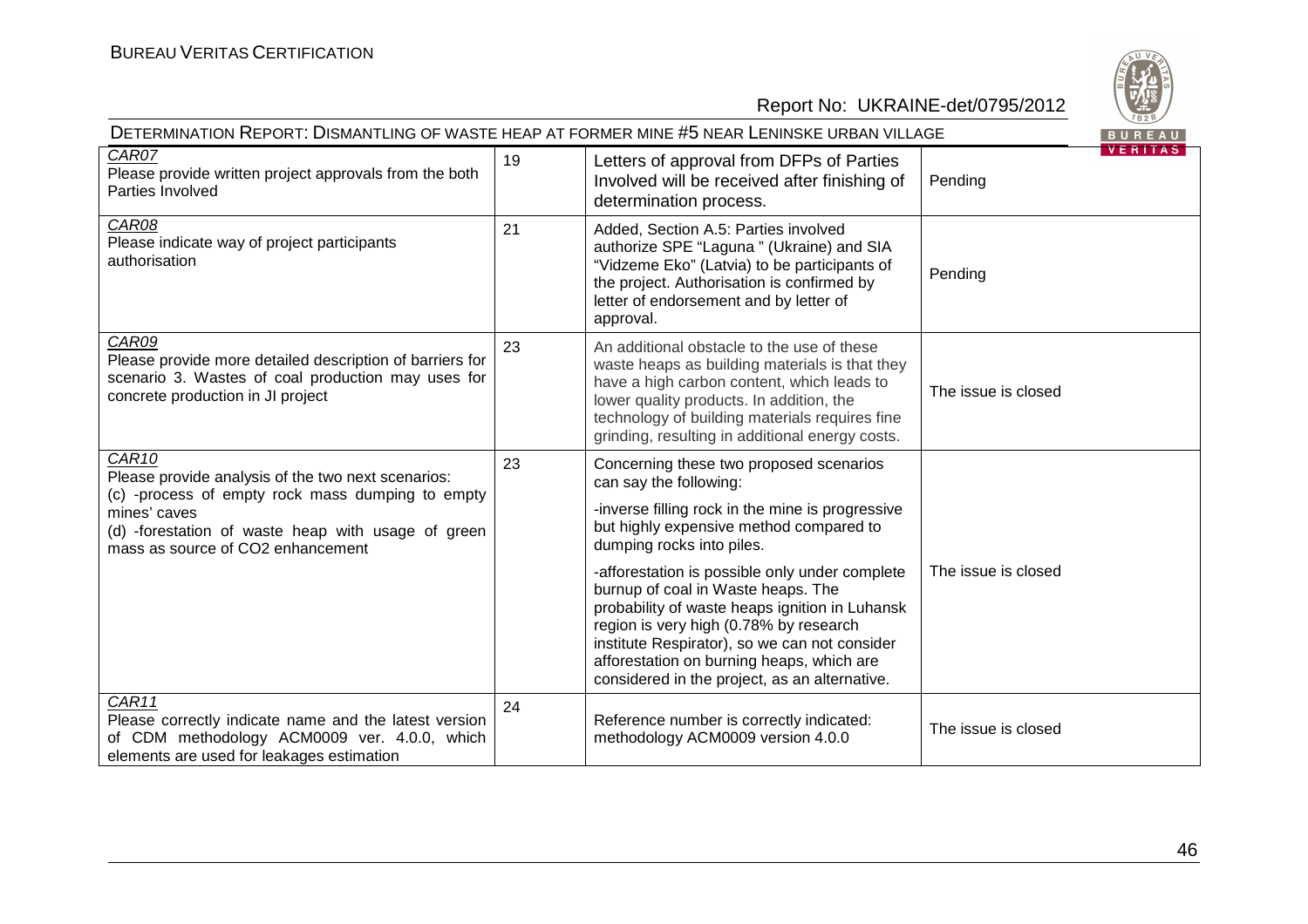

| DETERMINATION REPORT: DISMANTLING OF WASTE HEAP AT FORMER MINE #5 NEAR LENINSKE URBAN VILLAGE                                                                                                                                                                                                                                   |             |                                                                                                                                                                                                                                                                                                                                                                                                                                                                                                             |                     | BUREAU         |
|---------------------------------------------------------------------------------------------------------------------------------------------------------------------------------------------------------------------------------------------------------------------------------------------------------------------------------|-------------|-------------------------------------------------------------------------------------------------------------------------------------------------------------------------------------------------------------------------------------------------------------------------------------------------------------------------------------------------------------------------------------------------------------------------------------------------------------------------------------------------------------|---------------------|----------------|
| CAR12<br>Please provide evidences that coal obtained in project<br>frames will be used in Ukraine                                                                                                                                                                                                                               | 32(a)       | Carbonaceous fraction, which is the end<br>product of this project, does not meet<br>European standards for coal quality. As the<br>result, it may be consumed only in the region<br>where the project activities take place.                                                                                                                                                                                                                                                                               | The issue is closed | <b>VERITAS</b> |
| CAR <sub>13</sub><br>Please provide to AIE documents, that describe project<br>key parameters, such as<br>sale invoices on consumed coal containing<br>rock mass<br>sale invoices on delivered coal concentrate<br>invoices on consumed diesel fuel<br>monthly acts on electric energy consumptions                             | 36(a)       | All necessary documentation has been<br>submitted to AIE                                                                                                                                                                                                                                                                                                                                                                                                                                                    | The issue is closed |                |
| CAR14<br>PDD indicates that annual average data for Luhansk<br>Region was used for coal moisture and ash content.<br>Also, PDD contains description of procedures following<br>laboratory<br>samples. Please correct this<br>for<br>misamendment, also please provide<br>laboratory<br>certificates on coal quality if possible | 36(a)       | Laboratory quality certificates are submitted to<br>AIE. In Section D.1p.3.2 added: Ash and<br>moisture content of fraction (0-30m) is<br>determined on the basis of laboratory data,<br>as a third party of the project.                                                                                                                                                                                                                                                                                   | The issue is closed |                |
| CAR <sub>15</sub><br>Please add in the section D.1 sub-section Measuring<br>devices reference on Annex 3 contained data on<br>project measuring equipment                                                                                                                                                                       | 36(e)       | Reference on Annex 3 that containes data on<br>project measuring equipment was added in<br>section D.1                                                                                                                                                                                                                                                                                                                                                                                                      | The issue is closed |                |
| CAR <sub>16</sub><br>Please add information how values of coal concentrate<br>will be crosschecked                                                                                                                                                                                                                              | 36 $(f)(v)$ | Noted in Section D.1 (3.1): To determine this<br>parameter the commercial data of company<br>are used. To confirm the amount of fraction<br>(0-30 mm) checks and documents from<br>customers are used. Taken into account and<br>refers to the project activity only product which<br>delivered to the customer. Weighing takes<br>place on site using certified scales. Regular<br>cross-inspections with customers are<br>executed. Information of summurized reports<br>is based on these delivery data. | The issue is closed |                |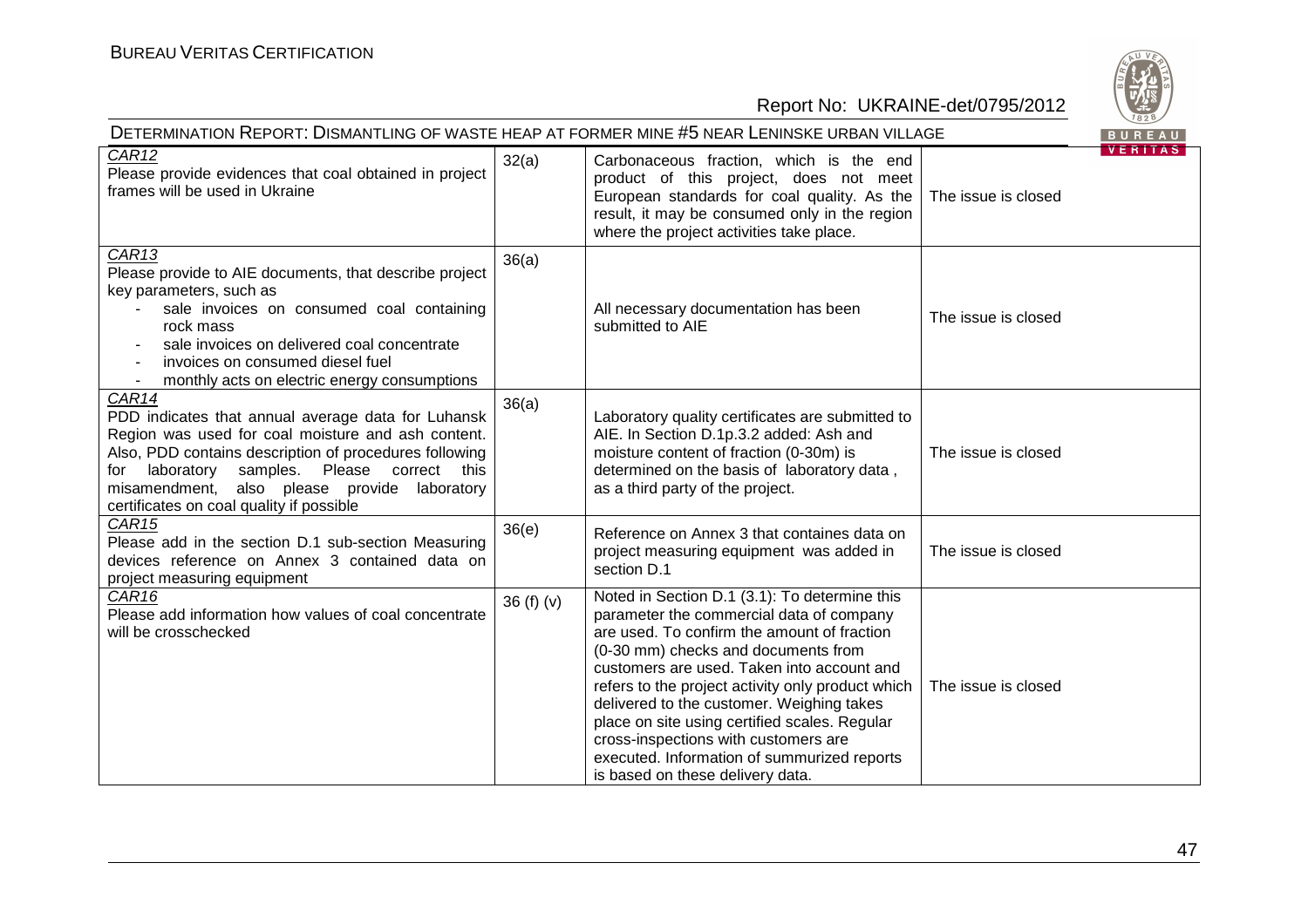

| DETERMINATION REPORT: DISMANTLING OF WASTE HEAP AT FORMER MINE #5 NEAR LENINSKE URBAN VILLAGE                                                                                                                                                                   |             |                                                                                                                                                                                                                                                                                                                                                                                                                                                                                                                                                                                                                                                                                                              |                     | BUREAU         |
|-----------------------------------------------------------------------------------------------------------------------------------------------------------------------------------------------------------------------------------------------------------------|-------------|--------------------------------------------------------------------------------------------------------------------------------------------------------------------------------------------------------------------------------------------------------------------------------------------------------------------------------------------------------------------------------------------------------------------------------------------------------------------------------------------------------------------------------------------------------------------------------------------------------------------------------------------------------------------------------------------------------------|---------------------|----------------|
| CAR17<br>The PDD in the section B notes that coal NCV is<br>lowered comparable with data of Ukrainian Statistic<br>Service. Please add data on coal NCV lowering in the<br>section D                                                                            | 36 (f) (vi) | Added in Section D: Net Calorific Value,<br>calculated by formula (14), value provided by<br>National Inventory is about 10% lower, so for<br>reasons of conservatism, the project takes the<br>value calculated by the formula (14)                                                                                                                                                                                                                                                                                                                                                                                                                                                                         | The issue is closed | <b>VERITAS</b> |
| CAR <sub>18</sub><br>Please add reference on relevant order describing<br>data collecting and keeping procedures                                                                                                                                                | 36(m)       | Noted in Section D.1.: Documents and reports<br>on the data that are monitored will be archived<br>and stored by the project participants. The<br>following documents will be stored: primary<br>documents for the accounting of monitored<br>parameters in paper form; intermediate<br>other<br>monitoring<br>reports, orders and<br>documents in paper and electronic form;<br>documents on measurement devices in paper<br>and electronic form. These documents and<br>other data monitored and required for<br>determination and verification, as well as any<br>other data that are relevant to the operation of<br>the project will be kept for at least two years<br>after the last transfer of ERUs. | The issue is closed |                |
| CL01<br>PDD indicates that waste heaps of #5 mine have been<br>dismantled in project frames. The project "Dismantling<br>of waste heap of "5-bis" mine" has been positively<br>determined by Bureau Veritas. Please clarify that<br>these project don't crossed |             | This waste heap is located close to "5-bis"<br>waste heap. According to the documents, it is<br>an independent object and was acquired<br>through the stock exchange as an<br>independent object.                                                                                                                                                                                                                                                                                                                                                                                                                                                                                                            | The issue is closed |                |
| CL <sub>02</sub><br>Please add data on quantities of inertial sieves GIL-52<br>involved in the project and shift-cycle on enrichment<br>plant                                                                                                                   |             | One GIL-52 is involved in the project                                                                                                                                                                                                                                                                                                                                                                                                                                                                                                                                                                                                                                                                        | The issue is closed |                |